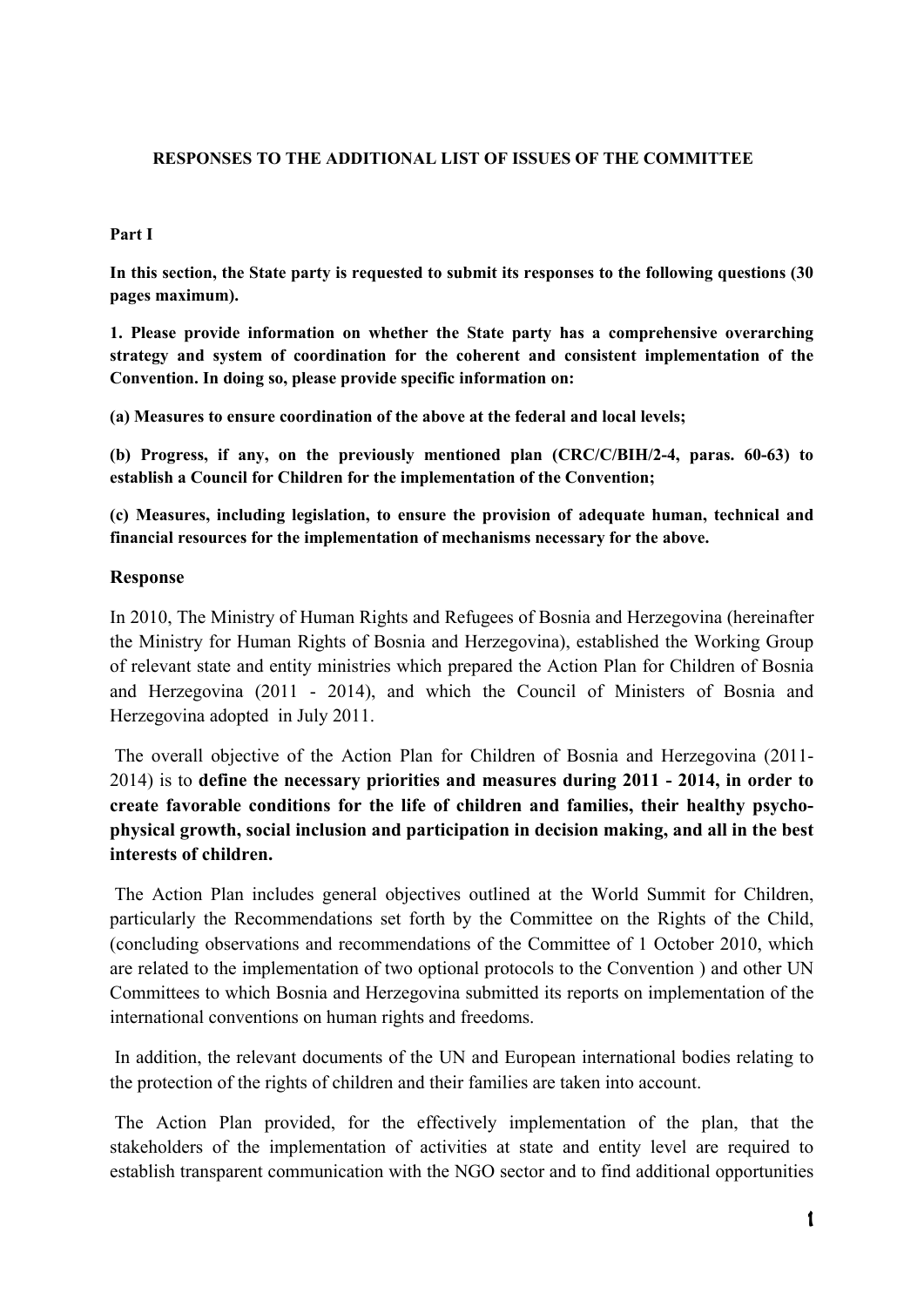to improve the level of children's rights in Bosnia and Herzegovina. These activities should be carried out continuously in cooperation with the Ministry of Human Rights of Bosnia and Herzegovina, as part of the Council for Children of Bosnia and Herzegovina.

Within the Ministry of Human Rights, in early 2011, for the first time, it was established the state-level expert team to monitor implementation of the Revised Action Plan on the Educational Needs of Roma. In order to collect data on the implementation of this plan it was made a necessary methodology and wider network of support to this team through the ministries of education at the lower levels of authority. Data is collected in a uniform manner, at the entity and cantonal level, and the monitoring team later analyzed the data.

 Within the Ministry of Human Rights and Refugees was established the intersectoral multidisciplinary team to monitor the implementation of strategies to combat violence against children in Bosnia and Herzegovina.

 Also, within the Ministry of Human Rights was made a proposal to form a new decision on establishing of the Council for Children as a professional, inter-ministerial, advisory and coordinating body of the Council of Ministers, responsible for the establishment of cooperation and coordination between all stakeholders during the implementation of the plan. The decision is in the process of seeking the opinions from the relevant ministries, and after obtaining a positive opinion it should be addressed to the Council of Ministers of Bosnia and Herzegovina for consideration and adoption.

 The Ministry of Human Rights of Bosnia and Herzegovina coordinates and monitor the children's rights in Bosnia and Herzegovina.

The Ministry of Civil Affairs of Bosnia and Herzegovina has a coordinating role in education, labor welfare, health and culture.

 Health, Education and Social Protection Systems in Bosnia and Herzegovina are decentralized and they succesfully respod to the needs of children through the system's institutions in accordance with the constitutional responsibilities.

 Within the Ombudsman 's institutions of Bosnia and Herzegovina in 2009 is established the Department of Protection of the Rights of the Child.

In the Federation of Bosnia and Herzegovina, planning and development of programs dedicated to care for children, are carried out through sectors and it is evident the lack of intersectoral coordination in the operation, which is still resulting the unsuficient fulfilment of childrens needs. To convert from this approach to new forms of cross-sectoral integration and coordination and to improve the situation of children, it is crucial to engage all available resources of the government (at all levels) and the NGO sector, families and individuals. Inclusion of all segments of society entails a multidisciplinary approach in the design of actions and measures will be aimed at improving the situation of the children. Multidisciplinary and intersectoral approaches are designed to advocate all the documents adopted in the previous period. In order to enhance the coordinated plan for improvement of early growth and development in the Federation of Bosnia and Herzegovina, the ministries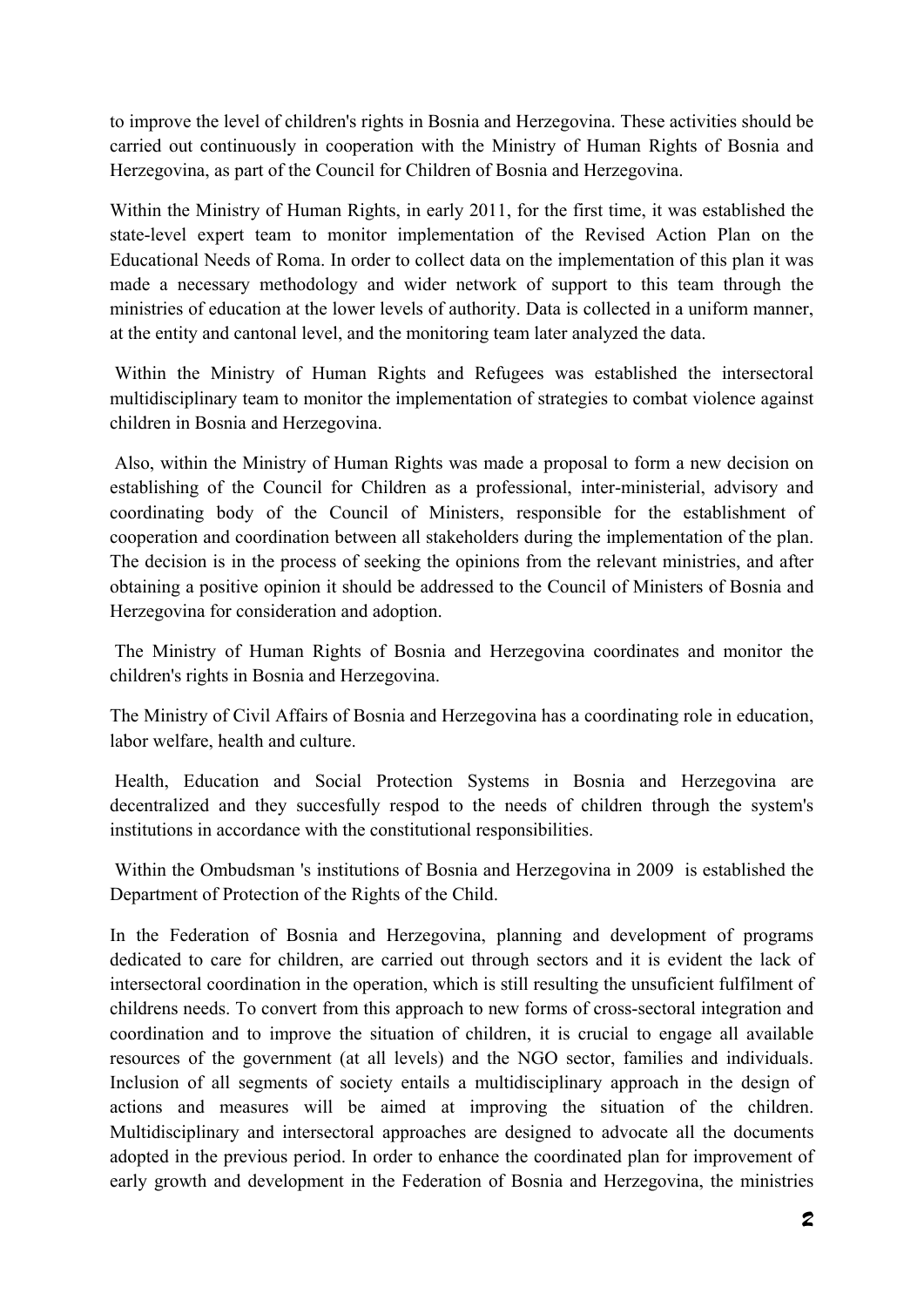responsible for social education signed a "Protocol on Cooperation to promote early growth and development in the Federation of Bosnia and Herzegovina ". This Protocol represents the commitment of the Government of Bosnia and Herzegovina and the Federation of Bosnia and Herzegovina to actively participate in protection and promotion of the children's rights.

 The Convention on the Rights of the Child has an influence on the system in the Republika Srpska, which provides support to children in the area of social protection, health insurance, and education.

In Republika Srpska (hereinafter : RS) the Convention on the Rights of the Child is included into the organization and functioning of social, family, child protection, health and education through primary and secondary legislation and mechanisms of action. Besides the ministries in Republika Srpska operates special institutions which are carring out further measures in the field of rights of a child, namely the Council for Children of RS and RS Ombudsman for Children, the Public Fund for Child Protection of RS. The Council for Children RS and RS Ombudsman for Children are established by the Government of the RS were are defined responsibilities, functioning and financing.

 All institutions act in accordance with its responsibilities of which a part derives from the Convention. Mutual cooperation between the institutions is improved through the development and signing of the Protocol on Cooperation.

 In Brcko District this function performed by the competent departments of the Government of the District.

**2. Please provide information on measures, if any, taken by the State party to establish a coherent system for comprehensively collecting and analysing disaggregated data covering all areas of the Convention that, inter alia, takes into account sex, age, ethnic origin, geographic location and socio-economic background.** 

## **Response**

Agency for Statistics of Bosnia and Herzegovina and DevInfo Working Group of the UN Bosnia and Herzegovina on 18 June 2012 had promotion of the DevInfo database system with the aim of presenting recent results in DevInfo implementation in Bosnia and Herzegovina. DevInfo is a database system which allows the collection, preservation and dissemination of data on social development and is used in over 120 countries for monitoring the Millennium Development Goals and other national priorities. This database will include data from the Education and Social Policy. In Republika Srpska this database is published by the Republic Institute for Statistic RS, and it should be also established and the level of the Federation of Bosnia and Herzegovina.

 Multiple Indicator Cluster Survey (Multiple Indicator Cluster Survey; hereinafter MICS) is an international household survey program developed by UNICEF. MICS is designed to collect statistically reliable, internationally comparable estimates of key indicators used to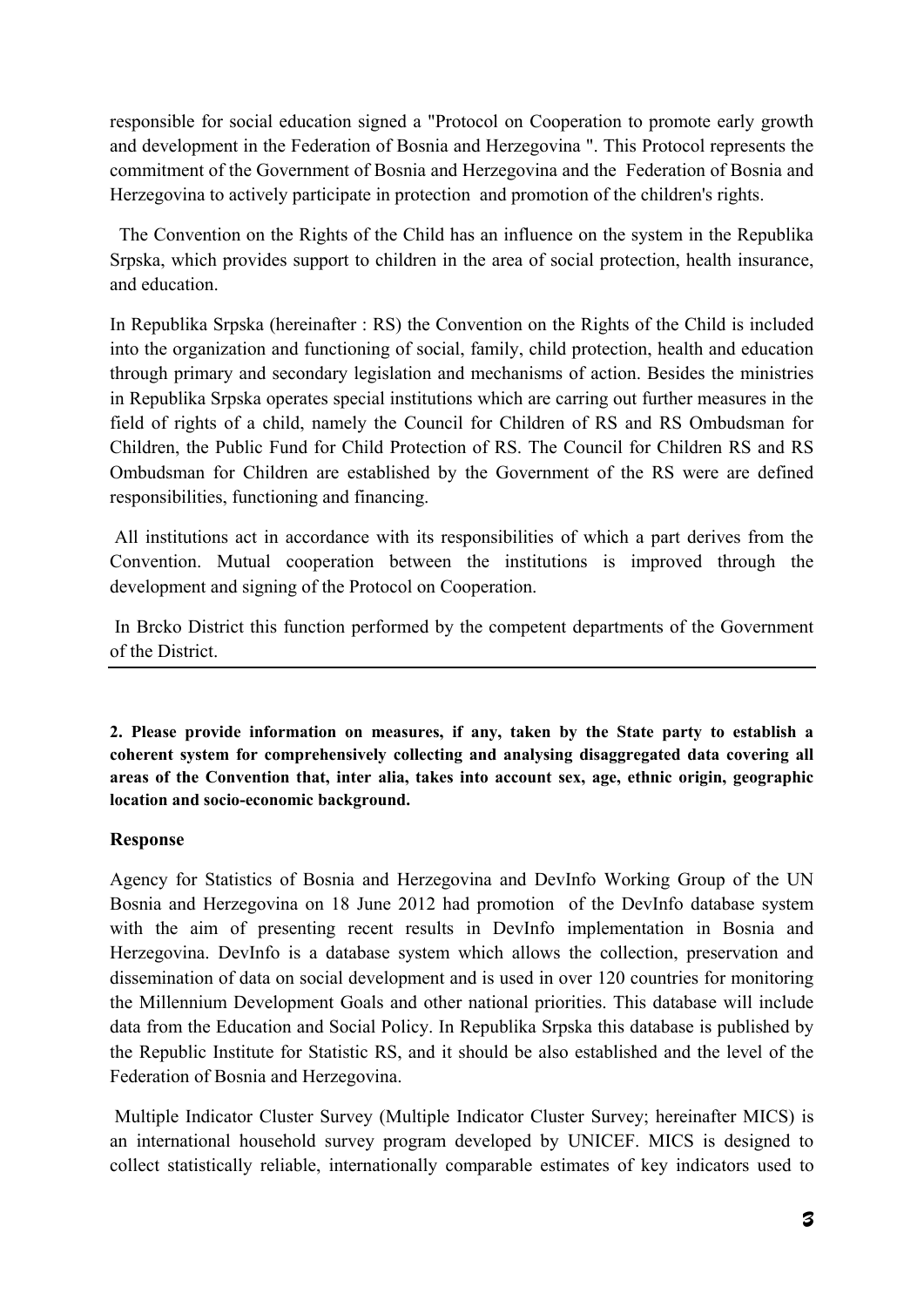evaluate the status of women and children (in this round the research was extended also to a men) in the areas of health, education, child, family and social protection. MICS also provides tools for tracking progress in achieving national goals and commitments given in promoting the welfare of children, including the Millennium Development Goals. The results of this research are published for the Bosnia and Herzegovina, Federation of Bosnia and Herzegovina and Republika Srpska.

In the Federation and the Republika Srpska has been conduced the research on the prevalence of anemia of children and eating habits, whose results will be used to make a decision on the possible fortification of flour with iron or iron supplementation. Results of this study will be available by the end of 2012.

 Besides conducting of the MICS for the total population, within the Project MICS4 was conducted separate investigation of the Roma population in Bosni and Herzegovina which conducted by the Ministry for Human Rights in Bosnia and Herzegovina. Research results are expected in the final quarter of 2012.

Within the aim of the realization of the project, Protecting the Children from violence in the South East Europe for Bosnia and Herzegovina in was planned the realisation of the goal which we define as:

- 1. Improving of data collection system by developing of joint cooperation of non governmental sectors to combat violence against children
- 2. Improvement of intersectoral cooperation in the fight against violence against children.

To achieve the first objective the Ministry of Human Rights and Refugees has established a multidisciplinary working group that created the system of cooperation and information sharing.

At the level of the Federation of Bosnia and Herzegovina are not taken any measures to establish a coherent system for comprehensive collection of data on social protection. Federal Ministry of Labour and Social Affairs collect data on social protection through forms sent by the competent cantonal ministries responsible for the field of social protection / categories, by gender and age /, which after delivery are combined for the Federation of Bosnia and Herzegovina. Electronic databases in all centers / departments of Social Work in the Federation of Bosnia and Herzegovina, are held only for people with disabilities / non-war disabled / and civilian victims of war.

Federal Ministry of Health within the programe SPIS (FILE), with financial support from UNICEF, conducted THE survey of households in the municipality of Novo Sarajevo, Travnik, Livno, Stolac and Sanski Most. This study is a response to one of the SPIS (FILE) analysis of the Institutional review whose recommendations is based on the policy of development through the significant efforts and commitment to data collection and their accumulation at higher levels and providing additional support specialists for social protection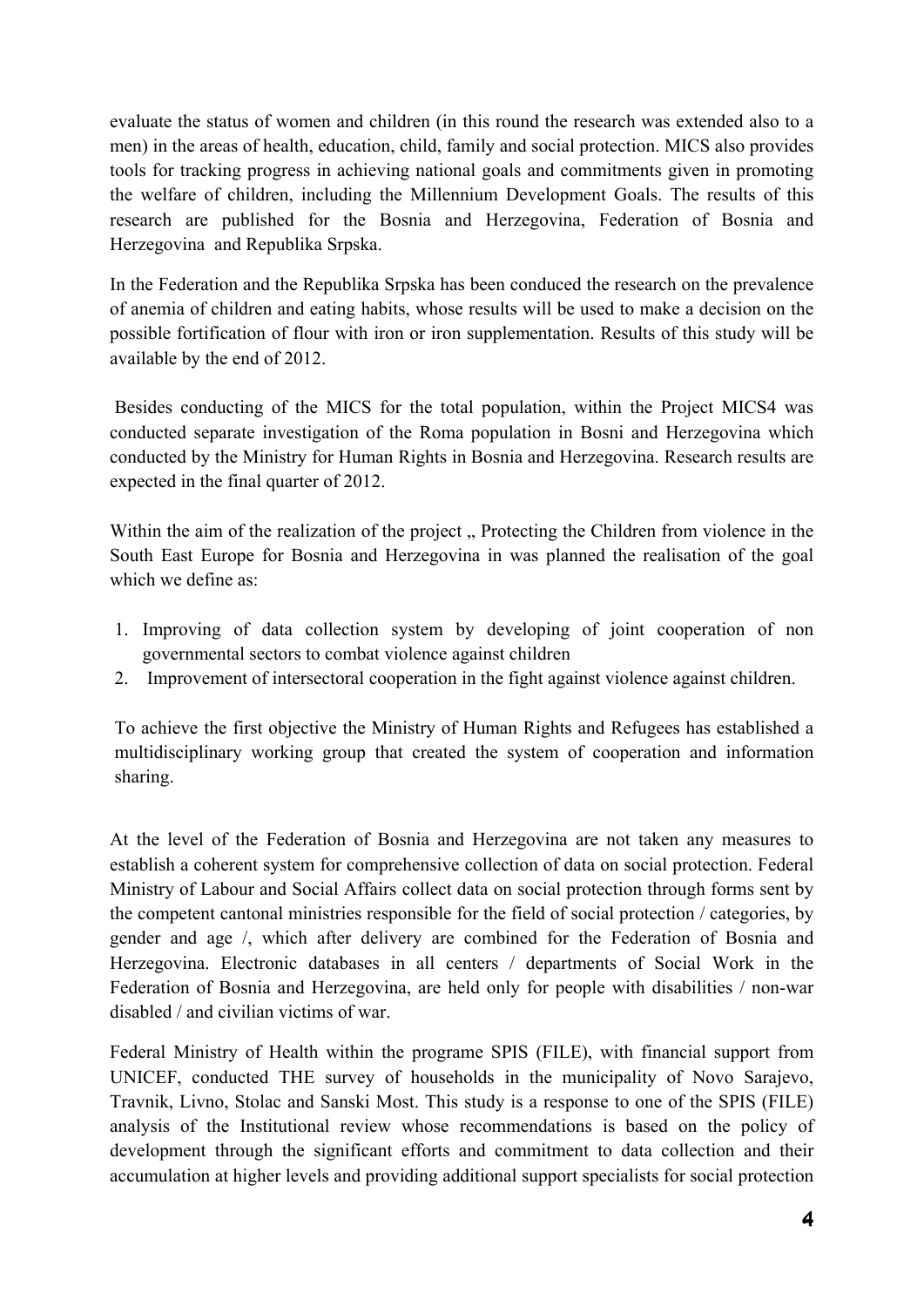and inclusion of children. Also, in the Federation of Bosnia and Herzegovina , supported by UNICEF, was carried out a survey on the consumption of cigarettes, alcohol and drugs by ESPA methodology where data were collected among high school students. Data will be available until the end of 2012.

Also, in 2012, is adopted the Law on Records in the health sector, governing the principles, types, content and manner of record keeping, basic medical documentation and forms for record keeping, processing, use, exchange and storage of data. The Law allows you to get health statistics on health and the health of the population, the health system, the extent and quality of health services and other relevant information to guide health policy and standardization of reporting to the relevant national and international institutions.

In the framework of implementation of the Law on Social Protection of the Republika Srpska ("Official Gazette of RS" no. 37/12) it is provided the establishment of a single database of users rights and services of social protection in Republika Srpska, which includes monitoring indicators related to the implementation of the Convention on the Rights of the Child.

**3. Please indicate measures taken by the State party to raise awareness on the Convention and its Optional Protocols among children and the general public as well as to ensure and provide training on its application among all professionals working with or for children, including professionals in the education system, health and social services as well as judiciary and law enforcement sectors.** 

## **Response**

In this reporting period it has been conducted an intensive campaign related to the children's rights through the media, panel discussions, distribution of promotional materials. Stakeholders of activities were: the Government of Federation of Bosnia and Herzegovina, Government of Republika Srpska, Government of Brčko District, in cooperation with the Ombudsman for Children of the Republika Srpska, the Council for Children of Republika Srpska and NGOs. Activities are supported by UNICEF.

 Also, within the celebration of "Children's Week" each year the governmental and nongovernmental institutions are carring out the promotional activities.

 Promotional - preventive activities in the past years included the celebration of World Breastfeeding Week, and special community activities conducted within the framework of Bosnia and Herzegovina, and the joint participation of governmental and nongovernmental sectors, by organizing stalls, from which the promotional material is distributed to population, and also was supported by the media.

 In 2011, are organized the special community activities and they were conducted within the framework of the Day of Health of the Federation of Bosnia and Herzegovina and all within the joint participation of governmental and nongovernmental sectors, the organization stands with promotional material on breastfeeding and healthy nutrition of children.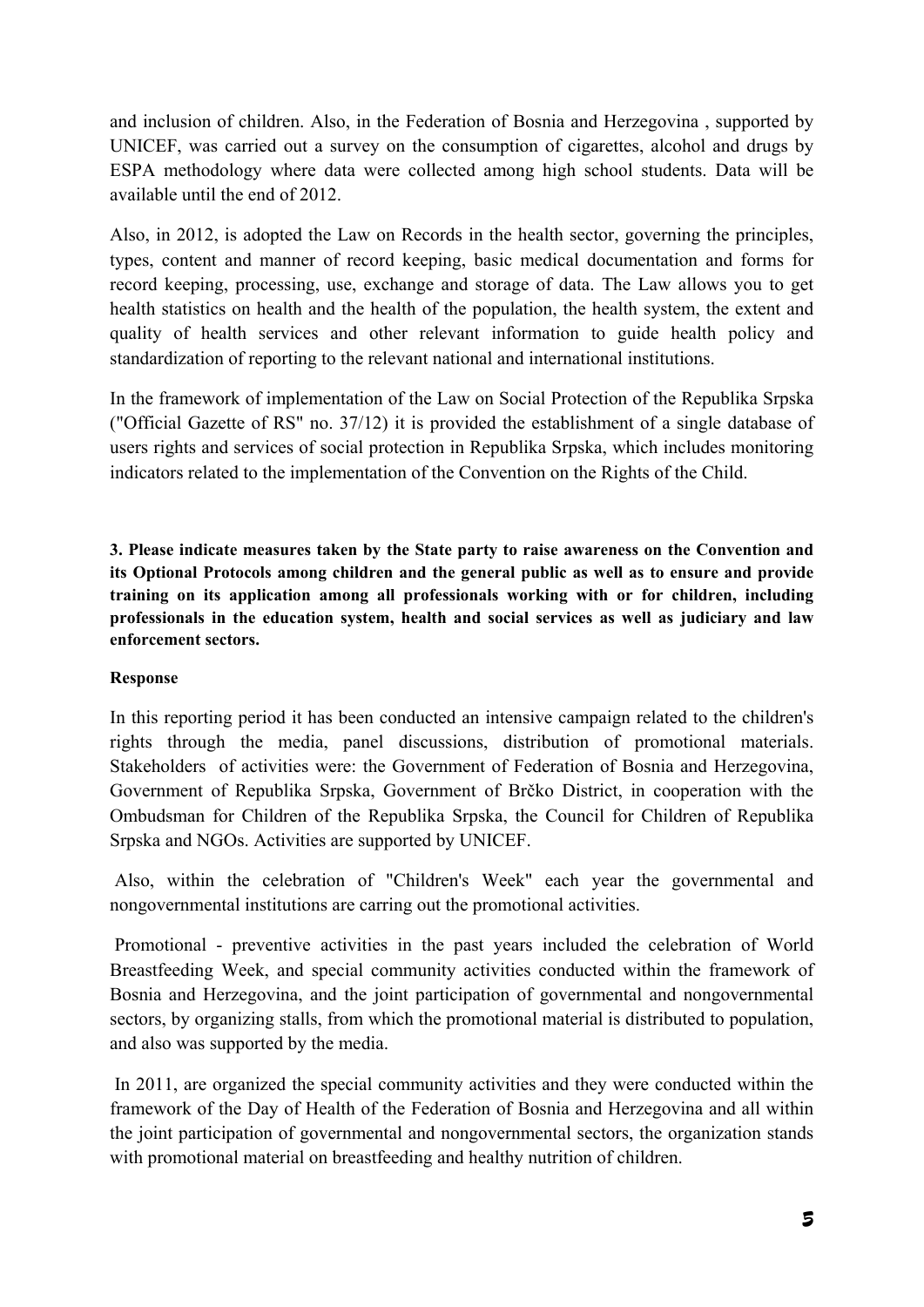In Republika Srpska, every year the Government of Republika Srpska and RS Council for Children's are organizing the Conference of babies.

Center for Education of Judges and Prosecutors of Bosnia and Herzegovina and Entity Centers for Education, are conducting the continuing education in the field of law enforcement in Bosnia and Herzegovina.

**4. Please provide detailed updated information on the State party's anti-discrimination legislation, including on the current state of adoption of its Law on Prohibition of Discrimination and its accompanying proposal for the institution of the Ombudsman for Human Rights to monitor the application of this Law.** 

## **Response**

Bosnia and Herzegovina is a state party of many international conventions that promote and protect human rights and respects the principle of non-discrimination in various spheres of life. The Constitution of Bosnia and Herzegovina stipulates that the European Convention on Human Rights and Fundamental Freedoms and its Protocols shall apply directly in Bosnia and Herzegovina. Also, a part of the Constitution and other international documents on human rights contains the provisions of prohibition of discrimination. By the adoption of the Law Against Discrimination of Bosnia and Herzegovina is established domestic legal framework for the achievement of equal rights and opportunities for all persons in Bosnia and Herzegovina and organized system of protection against discrimination.

The Law Against Discrimination of Bosnia and Herzegovina defines discrimination as "any differential treatment, including any exclusion, restriction or preference based on real or assumed by any person or group of persons" based on their personal characteristics / identity. Distinguishes direct and indirect discrimination, harassment, sexual harassment, mobbing, segregation, instruction to discrimination, incitement to discrimination, as forms of discrimination.

 A complaint for discrimination may be filed individually or collectively, to the organizations, bodies, associations. The burden of proof does not lies on the one who filed the complaint, but on the side, which is accused for discrimination. Implementation of the Law Against Discrimination is monitored by the Ombudsman Institution of human rights and the Ministry for Human Rights and Refugees of Bosnia and Herzegovina.

Within the Institution of Ombudsman for Human Rights in Bosnia and Herzegovina is has already established the Department for the Elimination of All Forms of Discrimination. The Department receives complaints and initiate investigations ,ex officio, in cases when it finds violations and problems in achieving the right form the European Convention on Human Rights and Fundamental Freedoms, the International Convention on the Elimination of All Forms of Racial Discrimination, the Framework Convention for the Protection of National Minorities, especially when it finds any form of discrimination based on race, color, sex, political or other opinion, national, social oriigin and property.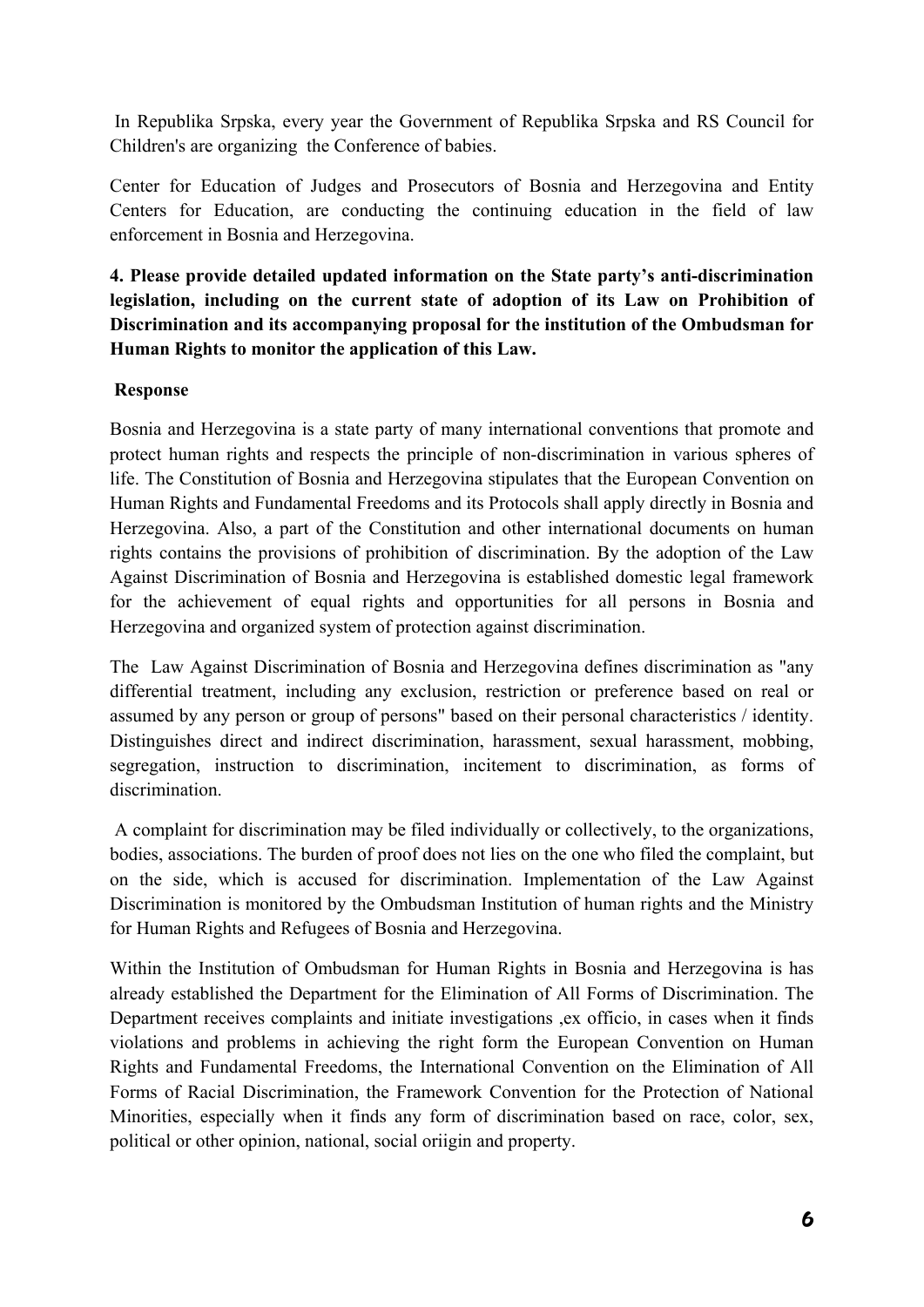The Law Against Discrimination defined responsibilities and duties of the legislative, judicial and executive authorities in Bosnia and Herzegovina to the protect, promote and create the conditions for equal treatment. The Law on Prohibition of Discrimination is adopted and entered into force in 2009. The transitional and final provisions of the Law established the obligation of harmonization of this Law with other laws so as the protective mechanisms to be aplied under this Law.

The Law Against Discrimination provides that the institution of Ombudsman for Human Rights in Bosnia and Herzegovina will be the central institution for the protection from discrimination. Thus, by this Law, to the Institution of the Ombudsman for Human Rights in Bosnia and Herzegovina, was given wide powers in terms of protection of individuals and groups of actions that the Law defines as discriminatory.During the preparation of its reports, opinions and recommendations, the Ombudsman for Human Rights in Bosnia and Herzegovina is cooperating with civil society organizations engaged in promotion and protection of human rights. The obligation of all government and institutions in Bosnia and Herzegovina to cooperate with the Ombudsman in terms of delivery of data and providing other forms of assistance in the work of these institutions is established by the law.

If the question is which laws needs to be harmonized , the obvious answer would be that it is necessary to amend those laws and general regulations that contain provisions that put a particular person or group at a disadvantage.

 The last time was also observed a tendency of introducing the texts of laws provisions prohibiting discrimination. Legislation containing these provisions relate to different areas. For example, in employment, the provisions on the prohibition of discrimination can be found in the laws governing the area of health and social protection in Federation of Bosnia and Herzegovina, Republika Srpska and Brčko District.

**5. Please provide detailed information on specific measures, if any, taken by the State party to prevent and eliminate discrimination against:** 

- **(a) Children of ethnic minorities;**
- **(b) Children in a street situation;**
- **(c) Children with disabilities.**

### **Response**

a) The accession of Bosnia and Herzegovina in the Decade of Roma Inclusion (2005 - 2015) Action Plan on the Educational Needs of Roma and other national minorities in Bosnia and Herzegovina (2004), in the segment referring to Rome, needs to be revised in order to ensure a problem-solving relating to quality and responsive approach to the right to education of Roma children as biggest minorities in Bosnia and Herzegovina.

Education is the key to overcoming Roma poverty that is transmitting through generations. In addition, inclusive education is a way to overcome social exclusion and quality education for Roma and it is the only way out of the circle of marginalization and social isolation.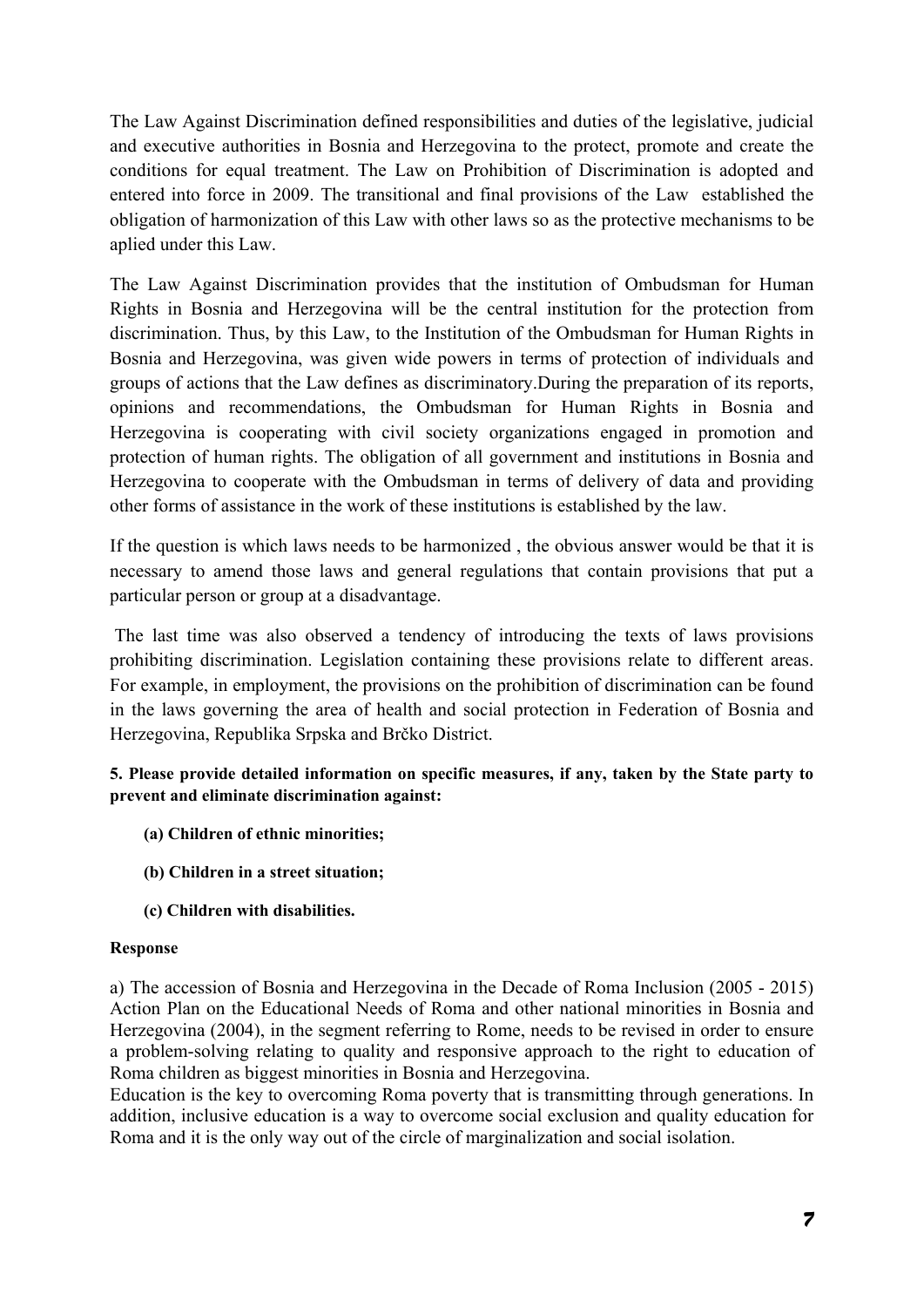Revised Action Plan of Bosnia and Herzegovina on the educational needs of Roma (adopted by the Council of Ministers of July 2010) was prepared in accordance with the recommendations and proposals agreed at the 16th meeting of the International Steering Committee of the Decade of Roma Inclusion.

This document defines four goals and forty seven measures in order that this marginalized group of children have a equal access to quality education and that they could acquire the necessary knowledge for later, better integration into society. Because of this equality, when the availability of quality education is concerned, it becomes especially important for Roma children and youth.

It is in the final stage the preparation the drafting of guidelines for improving the situation of Roma in Bosnia-Improving Social Inclusion. This document was prepared by a consulting group which was coordinated by the Ministry for Human Rights with support of UNICEF.

The issue of social, economic and cultural rights of the Roma population in particular Roma children as most vulnerable grouo, is the basic research question and it is of utmost importance especially for Bosnia and Herzegovina. Social Exclusion in Bosnia-Herzegovina was "largely associated with the consequences of war and transition, as well as exposing people to new kinds of risks, such as recession, increasing unemployment and budget problems and therefore the basic features of social exclusion in Bosnia and Herzegovina, high unemployment expressed in employment in the informal sector of economy (grey economy), and poor employment, a large proportion of the population with low education levels, ethnic exclusion and discrimination of "minority" groups and communities, returnees, inadequate social protection system with low range and coverage, which results in insufficient access to resources, rights and services. " The Roma population is at the moment, the largest national minority and vulnerable national minorities in Bosnia and Herzegovina according to all social, scientific and technical criteria and parameters that are taken into account when assessing the social status of a community or social group. The European Commission in its Progress Report for Bosnia and Herzegovina in 2011 , emphasized that "it is the particulary plight the position of women and children of the Roma population, and a large number of Roma children are not enrolled in births registres, and therefore can not enroll in school, have no health insurance and they are subject of trafficking and exploitation. Roma remains the most vulnerable minority. "

Therefore, the document entitled "Guidelines for improving the welfare of Roma in Bosnia and Herzegovina - Promotion of social inclusion" should create a positive environment that would result in improving the overall condition of the Roma population and therefore the child population in all areas such as housing, education, social security and healthcare, raising living standards, fostering cultural identity and the core teachings of the Roma.

 The Law on Health Care of Federation of Bosnia and Herzegovina, which was enacted in 2010, regulates the health protection of national minorities, as well as the method of financing the mentioned.This Ministry, in accordance with the Law on health Care, in the budget for the current year, had planned funding for health care for the Roma which, because of the traditional ways of life have no permanent place of residence, and therefore do not have health insurance.

 b) Child begging in the streets in Bosnia and Herzegovina is one of the highest forms of economic exploitation of children. According to the NGO "Earth Child" about 75% of this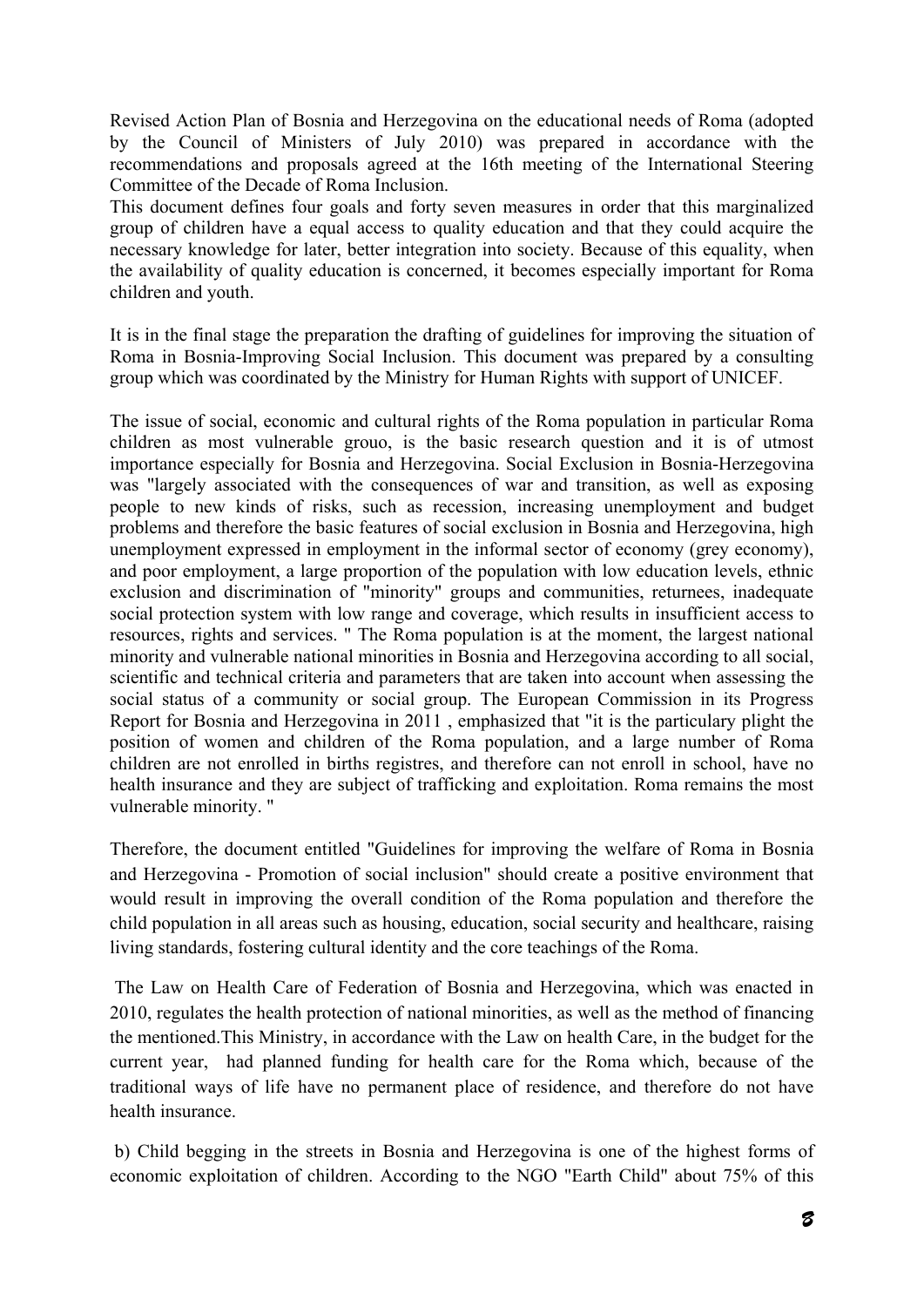population consists of Roma children, of that percentage, 80% of Roma children were forced to beg by their parents / guardians and also been abused by them for the purpose of economic exploitation. By analyzing the data from the questionnaire (prepared by a consulting group of the Ministry for Human Rights and Refugees, in order to establish guidelines for improving the situation of Roma in Bosnia and Herzegovina) obtained from 14 Centers for social work in the Federation of Bosnia and Herzegovina in the begging and other forms of forced labor are identified a total of 168 children, which is 6.75% of the total population of Roma (2486) which are registered in these institutions. Given the fact that data are not provided from the municipalities where lives the largest number of Roma in the Federation of Bosnia and Herzegovina (Sarajevo, Živinice, Banovići, Municipality Center Sarajevo, Novo Sarajevo, Ilijaš, Travnik, Jajce and Kiseljak), we can say that this figure does not reflect the real situation.

 The data are provided form CSWs in the Republika Srpska and the Brčko District it is registered 100 Roma children in the begging, which is 6.87% of total population covered by these children in these 9 Centers for Social Work. (Only CSW Doboj failed to submit the information specified in the questionnaire).



Data for the period 2010-2011

Institution of the Ombudsman for Human Rights in Bosnia and Herzegovina conducted empirical research on the problem of children begging in the country, which has been conducted in Sarajevo, Banja Luka, Tuzla, Mostar and Brčko District. The study has shown that most of institutions does not have a database or statistical records of the children who beg, and as a reason they point out the lack of jurisdiction on the issue of the rights of children who beg, insufficient financial and human capacities, the workload of other jobs, etc.

 In the territory of the Federation of Bosnia and Herzegovina are formed four institutions in order to improve the the assistance and the realization of children's rights to protection from all forms of violence, abuse and exploitation of street children, ie children who work and live on the street called invisible children or children at risk today: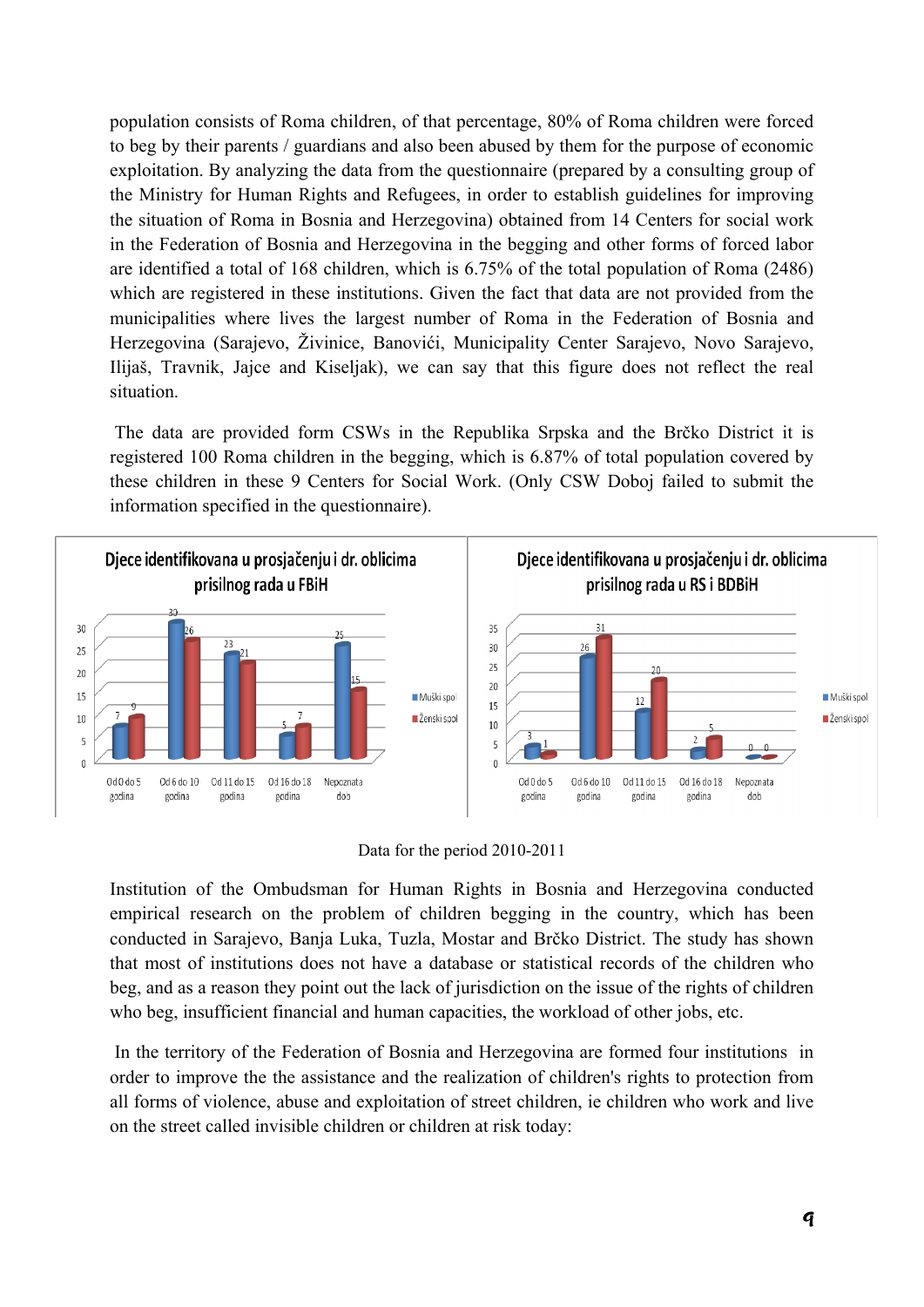#### **Day-care Centres**

| <b>Number</b>    | Name of the institution                                                                                                             | <b>Place</b> | <b>Numbewr</b> of<br><b>beneficiaries</b> |
|------------------|-------------------------------------------------------------------------------------------------------------------------------------|--------------|-------------------------------------------|
|                  | "Day-care center for children who perform work on<br>the streets of Sarajevo Canton" JU Cantonal Center<br>for Social Work Sarajevo | Sarajevo     | 115                                       |
|                  | Day care center for street children and children who<br>are at risk of becoming it, the Association "Country"<br>of children Tuzla" | Tuzla        | 143                                       |
| $\overline{3}$ . | Day care center" Medica"                                                                                                            | Zenica       | 58                                        |
| 4.               | Day care center for children                                                                                                        | Mostar       | 75                                        |

Source: Federal Ministry of Labour and Social Policy

Also in the Federation of Bosnia and Herzegovina, within the Center for Social Work of Tešanj , operates Reception center for the children caught in the vagrancy, begging, or other circumstances for which is necessary short-term emergency accommodation (11 users) and in Reception center Medica in Zenica (10 users).

 Day care center for street children and children who are at risk of becoming it, is also open in Republika Srpska / Banja Luka in 2012 (1 user).

 c) The Council of Ministers at its session held on 7 March 2012 adopted the Decision on the adoption of "Framework policies for improving early growth and development of children in Bosnia and Herzegovina."

 On 21 April 2011 The Government of the Federation of Bosnia and Herzegovina adopted a "Strategy for the Equalization of Opportunities for Persons with Disabilities in the Federation 2011-2015". An approach that seeks to promote this strategy is based on human rights and social model, and complies with European standards. The system of social protection in accordance with the Strategy will be directed towards the full recognition of rights and opportunities for persons with disabilities, to ensure support for the equalization of opportunities and developing skills and willingness to fully participate in all segments of the society.

 Most of the measures listed in the Strategy does not apply to children, but in some chapters relating to health care and education are emphasized the goals of improving the situation of children in these sectors and creating conditions for their equal participation in these social values.

The document "Strategy for the Equalization of Opportunities for Persons with Disabilities in the Federation 2011-2015" is the framework for future action in the field of disability, and although the actual results can be expected soon, we believe that the implementation of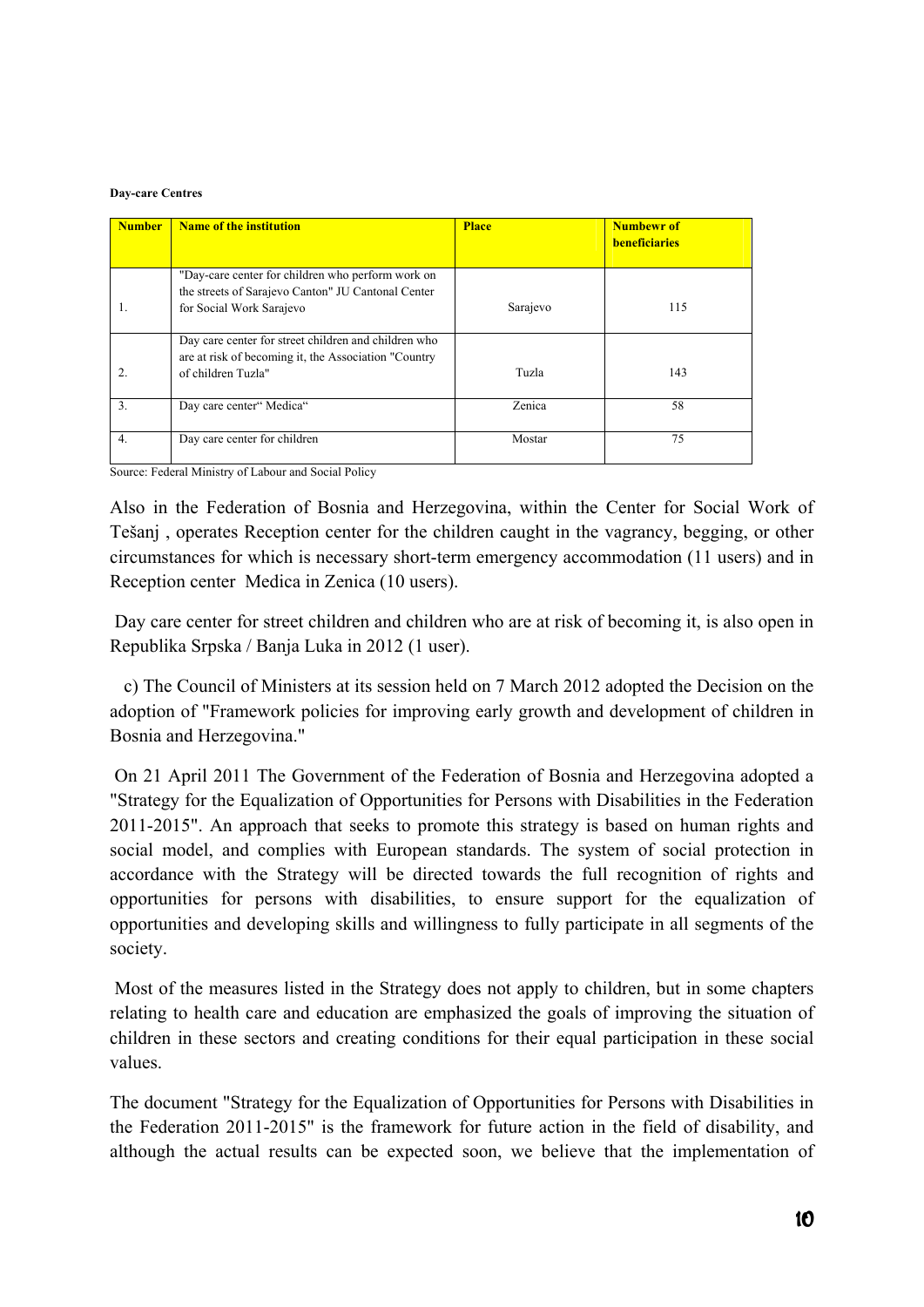planned measures and activities will significantly contribute to elimination of discrimination against children with disabilities.

 Furthermore, the Federal Ministry of Health, Federal Ministry of Labour and Social Policy, Ministry of Health and Social Welfare of Republika Srpska are participating in the implementation of the program "Strengthening social protection and inclusion of children in the country"-SPIS, which specifically refers to children which are in any way or diskriminated of in any way excluded from the system. Under this program, and in subproject - the area of early growth and development, is also an pilot innovative model of providing integrated services for children and parents through the Centre for Early Childhood Development.

 Ministries which are responsible for the field of social protection, health and education in the Federation of Bosnia and Herzegovina according to the programme SPIS created the "Policy for improving early growth and development in the Federation of Bosnia and Herzegovina", which also adopted the Government of the Federation of Bosnia and Herzegovina.

 These policies have a special emphasis on an integrated approach of the health sector, social care and education, with a focus on children with special needs and children from vulnerable groups.

 Under the program SPIS (FILE) in the Federation of Bosnia and Herzegovina was created Strategic Plan for improving early growth and development in the Federation of Bosnia and Herzegovina (2013-2017). This strategic document is in draft form and is currently in the process of adoption by the Federal Government.

 In accordance with the adopted Policy and Protocol, as well as in accordance with the Strategic Plan, the Federal Ministry of Health is preparing a plan and program for early detection and prevention for children in the Federation of Bosnia and Herzegovina, after which it will be drafted the Rules for the Education of Health Professionals and Associates in the field of early detection and intervention for children in the Federation of Bosnia and Herzegovina.

The protection of discrimination of children with disabilities in the Republika Srpska is regulated by numerous regulations, such as: the Law on Protection of Persons with Mental Disorders ("Official Gazette of the Republika Srpska", No. 46/04), the Law on Social Protection ("Official Gazette of the Republika of Srpska, No. 37/12), Law on Health Care ("Official Gazette of the Republika of Srpska", No. 106/09), Law on Child Protection ("Official Gazette of the Republika of Srpska", No. 4/02, 17 / 08, 1/09).

 In 2010 in Republika Srpska was adopted the Strategy for improving the social status of persons with disabilities in which are defined the areas to improve the position of children with disabilities, particularly in the area socijal and health care, education, child protection.

It was also adopted the Policy for promotio of early growth and development of children in the Republika Srpska, for the period 2011-2015. Goal of the Policy is to improve early growth and development, striving for the highest standards of the community, to create optimal conditions for proper growth and development of children, so that every child, regardless of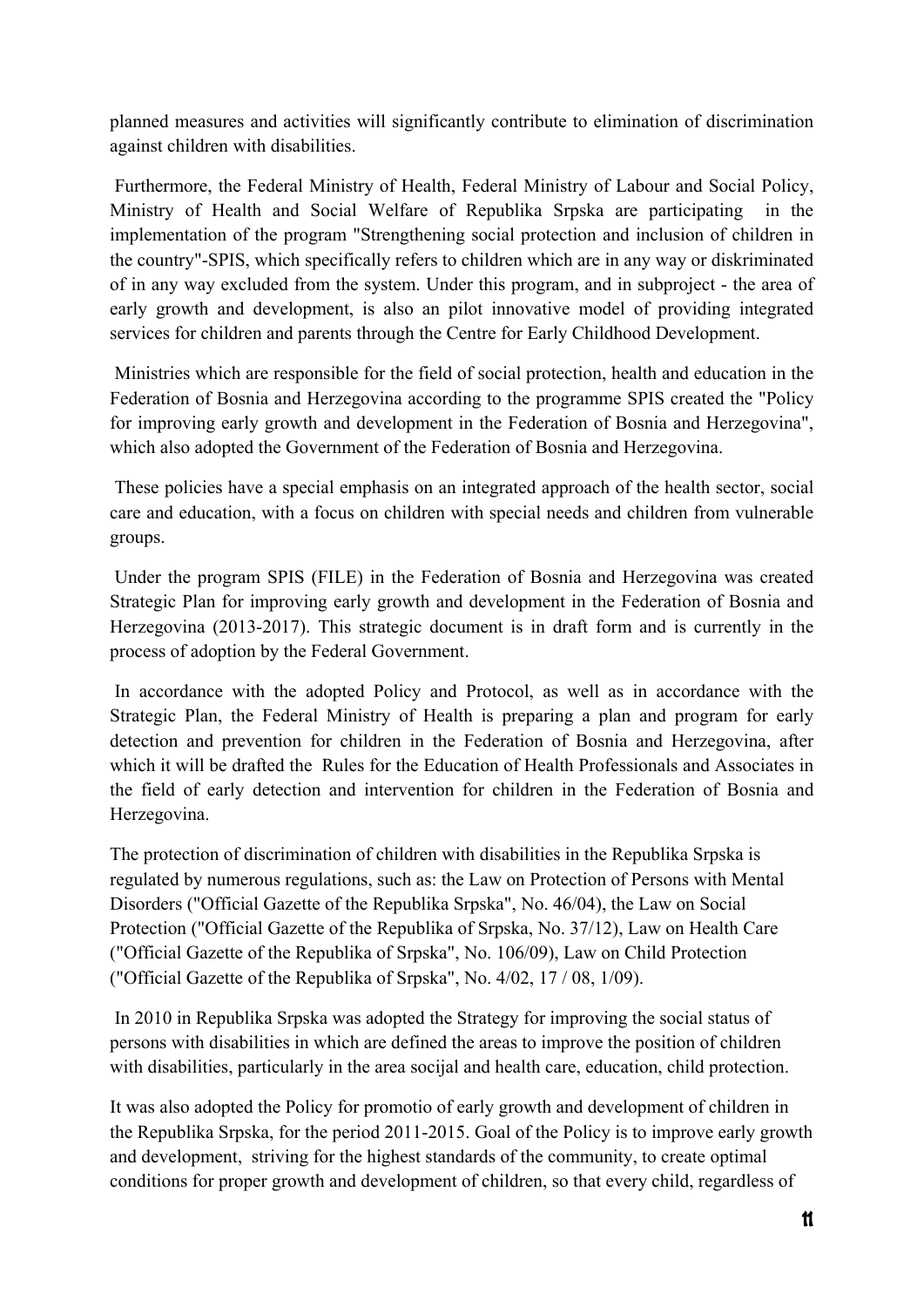their own society and their individual capabilities, have the conditions for a healthy start in life and to achieve their full potential.

## **6. Please provide updated information on the measures taken by the State party to improve birth registration of all children, particularly for:**

**(a) Children of Roma and/or minority ethnicity;** 

**(b) Children born outside hospitals;** 

**(c) Children in remote areas of the State party.** 

## **Response**

a) In the Federation of Bosnia and Herzeogvina is adopted the Law on Registers ("Official Gazette of Federation of Bosnia and Herzegovina" 37/12) and the Law on Personal Names ("Official Gazette of Federation of Bosnia and Herzegovina", No. 7/12), and also the sub-laws are in the phase of the preparation. These documents are also adopted in the Republika Srpska. In this manner will be regulated the issues of registration of all children in the Register of Births.

 b) We note that less than 1% of children is born out of hospitals(Federal Agency of Statistics, the Agency of Statistic of Republika Srpska and MICS3).

 c) When it comes to the registration of children, the indicators of MICS3 did not showed any significant difference between rural and urban households.

**7. Please provide detailed and updated information on legislation enacted, if any, explicitly prohibiting corporal punishment of children in all settings, including in the home and in alternative-care settings.** 

# **Response**

Prohibition of corporal punishment of children in Bosnia and Herzegovina is defined in the Family Law of the Federation of Bosnia and Herzegovina and the Family Law of Republika Srpska, Law on Domestic Violence in the Federation of Bosnia and Herzegovina and the Law on Domestic Violence in the Republika Srpska. Explicit protection from the violence is defined in the laws governing education and pre-school children.

 In order to improve the social welfare in the Federation of Bosnia and Herzegovina and improvement of the legislation it is established a Working Group for drafting the Law on Social Protection and the Law on the Protection of Families with Children, which will in make laws in regard of the prohibition of corporal punishment of children in all institutions and forms of alternative care for children and family.

**8. Please provide detailed information on progress, if any, to undertake the necessary measures, including enacting and/or amending legislation, to provide children deprived of a family environment with family-like care whenever possible.** 

**Response**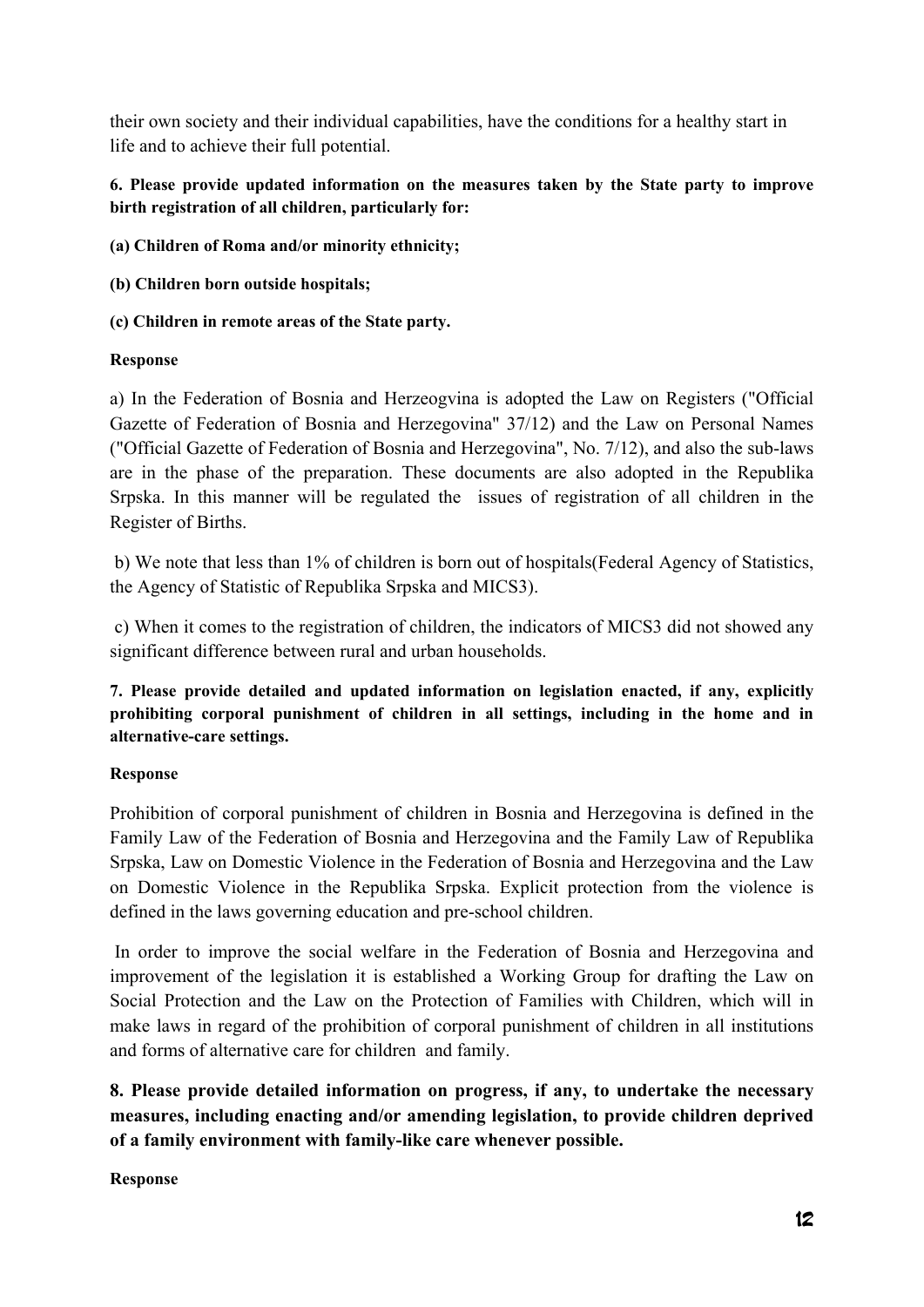In order to develop systems of social protection, which will have the capacity to optimally respond to the needs of children to live in their biological family, as well as the needs of children separated from their parents to get such protection, which will be in accordance with the best interests of the child, it was made the " Policy for Protection of Children Deprived of Parental Care and Families at Risk of Separation in Federation of Bosnia and Herzegovina 2006-2016, which the Federal Government adopted in January 2008. After the adoption of this document also began the implementation of a common policy on children without parental care and families at risk of separation in the Federation of Bosnia and Herzegovina and in all aspects of protection of children's human rights, as set forth in the Convention on the Rights of the Child.

 Within the mentioned Document there is also the "Action Plan for the period 2013-2016 for the implementation of "Policy for Protection of Children Deprived of Parental Care and Families at Risk of Separation in FBiH 2006-2016" which is in the phase of adoption before the Federal Government.

Through the project "Strengthening the social protection and inclusion of children in Bosnia and Herzegovina (hereinafter: the SPIS)" is implementing the strenghtening of the capacity for improvement of the system of social protection and inclusion of children and families in Bosnia and Herzegovina. Since the autumn 2011 the Program SPIS entered in its third phase of implementation, which is finanlizing form the IPA program 2010 of state aid.

The overall objective of the third phase of the SPIS project is the improvement of social system of protection at all levels of government, strengthening the program framework and capacity for social protection and inclusion of children.

By the Law on Social Protection ("Official Gazette of the Republika Srpska", No. 37/12) the beneficiary of social protection is considered a child without parental care or child who has no parents, which was abandoned by parents, whose parents are unable to provide him full custody because they are limited in the exercise of parental rights, or are deprived of that right. The Strategy of improvement of social protection of children without parental care with a plan of action for the period 2009-2014 defined the courses of action of the social protection of children without parental care in the Republika Srpska, and the protection of children at risk of losing parental care, improving the field of foster care, the improvement of guardianship, adoption, institutional care and support to young people who left the organized forms of social protection of children without parental care. Whenever is possible, we try to seek to provide family care for children without parental care.

 The Law on Social Protection provides a solid foundation for the advancement of children without parental care, through the introduction of new models of foster care, new services for children in the form of day care centers, standardization of existing services, introduction of new institutions for the care of children.

 In the reporting period it is continued with the implementation of the Strategy, particularly in terms of standardization of the foster care services and institutional placement for children without parental care.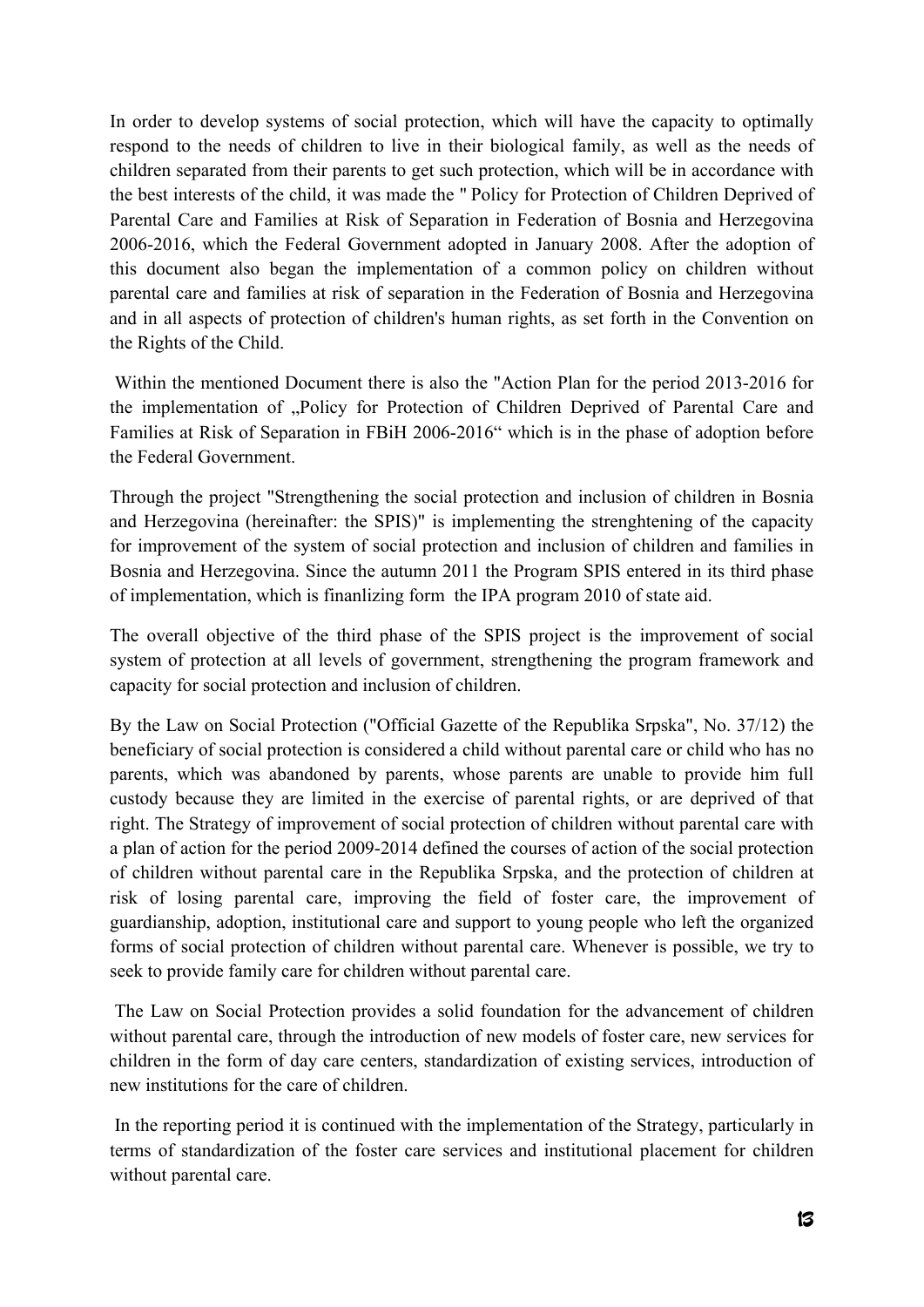**9. Please provide detailed information on measures taken, if any, to ensure that the State party's adoption legislation, processes and system are harmonized across all its entities, cantons and municipalities, and are in compliance with international standards, including the Convention.** 

## **Response**

In 2011 began the activities on preparation of an analysis of conformity of domestic legislation with the UN Convention on the Rights of the Child and it is completed the draft document.

In 2012 is planned the final stage of this document which will be completed by the analysis of domestic legislation in Bosnia and Herzegovina (Criminal Law, Family Law, legislation on social and health protection) it will be completed the recommendations for amendments to national legislation in these areas in order to complete the harmonization of domestic legislation with the UN Convention on the Rights of the Child.

 In the Federation of Bosnia and Herzegovina, within The Office the Government of Federation of Bosnia and Herzegovina for Legislation and Harmonization with European Union Regulations is formed the department that monitors the compliance of all regulations made in the Federation of Bosnia and Herzegovina with the ratified international documents.

 In the Republika Srpska the Council for Children of RS filed an initiative that the Republican Secretariat for Legislation and the Committee for equal opportunities of national assembly of Republika Srpska receive the translation of the Convention and related significant documents prepared by the Ombudsmen for Children of Republika Srpska in order to enable them to monitor the application of the Convention on the Rights of the Child when adopting the laws, rules of procedures and other strategic documents in Republika Srpska.

**10. Please provide updated and detailed information on the State party's programmes and policy initiatives for specifically addressing the needs of children with disabilities, particularly with regard to access to health care and education.** 

## **Response**

 The Law on Health Insurance of the Federation of Bosnia and Herzegovina defines the issue of health insurance for vulnerable population groups, especially children. This law allows the unfettered use of health care and health insurance, regardless of insurance status of parents and children, or the original beneficiaries of health insurance may be the children.

The mentioned Law regulates the protection of health protection in the social welfare institutions which are on dispose to children who are parentally neglected, socially neglected children, physically and mentally disabled children, adults and to the elderly persons. In accordance with the law, health care in these institutions is carried out in primary health care, which is regulated by a contract between health institution and private health institutions and the Health Insurance Institute of the Canton. Certain health care measures are provided in the social welfare institutions which offer assistance to presons dependent on others, and who need medical care and rehabilitation, under the direction and under the supervision of physicians.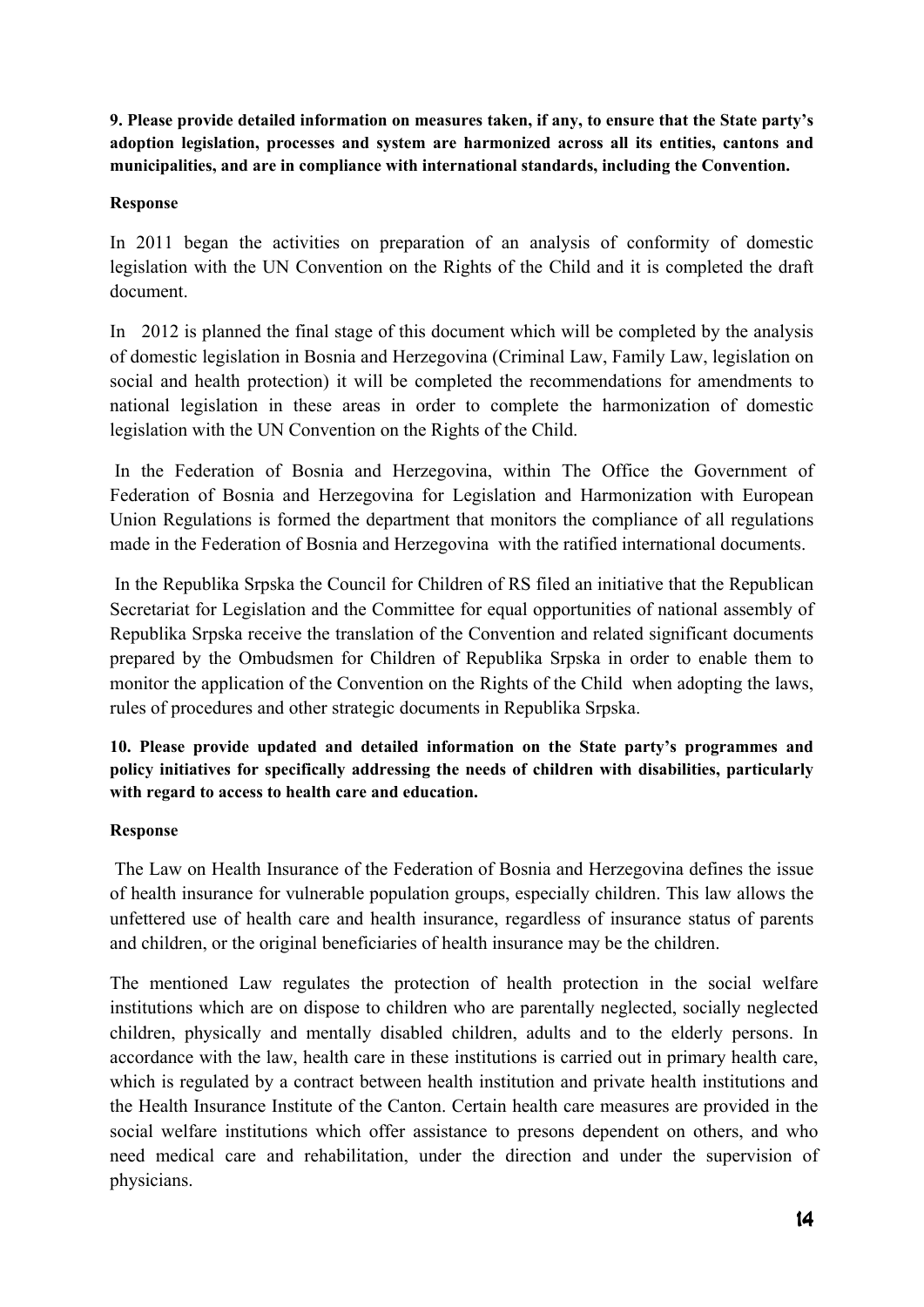The novelty compared to the previous Law on Health Care is the introduction of the teams in the implementation of primary health care level and the corresponding profiles of health aides, such as psychologists, social workers, speech therapists, surdiaudiologist-rehabilitator and educator, and other specialists for specific issues and protection.

In the Federation of Bosnia and Herzegovina, in accordance with the law, in the primary level of the health care, operates the Centres for Mental Health and Centres for Physical Rehabilitation. Center for Mental Health in the community carries out promotion and prevention of mental health, rehabilitation of mentally ill persons, disability prevention and rehabilitation, and care and support to disabled persons. In addition to these activities Center for Mental Health in the community performs the following: health-promotion work in order to improve the mental health of the community, proactive approach to early recognition and diagnosis of persons at risk for mental health, education of the patient, family and work environment, psychological counseling to family and community, assessment of risk for mental health in the community, planning and implementation of occupational therapy in the community, through the measurement of psychological tests, rehabilitative procedures in the domain of mental health; sociotherapy; treatment of drug addiction in other facilities. These centres have a specialized teams of psychiatrists, psychologists, social workers, therapists and nurses.

Center for Physical Rehabilitation performs health-promotion work in the field of physical medicine, outpatient therapeutic and rehabilitative procedures in the domain of physical medicine, occupational treatment, testing and assessment tests, collaborating with other services aimed at improving the treatment of patients.

Furthermore, the Law provides that general hospitals should have pediatric, gynecology and maternity sectors.

Within the Law on Social Protection in the Republika Srpska are defined new services, procedures, rights and facilities for children with developmental disabilities, with which has been improved the overall support to the system of social protection to this category of children.

It is also standardized the working procedure of centers for social work when working with children with developmental disabilities, and it was also conducted an analysis of the situation of children with special needs in the Republika Srpska. Children with developmental disabilities, children from socially vulnerable families, children from Roma families, children at different developmental risks, are continuously involved in project activities aimed at creating conditions for approximate equalization of levels to meet children's developmental needs. These activities are conducted through the Public Fund for Child Protection in the form of the "socialization of children" which are, for eleven years, providing holidays for children.

All children in the Republika Srpska are entitled to health care in the full extent regardless of insurance status of parents or guardians.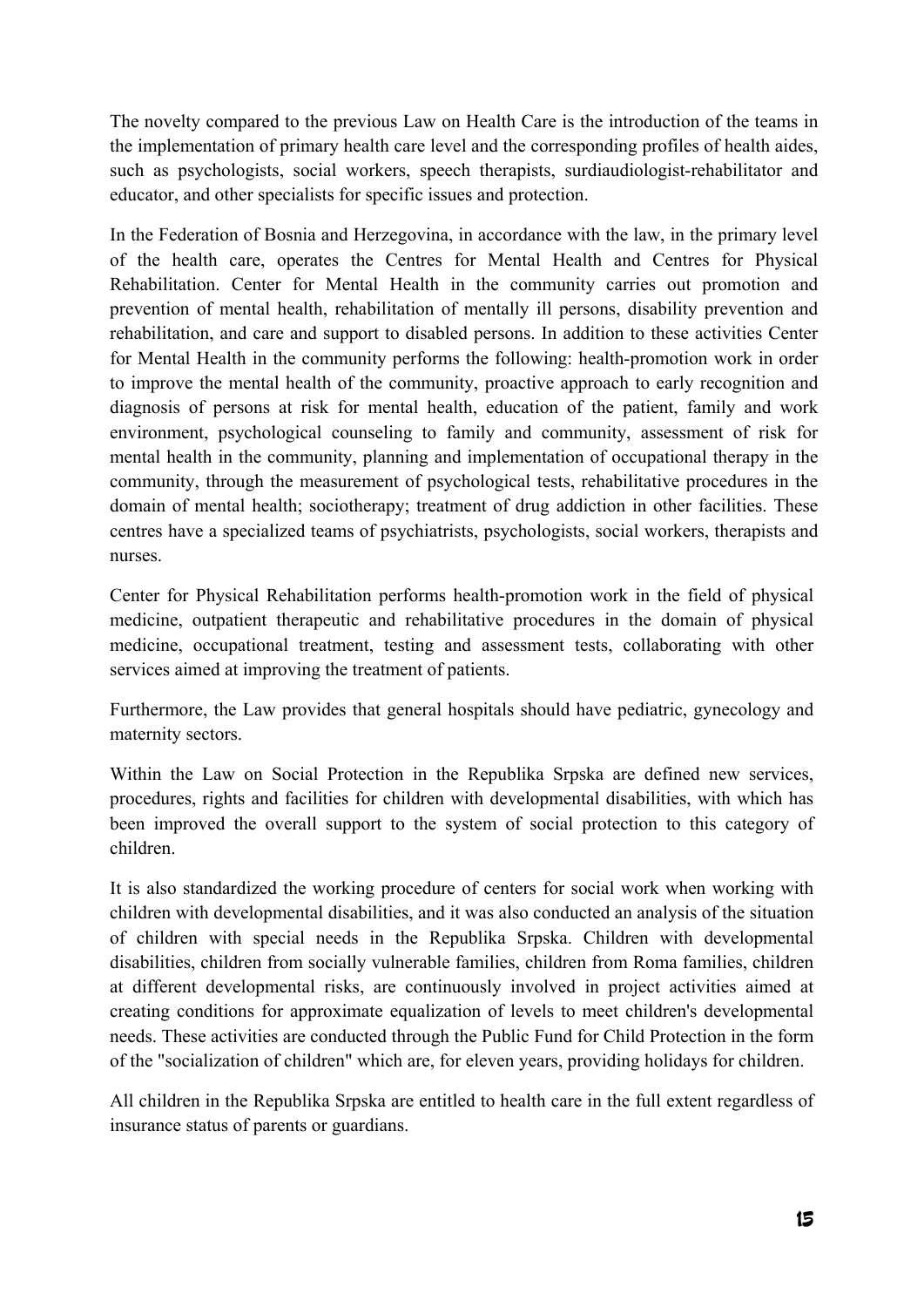At the primary level of the health care, health care is provided through health centrers within which are operating the centers mental health and physical rehabilitation centers which are providing physical rehabilitation and protection of mental health in the community.

In such organization it is achieved greater availability, both geographically and physical and psychological.

The possibility of health care for children with disabilities in the Brcko District are the same as for children without disabilities, which means that all children have health care on their parents' insurance. Children with mild mental underdevelopment go to regular schools and they are taught by a custom program. The rehabilitation of this category of children is conducting through the Center for Mental Health with the participation of experts of various profiles.

**11. Please provide information on the measures undertaken by the State party, if any, to strengthen the capacity of its social work centres to ensure adequate and equitable access to social welfare programmes for children and their families in all its entities, cantons and municipalities.** 

## **Response**

In the Federation of Bosnia and Herzegovina the measures for strengthening of the capacity of centers for social work in order to provide adequate access to social assistance programs for children and their families, were carried out mainly through projects.

 Within the project named "Support for nets of social welfare and employment," the Federal Ministry of Labour and Social Policy, and unit within the ministry PIU SESER and the World Bank, provided the assistance to the centers for social work in the Federation of Bosnia and Herzegovina in terms of adaptation of 40 centers for social work on the basis of its findings and proposals for adaptation by the consultant.

Through the project "Strengthening the social protection and inclusion of children in Bosnia and Herzegovina SPIS (FILE)" is implementing the strenghtening of the capacity for improvement of the system of social protection and inclusion of children and families in Bosnia and Herzegovina. Since the autumn 2011 the Program SPIS entered in its third phase of implementation, which is finanlizing form the IPA program 2010 and from the state aid. The overall objective of the third phase of the SPIS project is the improvement of social system of protection at all levels of government, strengthening the program framework and capacity for social protection and inclusion of children and the institutional mechanisms for coordination and communication between providers of social services and the authorities responsible for decision making at the local level with special emphasis on the application of access based on the needs and human rights.

Project SPIS is conducting the Ministry of Civil Affairs of Bosnia and Herzegovina - Steering Committee at the state level, the Ministry of Human Rights and Refugees of Bosnia and Herzegovina, Federal Ministry of Labour and Social Policy, Ministry of Health and Social Protection of Republika Srpska and the Government of Brcko District, Directorate for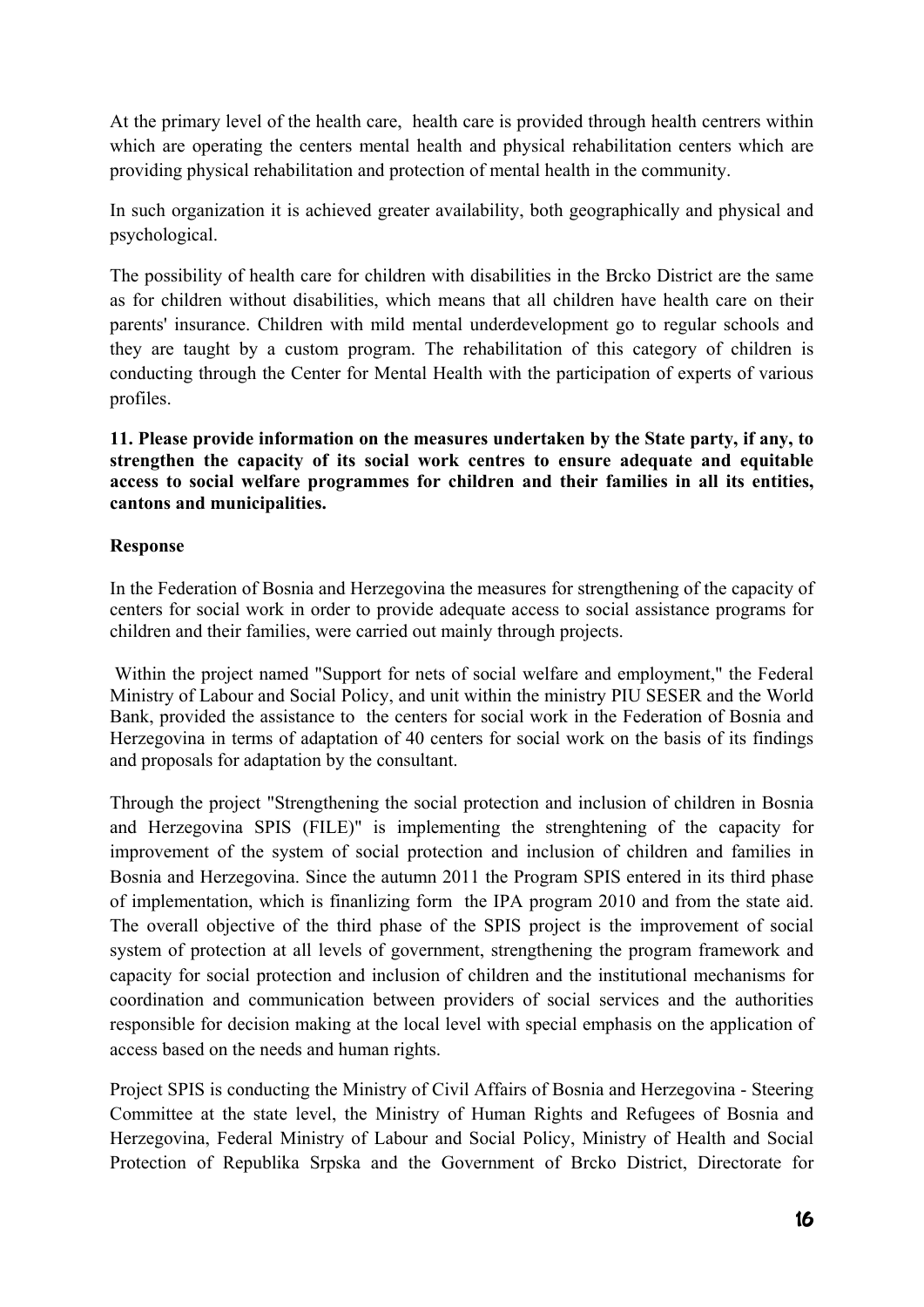Economic Planning, as well as non-governmental organizations: IBHI, Step by Step, Duga, IBFAN, Genesis, INFOHOUSE, with the technical and expert assistance of the UNICEF Office in Bosnia and Herzegovina. During the implementation of these activities, UNICEF will rely on its experience in implementing the general training of human rights and specific technical training in the social sector.

The strengthening of the capacity of the centers of social work, as well as institutions of social protection in Republika Srpska, is one of the strategic orientation of the Ministry of Health and Social Protection of Republika Srpska. In this regard, in the previous period were achieved a number of efforts in the sense of improvement of normative-legal framework of actions of the centres for social protection and also the empowerment of human resources through recruitment of highly educated personnel and through additional training of professionals.

The new Law on Social Protection provides the obligation that all local governments which did not established the Center for Social Work, within two years must establish Center or division of the joint center.

In the reporting period are conducted the activities for strengthening of the competencies of social protection services and of employees in the centers for social work, education in the field of management, intersectoral cooperation, protection and care for victims of domestic violence, mental health, and the treatment of juveniles in criminal procedure. The total number of employees in the social, family and child care protection is 539, and 59% of them are professionals.

 Strengthening of the capacity of Centres for Social Work of Brcko District was present through the participation in programs, projects and researches which were conducted by institutions at state and entity level. Working with UNICEF is continuing, as well as with other international organizations and NGOs.

**12. Please provide information on any measures taken by the State party to ensure that refugee, asylum-seeking, and/or internally displaced children are provided with:** 

- **(a) Birth registration;**
- **(b) Access to adequate health care;**
- **(c) Integrated education;**
- **(d) Adequate standards of living, including appropriate accommodation;**

**(e) Access to legal aid, including in the context of any updates to its draft law on the right to legal aid free of charge.** 

### **Response**

The rights of the asylum seekers in Bosnia and Herzegovina are regulated by the Law on Movement and Stay of Aliens and Asylum (Official Gazette of Bosnia and Herzegovina no. 36/08), Regulations on the international protection (asylum) in Bosnia and Herzegovina(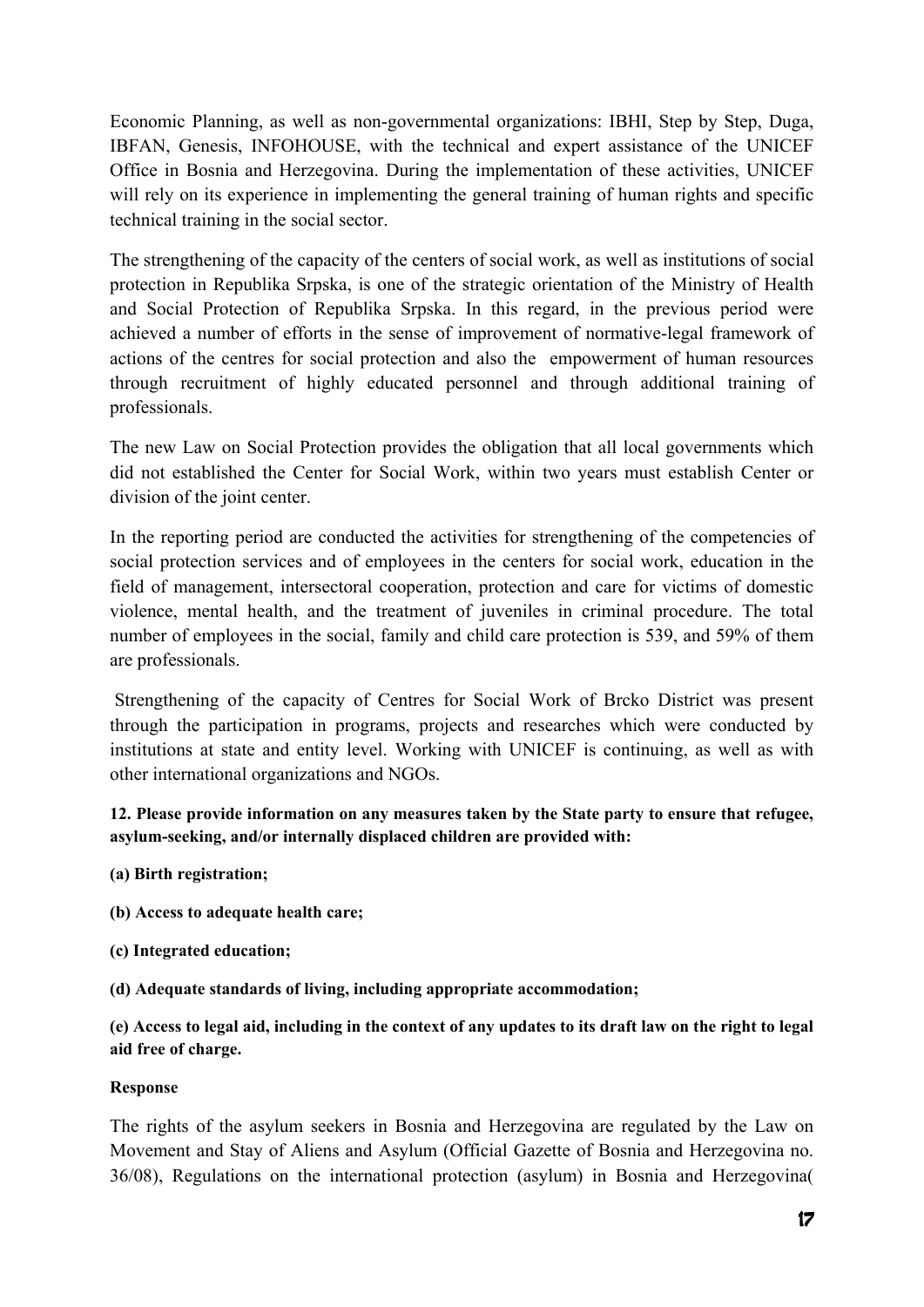Official Gazette of Bosnia and Herzegovina no. 37/09 and 85/10) and the Regulations on standards of operation and other issues important for the asylum center (Official Gazette of Bosnia and Herzegovina no. 86/09).

Under the existing Law on Movement and Stay of Aliens and Asylum, children, asylum seekers in Bosnia Herzegovina share the rights and status of their parents. The same Law also provides that the authorities in Bosnia and Herzegovina are obliged to treat minors with special care and respect, and to treat them in accordance with the UN Convention on Rights of the Child and in accordance with the regulations in Bosnia and Herzegovina, which are relating to the care of minors and their protection. The Regulation on international protection (asylum) points out "the best interest of the child," where, in addition to what is already stated in the Law, is stated that children which are separated or unaccompanied require priority action in terms of their early identification and special protection, as well as finding families of these children in order to connect them with their parents or other traditional caregivers. In situations where the applicants for international protection are children, they are entitled to the same protection as children in Bosnia and Herzegovina, meanwhile searching for their original family or some other ways of premanent disposal.

In proceedings on an application for asylum, employees of nongovernmental organizations "Your rights BiH" and "Local Democracy Foundation" as a legal representatives are providing free legal assistance to asylum seekers during the entire administrative procedure. In the case of a negative decision on an application for asylum, legal assistance is provided in the course of administrative litigation as of the lawsuit before the Court of Bosnia and Herzegovina.

The above non-governmental organizations also made entry to the competent organs of the birth certificate, children whose parents have the status of asylum seekers in Bosnia and Herzegovina. Employees of NGOs to asylum seekers provide legal aid and other procedures when resolving practical administrative matters before the schools, centers for social work, ministries, hospitals, municipal courts and other administrative bodies or institutions.

For the seekers of the international protection in Bosnia and Herzegovina is been provided basic health care at the Center for the accommodation of asylum seekers. In case of need and the if it is expressed opinion of the doctor in the Centre, asylum seeker can be referred to a medical facility outside the Center.

For the underage seekers for international protection in Bosnia and Herzegovina is been provided free primary education. Ministry of Security, Department for Asylum in cooperation with the "Foundation in Bosnia-Herzegovina Women's Initiative," and local schools encourage and includes both children and adults in the process of formal education through the possibility of additional passing elementary and secondary schools.

Applicants for international protection in Bosnia and Herzegovina are placed and distributed in special rooms designed exclusively to accommodate the users of the Centre. Families are placed in separate rooms of the Centre in order to provide family unity and the right to privacy. Accommodation of unaccompanied minors in the center is conduced only when it is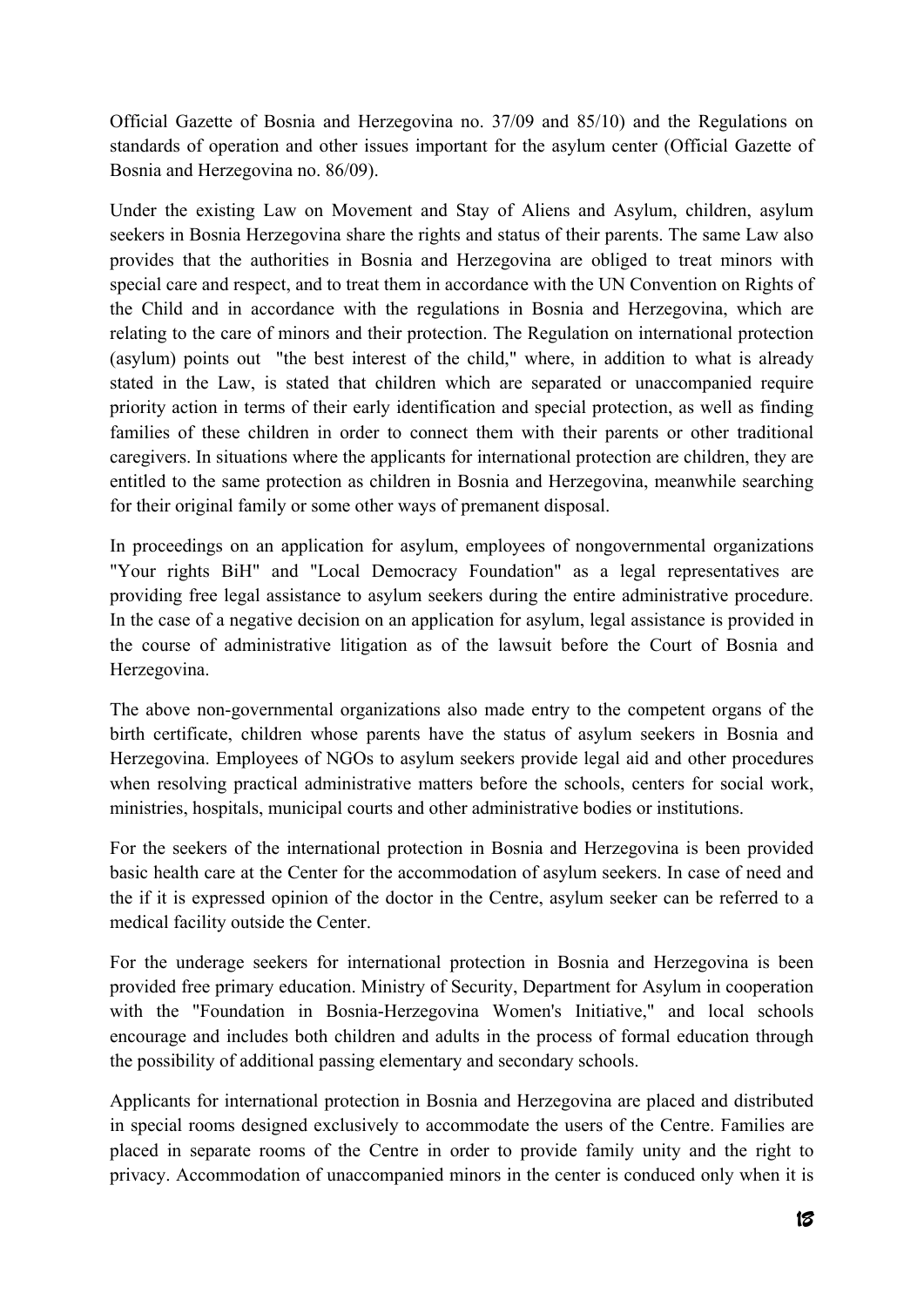in the best interest of minors, under the supervision of a guardian or guardianship authority. Minor applicants for international protection in Bosnia and Herzegovina are staying separately from adults. Minor beneficiaries of the Centre have tailored nutricion and, in accordance with the capabilities, Centres have the facilities for rest, play and education which are adapted to the age of minors.

Data available from the Department for Refugees, Displaced Persons and Housing Policy of the Ministry for Human Rights and Refugees, which relate to children under the Internationally Protected Persons in Bosnia and Herzegovina are as follows:

In the Refugee Center Salakovac, which provides accommodation and other needs of refugee children in Bosnia and Herzegovina, are currently residing 18 children under the international protection, of which two children are enjoying subsidiary protection. 12 children are regularly attending school and one child has outgrown and attends extraordinary attendance.

In the private placement are 32 children with recognized international legal status in Bosnia and Herzegovina. 16 children are regularly attend school and 2 children are getting ready for an extraordinary attendance.

According to the overall data on children with recognized international legal status in Bosnia and Herzegovina, 28 of 50 children in the country regularly attend school. One child attend part-time shool, and 19 children do not attend classes because they are outgrown, without parental consent, although the primary education is compulsory in Bosnia and Herzegovina, or overgrown in attendance.

In connection with the birth registration of children under the international protection in Bosnia and Herzegovina, in accordance with the rules of personal status and registration of births, the fact of birth, marriage and death of persons which are recognized by the international protection in Bosnia and Herzegovina ("Official Gazette of Bosnia and Herzegovina", No. 54/10 ), subsequent registration in the register of births was conducted for 34 children, for 10 children has not yet been conducted the procedure for a subsequent enrollment, while for 12 children the process for subsequent entry in the register of birth already started. For the 11 children, the regular entry into the register of births is completed.

As regards the right to health care, all children, in accordance with the Regulations on Eligibility for Health Insurance and Health Care of people at a recognized international legal protection in Bosnia and Herzegovina , the children with the recognized international protection in Bosnia and Herzegovina ("Official Gazette Bosnia and Herzegovina No. 54 / 10) are entitled to protection under the same conditions as the nationals of Bosnia and Herzegovina. The Ministry for Human rights and refugees of Bosnia and Herzegovina is providing the financial resources form its budget to pay these contributions.

 Also, children with the recognized international status in Bosnia and Herzegovina, who reside outside the refugee center Salakovac, are entitled to social protection and the right to child support in accordance with the Regulations on the manner of exercising the right to social protection of persons who have been recognized by the international protection in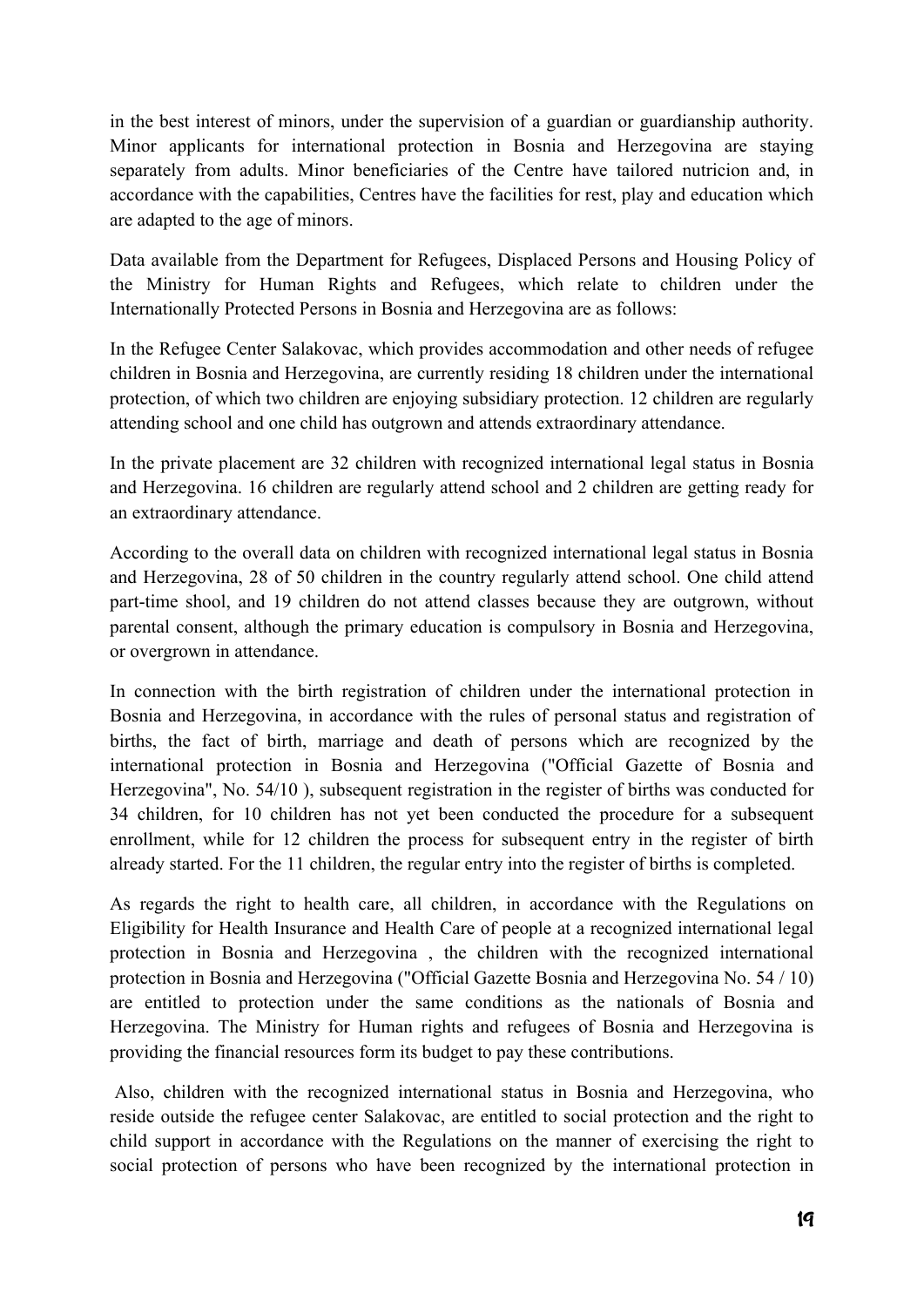Bosnia and Herzegovina ("Official Gazette of Bosnia and Herzegovina ", No. 3/09), and the financial resources to meet these needs are provided in the Budget of the Ministry for Human rights and refugees.

 In connection with the exercise of the right to free legal assistance in Bosnia and Herzegovina, NGOs are authorized to provide free legal assistance through the Association "Your Rights" and "The Foundation of Local Democracy." The Ministry of Human Rights and Refugees has signed the protocols with the NGOs on cooperation and legal assistance , to help regulate the process of identification documents, determining the unique identification number, drafting of requests for issuance of a cardboard carton or subsidiary protection.

 Also, on the basis of the Protocol on cooperation with NGO the "Foundation Bosnian Women's Initiative" provides free psychosocial support to children with the recognized international legal status in Bosnia and Herzegovina.

## **13. Please provide updated information on measures taken by the State party to prevent and eradicate child labour, including:**

**(a) Assessments on the extent of its occurrence in all federal entities and territories of the State party;** 

**(b) Measures to address its root causes;** 

**(c) Legislative measures to ensure commensurate sanctions for perpetrators subjecting children to such exploitation.** 

### **Response**

There are no statistics on the employment of minors in Bosnia and Herzegovina. Agency for Statistics every year conducts a survey on the Labour Force Survey (LFS), which aims to collect data on the situation in the labor market in Bosnia and Herzegovina, which is, since 2006, continuously conducting once a year.

Also, it is not recorded the scale of this phenomenon at the entity level and in Brčko District probably because it is considered that this phenomenon is not characteristic for Bosnia and Herzegovina.

According to Article III, section 3 of the Constitution of Bosnia and Herzegovina, the Entities (FBiH and RS) and Brčko District are authorized to autonomously, inter alia, regulate labor and employment.

The Labor Laws in Bosnia and Herzegovina (FBiH, RS and BD), as general labor regulations are governing labor relations, labor issues and the employment of children. These labor laws are establishing the right of children to work, and sets the condition for concluding the employment contract which can not be signed with a person who has not attained 15 years of age.

Article 15 of the Labour Law of the Federation of Bosnia and Herzegovina ("Official Gazette of FBiH", no. 43/99, 32/00 and 29/03), Article 14 of the Labour Law of the RS - Revised text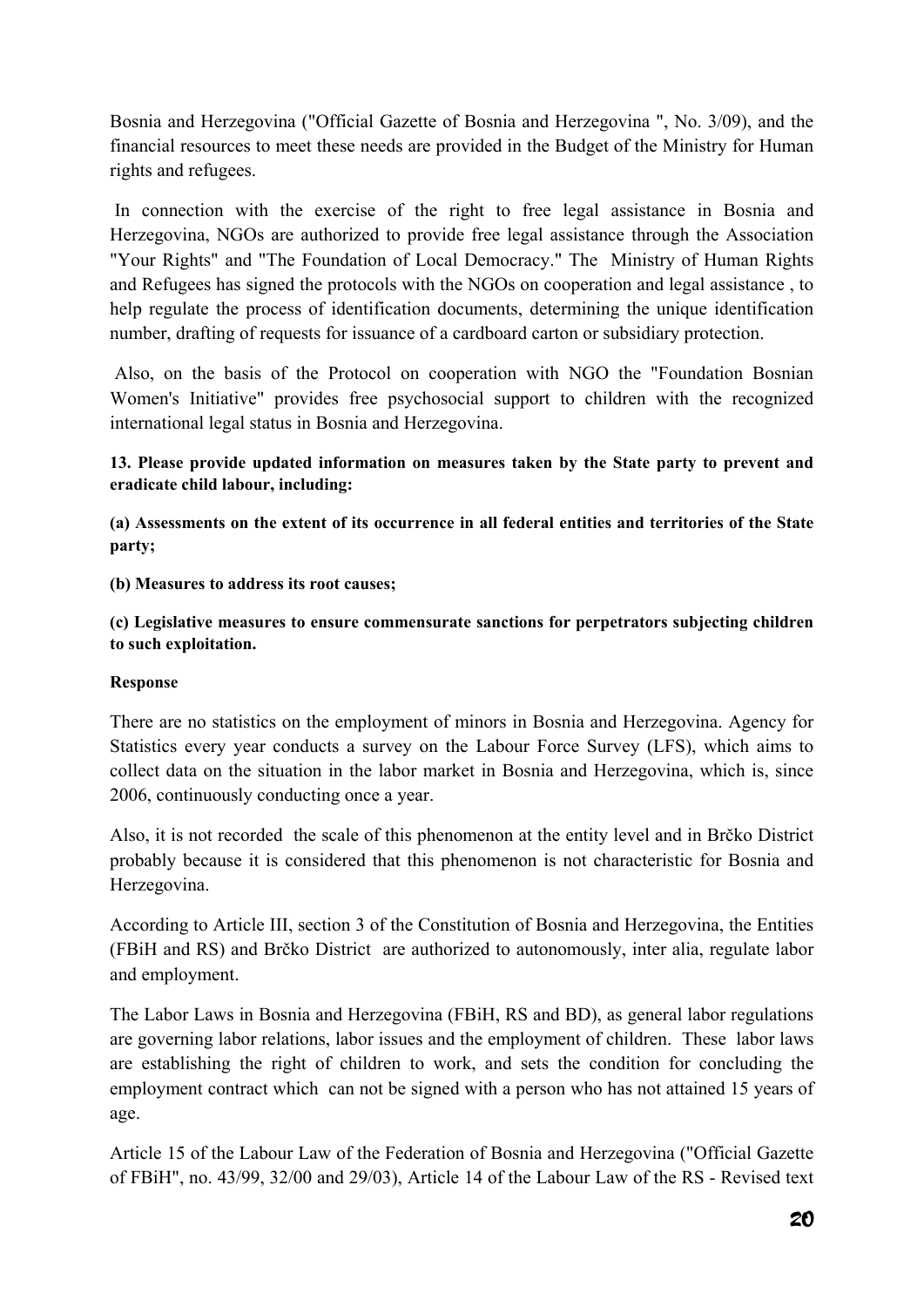("Official Gazette of RS" no. 55/07, and Article 17 of the Labour Law of the Brcko District ("Official Gazette of BD" no. 7/00, 8/03, 33/04 and 29 / 05), provides that a person completing 15 of age having general health ability established by the competent health institution may conclude an employment contract.

These laws do not provide any exception and do not allow any possibility of concluding a contract of employment with the persons under 15 years of age and provide that a minor may not conclude employment agreement for performance of jobs, which may endanger his health, moral or development. For minors, or persons between 15 and 18 years of age, were determined the special conditions under which they can be employed. Also, these laws prohibit employment and work in conditions harmful for children and provides that a minor can not work in a particularly dangerous and difficult jobs.

To ensure compliance with these and other legal provisions relating to the prohibition of overtime work of minors, prohibition of night work, the minimum annual leave the penal provisions are foreseen and it is determined the appropriate sentence, as follows: (Article 140 of the Labour Law of the Federation of BiH, Article 180 of the Labour Law of the RS, Article 111 of the Labour Law of the BD).

 All three of the Labour Laws provides that if the offense was committed against a minor, the fine shall be doubled.

 The Labour Inspections are conducting the supervision over the implementation of labor laws and other regulations. If the labor inspector, when performing the inspection, finds that the employer made an offense referred to the employment of minors, the measure of ban on working will be imposed until the process for the offense completes.

 We are noting that it is in the proces of adoption the new Labour Law in Federation of Bosnia and Herzegovina. In contrast to the applicable provisions of existing the Labour Law, contracting with a person younger than 15 years, or employment of such person into any type of job is defined as a misdemeanor and it is punishable by fines of 1000-7000 BAM, and considering that the offense was committed over the minor, the minimum and maximum fines for this offense shall be doubled.

**14. Please provide detailed updated information on measures, if any, taken by the State party to adopt juvenile justice legislation which is in compliance with international standards and in application throughout its entities, cantons and municipalities.** 

### **Response**

The issue of juvenile justice in Bosnia and Herzegovina, despite the attempts of being made for the needs of the State, stays regulated by the laws of the entities and Brcko District, the laws are of equivalent content - the Law on the Protection and Treatment of Children and Juveniles in Criminal Proceedings.

In 2003 in Bosnia and Herzegovina had begun the activities on development of separate legislation for juveniles when the reform of criminal law occurred, and when in most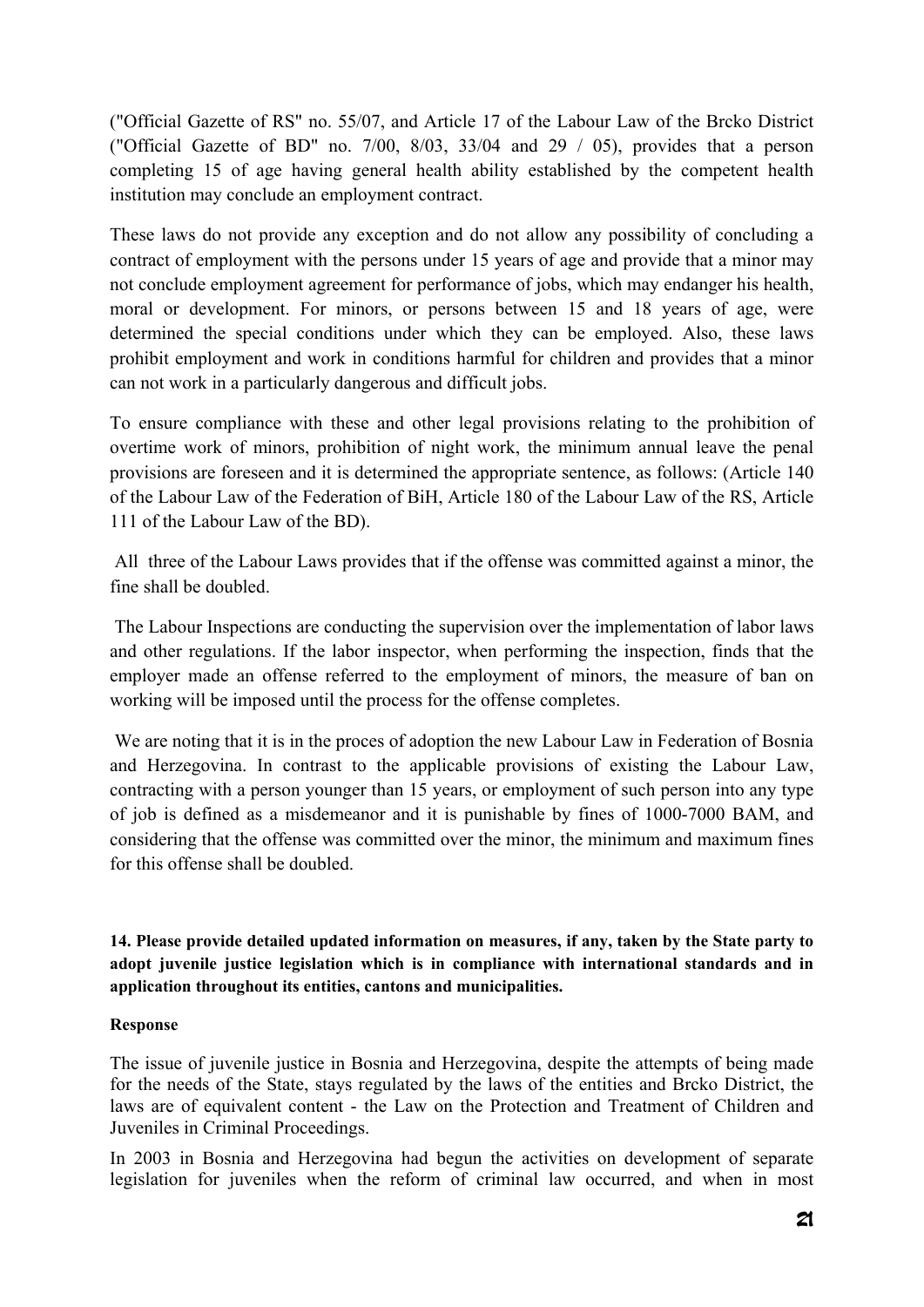European countries was already developed the system of alternative measures not only for the juveniles who come into conflict with the law, but also for adult offenders.

Following the international standards in this area, it was necessary to draw up a separate legislation for juveniles in conflict with the law in a completely new way of regulating the issue of juvenile delinquency and the reaction of society to it.

The Law on Protection and Treatment of Children and Juveniles in Criminal Proceedings in the Republika Srpska was adopted in January 2010 and entered into force on 1 January 2011.

Upon entry into force of this Law, the relevant provisions of the Criminal Code of the Republika Srpska, Code of Criminal Procedure and Law on Execution of Criminal Sanctions relating to the juvenile justice system, ceased to apply. Practically, this means that in this important area in the territory of the Republika Srpska is applying a special and unique piece of legislation, in a completely new way of regulation of the issue of juvenile delinquency and social reactions to juvenile delinquency.

In accordance with an obligation provided in this Law, the Minister of Justice has formed a Working Group to develop sub-laws under this regulation, which prepared and forwarded Regulation on the application of educational recommendations, the Regulation on the implementation of corrective measures of specific commitments, Regulation on disciplinary responsibility of the minors which are under the institutional correctional measures, juvenile imprisonment and education program. Working Group of the Ministry of Interior prepared regulations on application of a police warning. All subordinate legislation has been enacted.

Meanwhile, after extensive preparations, and in accordance with the obligations under the law, the Ministry of Justice approached to the realization of the first cycle of education of a person working on juvenile delinquency and on criminal protection of children, and of authorized officials, social workers, mediators, attorneys and employees in institutions and institutes. Educational seminars were held at 10 locations in the Republika Srpska, which includes all the municipalities in its territory. The seminars attended over 900 participants. On the other hand, the training of judges and prosecutors was conducted in the Center for Education of Judges and Prosecutors.

International legal framework for juvenile justice is contained in respect of a number of international instruments in the field of protection and treatment of juvenile offenders, which primarily relates to the United Nations Convention on the Rights of the Child, which became legally binding document, in terms of taking the responsibility to, within the jurisdiction, establish the set of laws, rules and provisions specifically applicable to juvenile offenders , institutions and bodies entrusted with the functions of Juvenile Justice, which aim to:

- respond to different needs of juvenile offenders, while protecting their basic rights;
- respond to the needs of society:
- provide and implement a thorough and fair application of these rules.

The judicial system for juveniles, established by this Law, is based on fundamental principles of international law: the best interests of the child, the right to life, survival and development, non-discrimination and respect the child's opinion. Enhancing the welfare of minors and providing that any reaction to juvenile offenders always be proportional (Principle of Proportionality),with the circumstances concerning the offender, and that in the offenses are not only taken into account the seriousness of the offense but also the personality and personal characteristics of juveniles. Juvenile justice in the strict sense implies the treatment of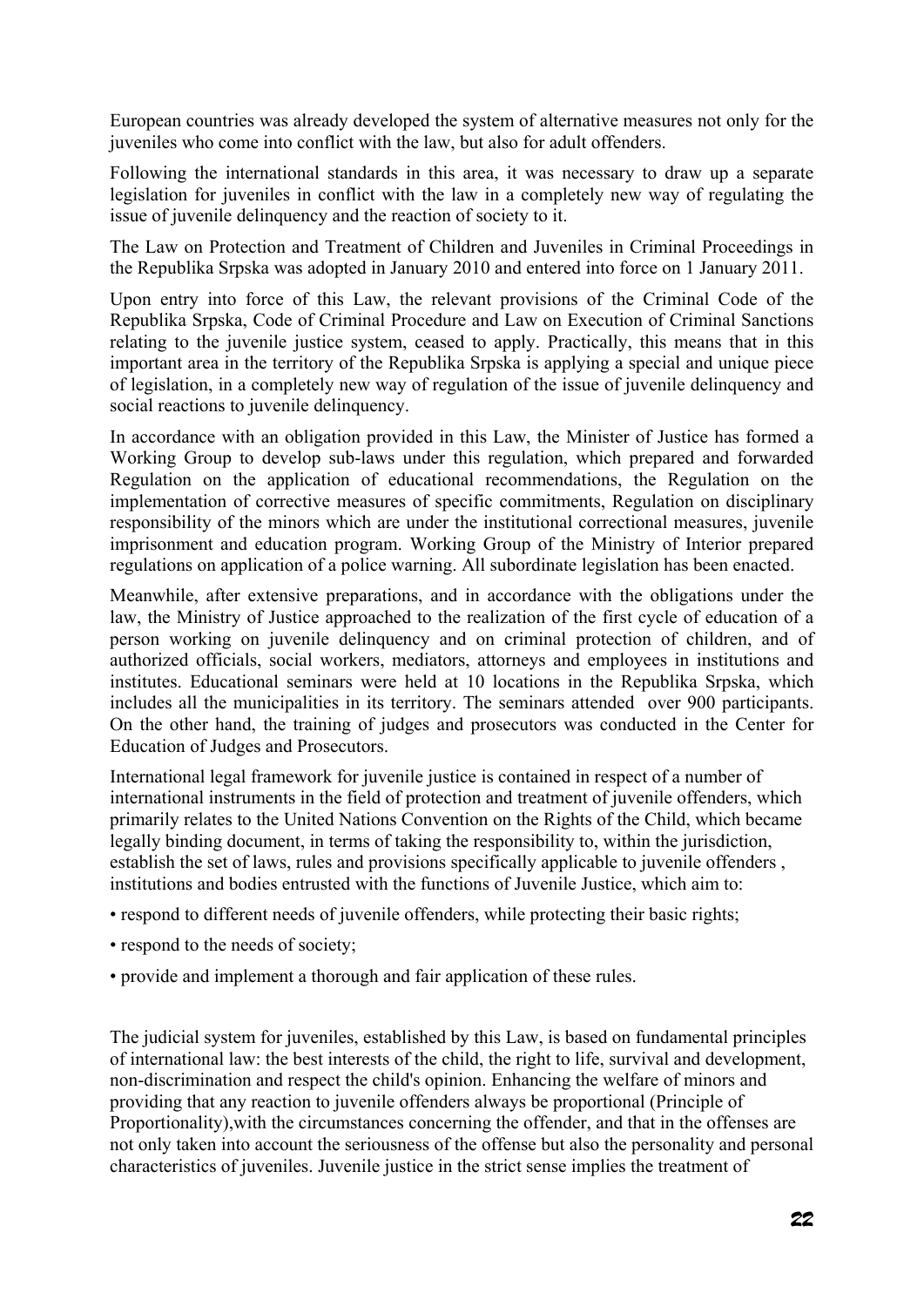children (boys and girls under 18 years) who came into conflict with the law, and in the broad sense refers to the treatment of children from the moment they come into the conflict with the law, establishing the basic reasons why the children came into the conflict with the law, prevention of such behavior and reintegration of children. Given the fact that the young person in the age of development, all measures taken against them should have the educational nature and should, ideally, be conducted in the natural environment of the minor, to include local and wider community. In addition to the UN Convention on the Rights of the Child, an international framework for juvenile justice in the Republika Srpska also make the following documents:

 • 1985 UN Standard Minimum Rules for the Administration of Juvenile Justice (the Beijing  $Rules$ )

• The UN Guidelines for the Prevention of Juvenile Delinquency - Riyadh Guidelines (1990),

 • 1990 UN Rules for the Protection of Juveniles Deprived of Their Liberty (hereafter UN Rules for JDL);

 • Guidelines for the operation of the children in the criminal justice system - Vienna Guidelines (1997),

 • Standard Minimum Rules for the United Nations for alternative sanctions - Tokyo Rules (1990),

- Universal Declaration of Human Rights (1948),
- United Nations Covenant on Civil and Political Rights (1986) and

 • European Convention for the Protection of Human Rights and Fundamental Freedoms (1950).

 Pursuant to the provisions of these documents, the provisions of the Law are primarily relating to:

- 1. concept and categories of juveniles as subjects of criminal law (active and passive subject)
- 2. types, conditions and manner of prescribing and imposing of the criminal sanctions for juvenile offenders,
- 3. procedure for imposing criminal sanctions for juveniles (which is a separate, specific type of criminal proceedings – certainly, the specific by authority to initiate and conduct criminal proceedings for the imposition and execution of criminal sanctions and during the procedure and the involvement of specific non-judicial – especially outside the criminal judicial bodies in the process of imposition and execution of criminal sanctions) and
- 4. the enforcement of criminal sanctions imposed to the juvenile.

Major news, in the light of international standards in the field of substantive, procedural and enforcement of juvenile criminal law, which are inaugurated by the present Law can be expressed by the following:

1. In order to protect the best interests of minors, the courts formed the Juvenile Division, which consists of one or more of the judges and expert advisors. In this way, therefore, are established a separate authorities of juvenile justice;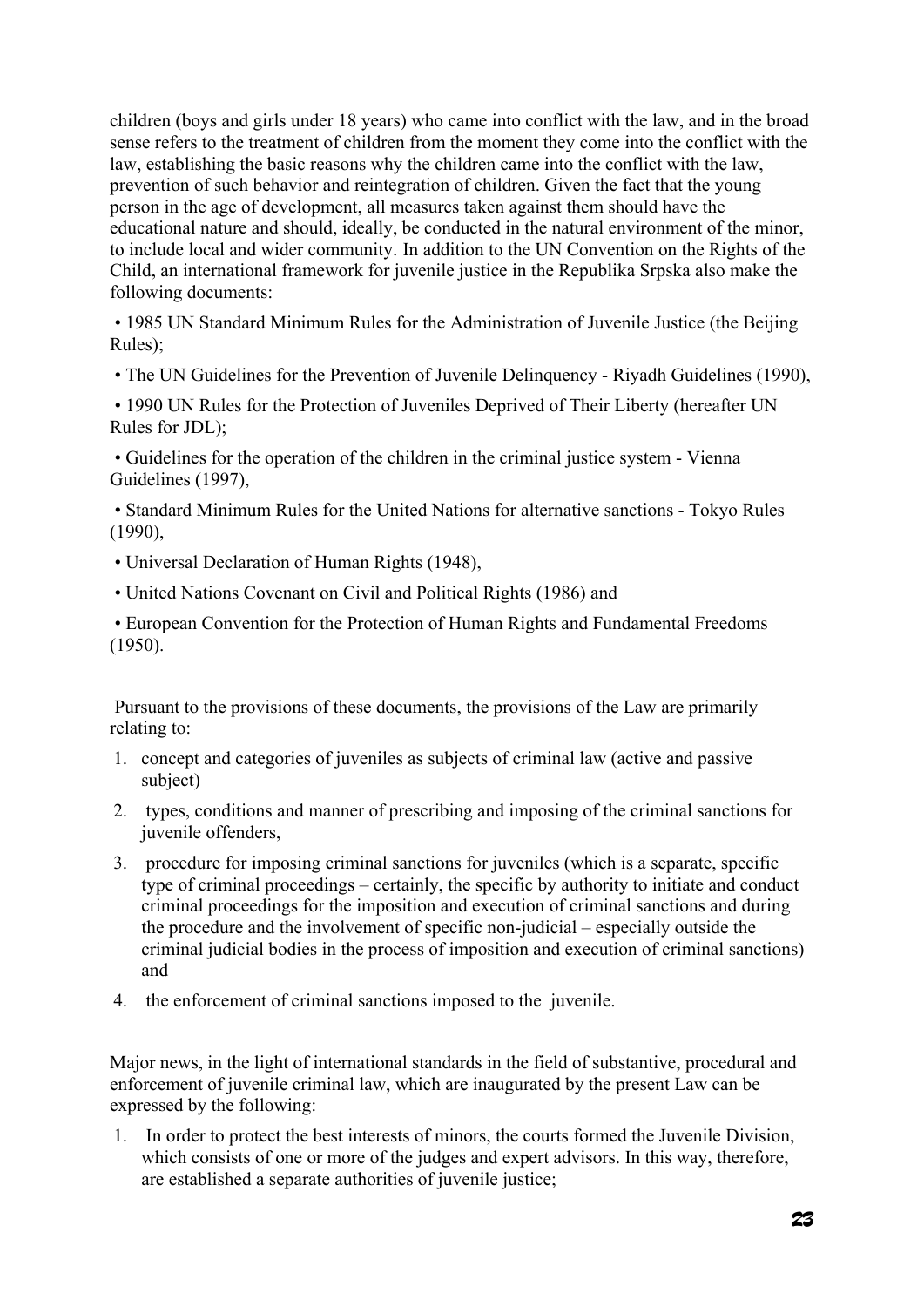- 2. Given the fact that the judge for juveniles is the key figure in the proceedings against juvenile offenders, the Law contains provisions on personal qualities and professional skills of judges, which is why they, prosecutors, lawyers and other entities, participating in the proceedings, must have special knowledge in the field of child's rights and juvenile delinquency. In this regard, the Law stipulates the obligation of the training of all parties involved in cases of juvenile delinquency;
- 3. Participation of consultants in the work of courts and prosecutors' offices (psychologist, social workers);
- 4. The application of alternative measures is emphasizes and insisting on the adoption of the special legislation to create the conditions for their use;
- 5. Introduces the application of new types of sanctions against minors corrective measure of specific obligations;
- 6. The duration of corrective measures shortens;
- 7. The preparatory process (investigation) of juveniles is transferred to the jurisdiction of the prosecutor;
- 8. New solutions concerning the detention and custody of minors are adopted;
- 9. In the process of execution of criminal sanctions the judicial supervision over their execution is enhanced;
- 10. Special attention is devoted to the issue of dealing with children and minors as the victims of crime.

The system of enforcement of criminal sanctions for juveniles in the Republika Srpska operates through the existence of the Department for Enforcement of Educational Measure of Committal to an Educational-Refarmatory Home for male juveniles (Penal Correctional Institution Banja Luka), Department for Enforcement of Educational Measure of Committal to an Educational-Refarmatory Home for female juveniles, and the Department of juvenile prison (both within the Penal Correctional Institution in Istočno Sarajevo). These departments perform their regular activities planned programs of institutions.

The Law on Protection and Treatment of Children and Juveniles in Criminal Proceedings in the Federation of Bosnia and Herzegovina, as a special law of the criminal justice, applies only to children and juveniles, and it has passed the public debate on 21 Fabruary 2012. The mentioned Law is in the process of summarizing the results of public debate and in the phase of drafting of the final text of the law which will be submitted to the Government of the Federation of Bosnia and Herzegovina for further processing.

 The Law on the Treatment of Children and Juveniles in the Criminal Procedure has been adopted ("Official Gazette of the Brcko District of BiH" No.44/11) and it is introduced the obligation of professional development of the entities in charge for the enforcement of the law.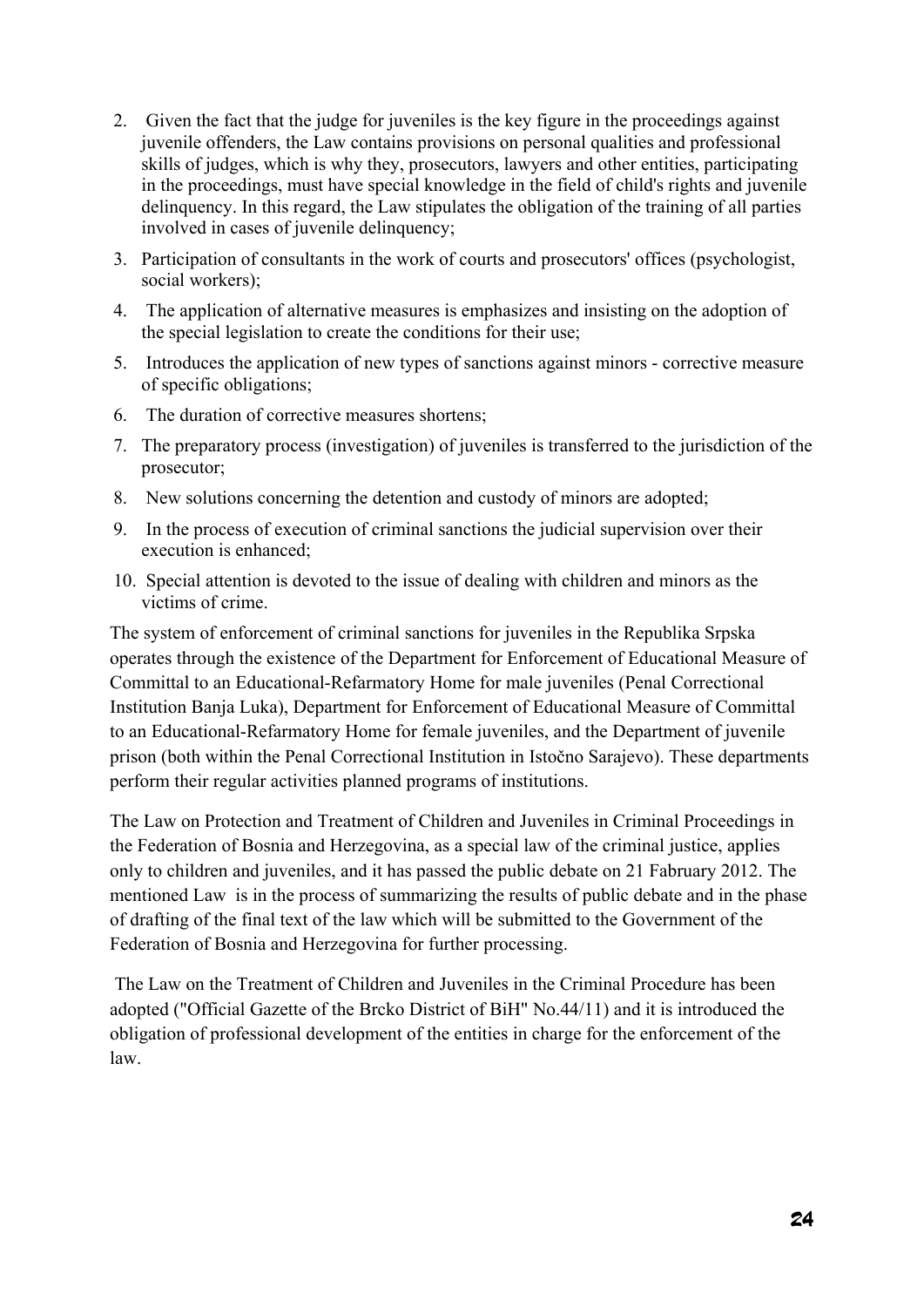**15. Please provide updated information on measures taken by the State party to implement the Committee's previous recommendations on the implementation of the Optional Protocol on the involvement of children in armed conflict with regard to, inter alia, mine-awareness campaigns, demining activities, and special rehabilitation programmes for children affected by the explosion of mines and other consequences of the armed conflict (CRC/C/OPAC/BIH/CO/1, para. 20).** 

## **Response**

Bosnia and Herzegovina is a signatory of the Convention on the Prohibition of the Use, Stockpiling, Production and Transfer of Anti-Personnel Mines and on their Destruction and is committed to remove all AP mines in a minefield until 1 March 2019.

 Since 1996, in all mine action, mine suspected area was reduced to 2 859.77 km2, of which the humanitarian demining operations reduced 137.46 km 2, or 5%. In 2010 and 2011 it was reduced another 215km2, of which humanitarian demining reduced 24.43 km2 or 11.36%.

Since 2000 within the action mine alerts , 221 068 children in Bosnia and Herzegovina, aged 7-14 years, was warned of the dangers of mine through safety presentations in affected communities. Also, through safety presentations in affected communities, in 2010 was warned 46 885 children aged 7-14 years. Since 1996 in Bosnia and Herzegovina was killed 1678 people as a consequence of mine, and of that number, 238 children under the age of 18. Since 2010 it was not registered the suffering of children from mines / UXO. Current size of mine suspected area is 1340.06 km2 or 2.60% of total area of Bosnia and Herzegovina.Special rehabilitation programs for children affected by mines and other consequences of armed conflict have not been established.

**16. Please provide updated information on measures taken by the State party to implement the Committee's previous recommendations (CRC/C/OPSC/BIH/CO/1, inter alia, paras. 9, 27 and 31), including on ensuring that its legislation at the level of the State, entities and Brčko District includes all offences under the Optional Protocol on the sale of children, child prostitution and child pornography in the respective Criminal Codes in a harmonized manner, and enables extraterritorial jurisdiction for offences under the Optional Protocol.** 

### **Response**

In relation to the Recommendation 9 and 27 the Committee finds that they are not implemented, or that a criminal offense relating to the sale of children, child prostitution and child pornography, is not completely in accordance with the Convention on the Rights of the Child.

Bosnia and Herzegovina has reviewed the submitted recommendations and is completely ready to incorporate the them into its criminal legislation. The plan of the Ministry of Justice of Bosnia and Herzegovina in 2012 is to amendmen the Criminal Code of Bosnia and Herzegovina. Preparation of legal provisions is entrusted to the team for monitoring and evaluation of the application of criminal law as the competent authority of the Ministry of Justice of Bosnia and Herzegovina. It is expected that the Recommendations of the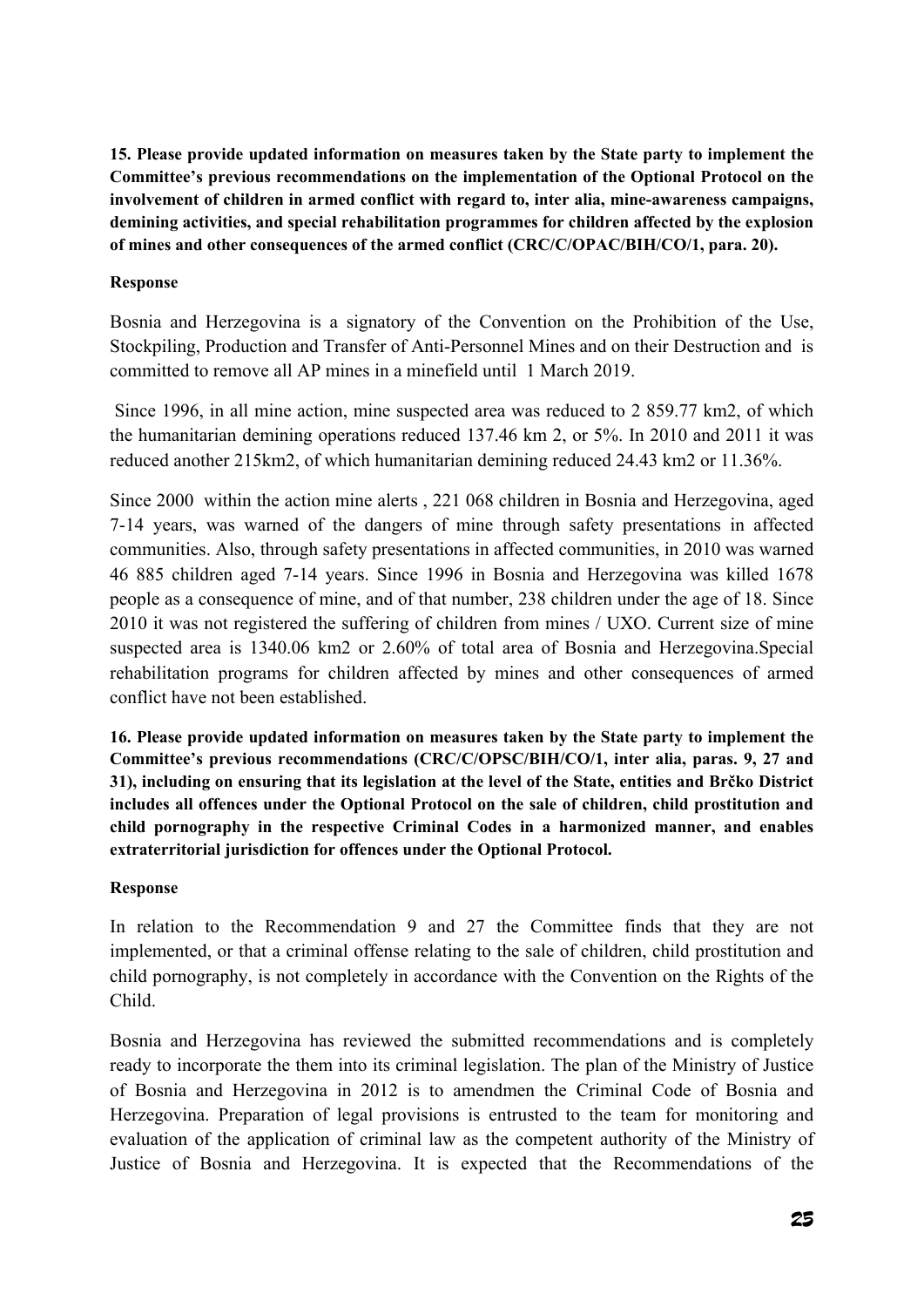Committee in relation to the Optional Protocol, will be submitted for adoption by the end of the year, together with some important initiatives to amend the Criminal Code of Bosnia and Herzegovina. Regarding the Recommendation 31 of the Committee we would like to point out that this provision establishing extraterritorial jurisdiction already incorporated into the new criminal legislation of Bosnia and Herzegovina in 2003, and we emphasize regret due to inadequate presentation in our previous report. The Criminal Code of Bosnia and Herzegovina contains two sets of rules governing the physical validity of the criminal law:

- One involves the execution of a criminal offense in the territory of Bosnia and Herzegovina (Article 8 - Applicability of Criminal Legislation of Bosnia and Herzegovina to Those Perpetrating a Criminal offence within the Territory of Bosnia and Herzegovina). So, the criminal legislation of Bosnia and Herzegovina shall apply to anyone in its territory .

- Second, when the crime was committed outside the territory of Bosnia and Herzegovina (Article 9 - Applicability of the Criminal Legislation of Bosnia and Herzegovina to Offences Perpetrated outside the Territory of Bosnia and Herzegovina. So, the criminal legislation of Bosnia and Herzegovina shall be applied for offenses committed outside its territory.

 Article 9 sets out certain conditions for the application of national legislation for crimes committed outside of Bosnia and Herzegovina. However, paragraph (1) item c) of this Article exclude all conditions for punishment. The nature and significance of the protected object that is attacked or threatened by the criminal offense, then the status of criminal offenders, and finally the reasons or international obligations and solidarity in combating serious crimes have standards that require the extraterritorial jurisdiction over crimes, which Bosnia and Herzegovina adopted a incorporated it into their legislation. Accordingly, as recommended in the Recommendation 31 of the Committee and the Optional Protocol on the sale of children:

Article 9 - Applicability of the Criminal Legislation of Bosnia and Herzegovina to Offences Perpetrated outside the Territory of Bosnia and Herzegovina

(1) The criminal legislation of Bosnia and Herzegovina shall apply to anyone who, outside of its territory, perpetrates:

c) A criminal offence which Bosnia and Herzegovina is bound to punish according to the provisions of international law and international treaties or intergovernmental agreements;

Thus, Article 9 paragraph (1) item c), extended the obligation of punishment of perpetrators of criminal offenses in accordance with the provisions of international rights and obligations arising from international documents, and thus the Convention on the Rights of the Child and the Optional Protocol on the Sale of Children.

The above highlights the fulfillment of obligations in the Recommenation 31.

# **PART II**

**In this section the Committee invites the State party to briefly (three pages maximum) update the information presented in its report with regard to:**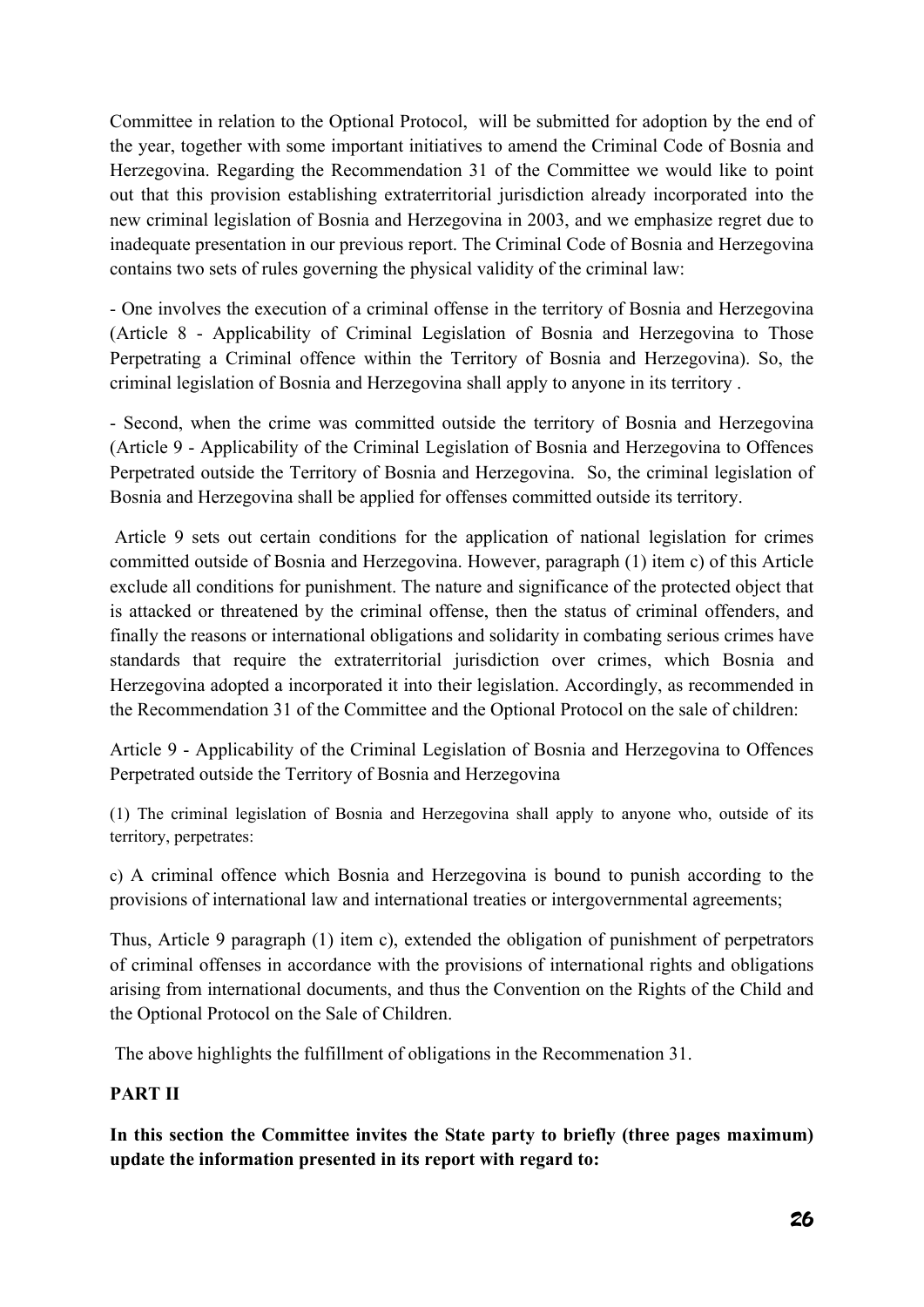- **(a) Newly implemented policies, programmes and plans and their scope;**
- **(b) Newly established institutions or institutional reforms and their respective mandates;**
- **(c) Newly developed training programmes for professionals working with children;**
- **(d) Newly enacted bills and their regulations;**

## **(e) Recent ratifications of human rights instruments.**

## **Responses to a, b, c, d)**

In the Federation of Bosnia and Herzegovina, within the " Policy for Protection of Children Deprived of Parental Care and Families at Risk of Separation in Federation of Bosnia and Herzegovina 2006-2016" it has been prepared the "Action Plan 2013-2016. This document is in the process of adoption before the Government of the Federation of Bosnia and Herzegovina.

Through the project "Strengthening the social protection and inclusion of children in Bosnia and Herzegovina SPIS (FILE)" is implementing the strenghtening of the capacity for improvement of the system of social protection and inclusion of children and families in Bosnia and Herzegovina. Since the autumn 2011 the Program SPIS entered in its third phase of implementation, which is finanlizing form the IPA program 2010 of state aid.

The overall objective of the third phase of the SPIS project is the improvement of social system of protection at all levels of government, strengthening the program framework and capacity for social protection and inclusion of children.

Five specific objectives of the project include:

- 1. Strenghtening of the existing systems of social protection and inclusion of children by monitoring, analyzing and improving the existing framework of public policy;
- 2. Improvement of the management structure and coordination of social protection and inclusion of children at all levels of the government;
- 3. Establishment and implementation of municipal model for social protection and inclusion of children in 11 new target municipalities;
- 4. Capacity building and institutional mechanisms for coordination and communication between social services and authorities which are responsible for decision making at the local level;
- 5. Better visibility and public awareness of social protection and inclusion of children.

In 11 May 2011, the Government of the Federation of Bosnia and Herzegovina has adopted a policy in order to improve early growth and development of children in the Federation of Bosnia and Herzegovina, which is focused on an integrated approach (education, health and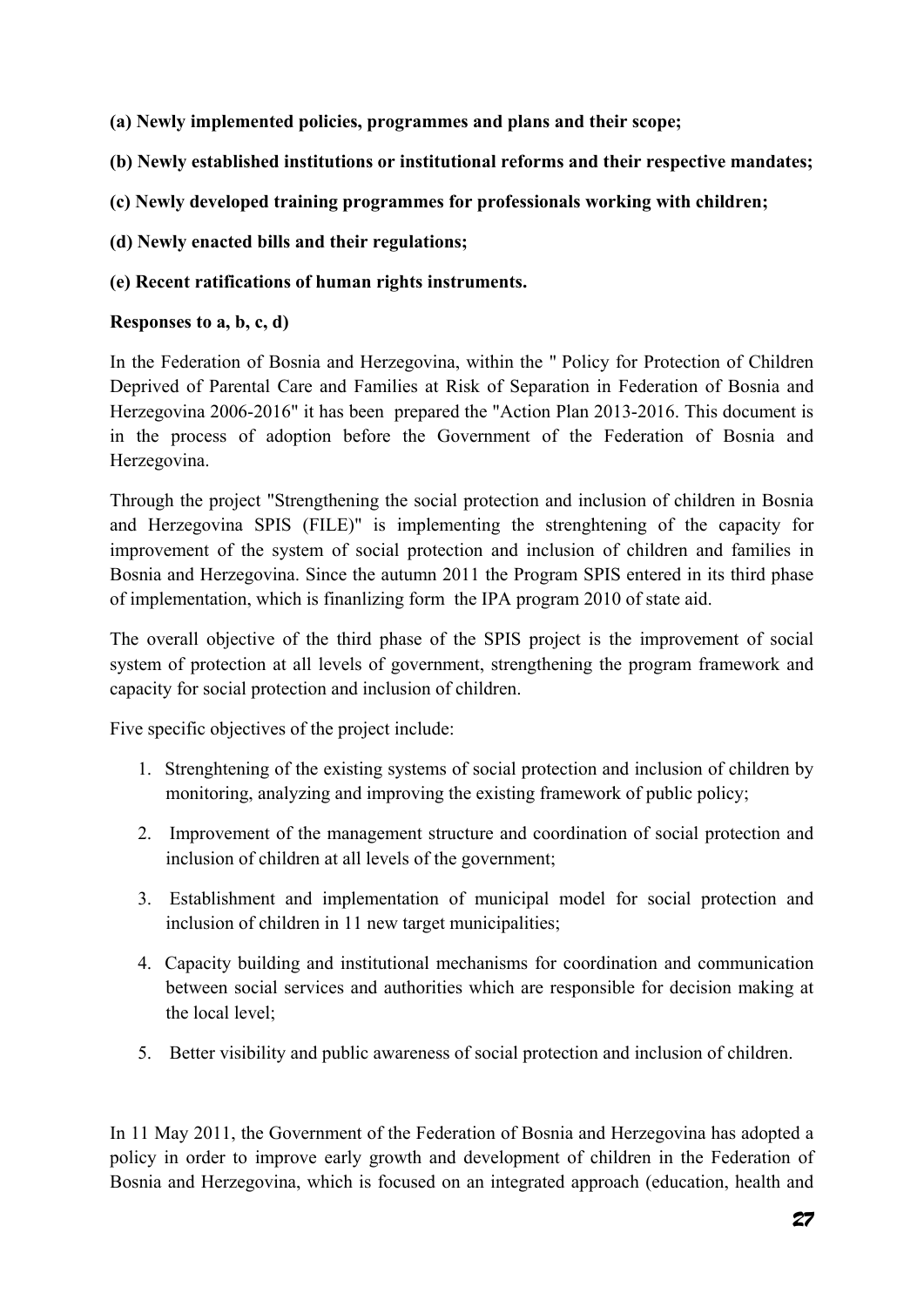social protection) and to creation of better conditions for early growth and development of children.

Based on cross-sectoral policies, an expert team is in the process of creating a strategic plan for improvement of early growth and development of children in the Federation of Bosnia and Herzegovina, which defines the objectives, courses of action, activities and possible funding sources. On 3 April 2004, the Federal Minister of Labour and Social Policy, the Federal Minister of Education and Science, the Federal Minister of Health had signed a protocol on cooperation in the field of improving early growth and development of children in the Federation of Bosnia and Herzegovina in order to ensure an integrated approach to the implementation of this strategic plan.

In the Federation of Bosnia and Herzegovina, in addition to the above document, in 2010 the Government of the Federation of Bosnia and Herzegovina adopted the Strategy to improve sexual and reproductive health and rights, which is dedicated to improvement of health services and rights related to sexual and reproductive health and rights in the Federation Bosnia and Herzegovina. The strategy is based on the basic priorities in sexual and reproductive health and rights. Its main goals are: to provide quality and affordable pre-natal protectionof women, safe childbirth, and comprehensive postpartum care, enhance the promotion of sexual and reproductive health through programs of prevention of malignant diseases, provide greater level of knowledge in the field of sexual and reproductive health through formal and informal aspects of education, and to allow to non-governmental organizations, to continuously and jointly implement actions in order to improve sexual and reproductive health and rights in the Federation of Bosnia and Herzegovina.

Furthermore, at its 46th session dated 19 April 2012, the Government of the Federation of Bosnia and Herzegovina accepted the proposal and strategies for protecting and improving the mental health in the Federation of Bosnia and Herzegovina for the period 2012 -2020. Strategy determines the courses of action that will ensure the establishment of systems for the promotion of mental health, prevention of mental disorders, early detection and action, psychosocial rehabilitation and recovery, and reduction of stigma and discrimination. Federal Ministry of Health of the Federation of Bosnia and Herzegovina implements Project for Mental Health in Bosnia and Herzegovina, precisely in order to provide adequate psychological support to the public health system for all citizens, including children. Through this project, it is also conducting the training of professionals in the field of mental health.

In January 2012 at its 33 session, the Government of the Federation of Bosnia and Herzegovina adopted an 2012 -2013 Action Plan to combat drug abuse in Federation and also the National Strategy is in the phase of implementation.

Federal Ministry of Health implements the Strategic Plan for the Prevention of Domestic Violence, and in this regard developed the Training Manual for training and education of health workers in handling domestic violence cases, which presents the basis in training of health workers in primary care who first come into direct contact with the victim of domestic violence, in order to provide adequate medical treatment of victims of violence, the timely registration of cases of violence, prevention and early intervention, coordination with other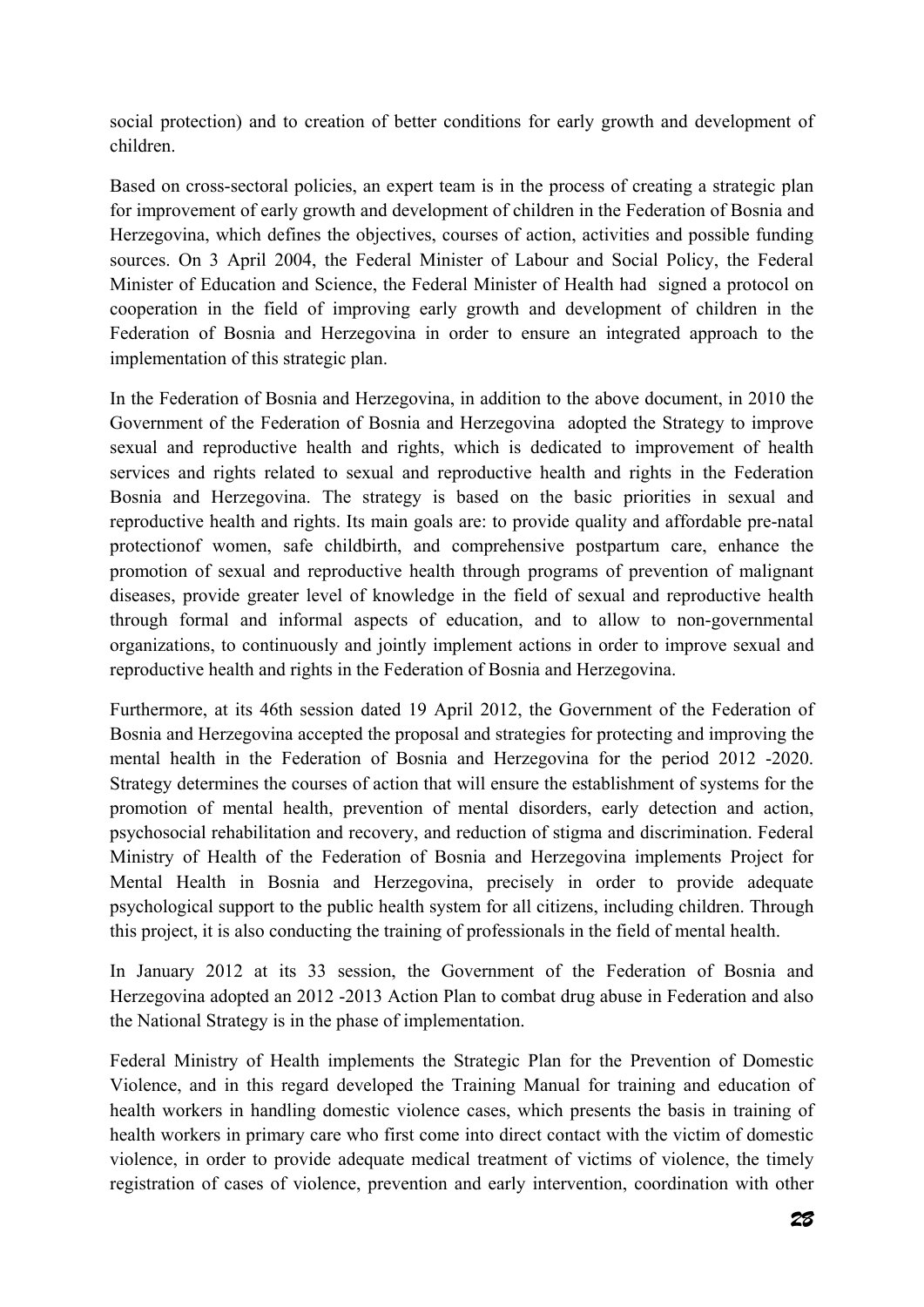relevant departments and timely referral to other levels of care. So far, 28 training has been conducted in health centers. The realization of this activity is the first step toward establishing a unified model of dealing with victims of violence in primary care in the entire Federation of Bosnia and Herzegovina. By realization of these activities, Federal Ministry of Health, directly implement the activities of the National Action Plan for prevention of domestic violence in Bosnia and Herzegovina.

Federal Ministry of Health in the previous period,passed a series of laws in the field of health, one of which should be especially noted is the 2010 Law on Health Protection, 2011 Law of rights, obligations and responsibilities of patients, and the 2012 Law on Health Data Records.

In the reporting period in the Republika Srpska are adopted the following programs, policies and plans: The Policy of Improving the Early Growth and Development of Children, the Policy of Improving Nutrition for Children of Five Years Old in the Republika Srpska, the Strategy of Improving the Social Protection of Children Without Parental Care with a Plan of Action for the period 2009 – 2014, the Strategy of Improving of the Social Position of Persons with Disabilities in Republika Srpska for the period 2010-2015.

In the reporting period is also continuing institutional reform of the social, family and child protection within the Project SPIS. In the ten local authorities in the Republika Srpska are introduced new models of integrated approaches to children which are based on their needs.

With the support of UNICEF in the Brčko District began a Project entitled "Strengthening of the Social Protection and Inclusion of Children." Project activities are focused on: mobilization and promotion of an integrated system of social protection and social inclusion with the active participation of social, health and education sectors as well as the participation of other sectors which are important for the social inclusion of children, the vertical and horizontal view of social protection, financial and budgetary review of the social protection and social inclusion.

## **(e) The newly ratified human rights instruments**

The Parliament of Bosnia and Herzegovina has given assent for ratification of the three Conventions (Official Gazette of Bosnia and Herzegovina-International Agreements. 6/12) and decision of ratification sholud pass the Presidency of Bosnia and Herzegovina. The Conventions for which the Parliament of Bosnia and Herzegovina has given consent to ratification are:

- 1. Hague Convention on the International Recovery of Child Support and other Forms of Familiy Maintenance;
- 2. Council of Europe, Convention on contact concerning children, and
- 3. Council of Europe Convention on the protection of children against sexual exploitation and sexual abuse.

 **Part III**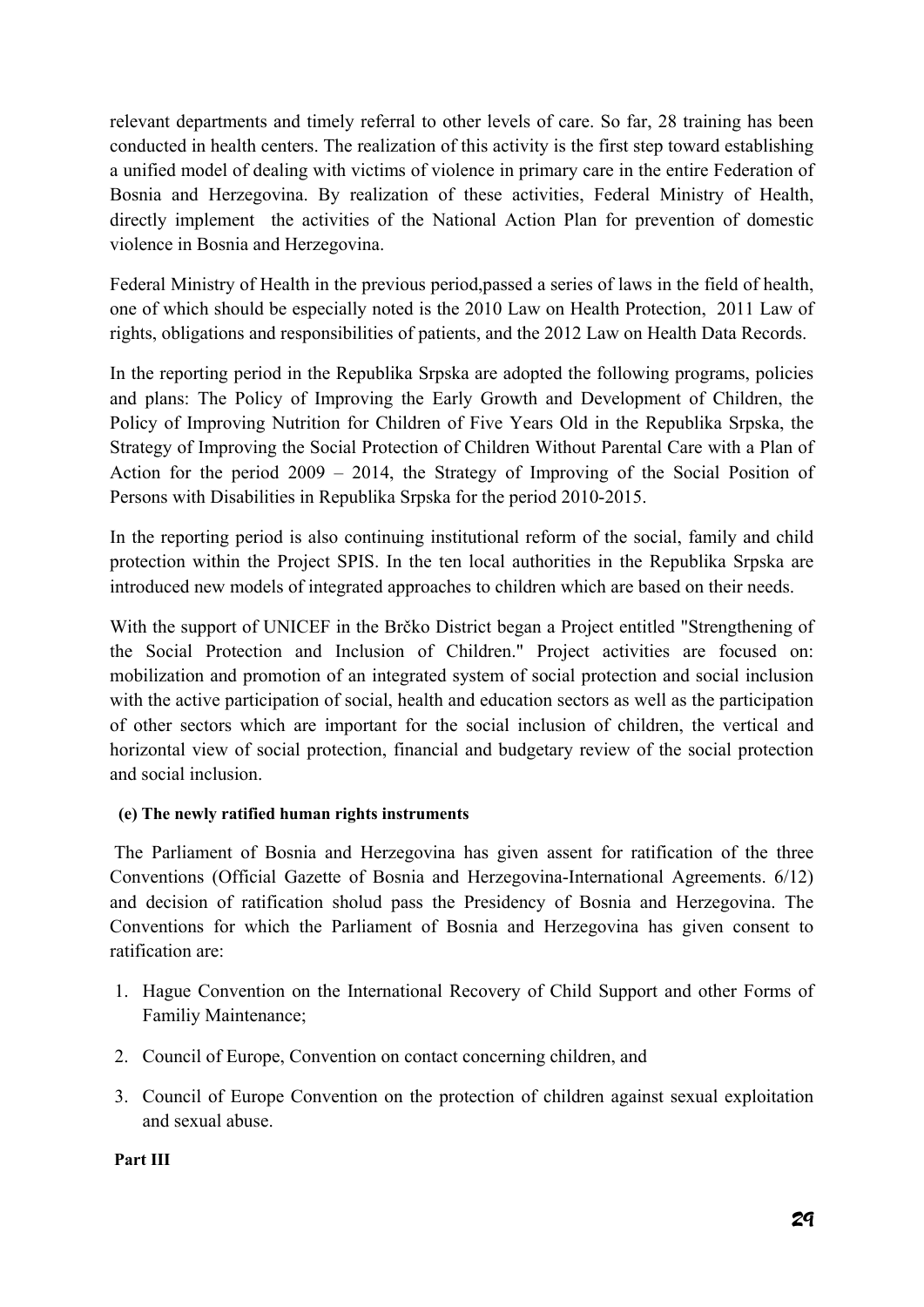**Data, statistics and other information, if available** 

**1. Please provide data, both in terms of proportion in relation to other allocations as well as absolute quantities, on the annual budget spent on health, education and social welfare, at the national, regional and local levels.** 

## **Response**

From the Budget of the Federation of Bosnia and Herzegovina in 2010 has been allocated 2. 052.000,00 BAM for the social protection of which 1.500.000,00 BAM was allocated for the reconstruction of institutions managing the social protection in the Federation of Bosnia and Herzegovina.

In 2011, from the Budget of the Federation of Bosnia and Herzegovina for the social protection has been allocated, 2.187.104,00 BAM of which 1,719,104.00 BAM was allocated for the reconstruction of institutions managing the social protection in the Federation of Bosnia and Herzegovina.

 We do not have relevant information about the allocation of funds for the field of social protection from the Cantonal budget.

 Revenues from the compulsory health insurance in the Cantonal Health Insurance Funds and Health Care Institutions in 2010 in the Federation of Bosnia and Herzegovina amounted to 997. 384. 143 BAM.

Revenues from the compulsory health insurance in the for the Federal Health Insurance Funds and Health Care Institutions in 2010 was 93.985,56 BAM. Revenue from the Budget of the Federation of Bosnia and Herzegovina (BAM), for the Health Insurance and Reinsurance of Federation of Bosnia and Herzegovina, in 2010, amounted to 28.5 million BAM.

We do not have data on the total number of insured children, by sex, because for now the data in the figure are held only for insurance carriers and their families (employees, pensioners, unemployed).

We do not have the data on the total number or estimates of uninsured children by gender, and on total number of persons aged 18-27 years at the schools who are not under the health care system of the Federation of Bosnia and Herzegovina, but as mentioned above, according to the Law on Amendments and Amendments to the Law on Health insurance ("Official Gazette of Federation BiH", No. 70/08) amending item 13a. Article 19 of the Law, provides that all children from birth, and children during regular schooling in primary, secondary schools and colleges are entitled to health insurance until the age of 26, if they are not insured on other basis. Also, item 13 of the same Article, Health care is provided to all the children who are under 15 years of age or older juveniles up to 18 years and who have not completed primary education or they sign up at the CES.

 For the 2012 it is planned the ammount of 31.5 milion from the budget of the Federation of Bosnia and Herzegovina. Calculation of the ammount for the 2011 is not yet finalized.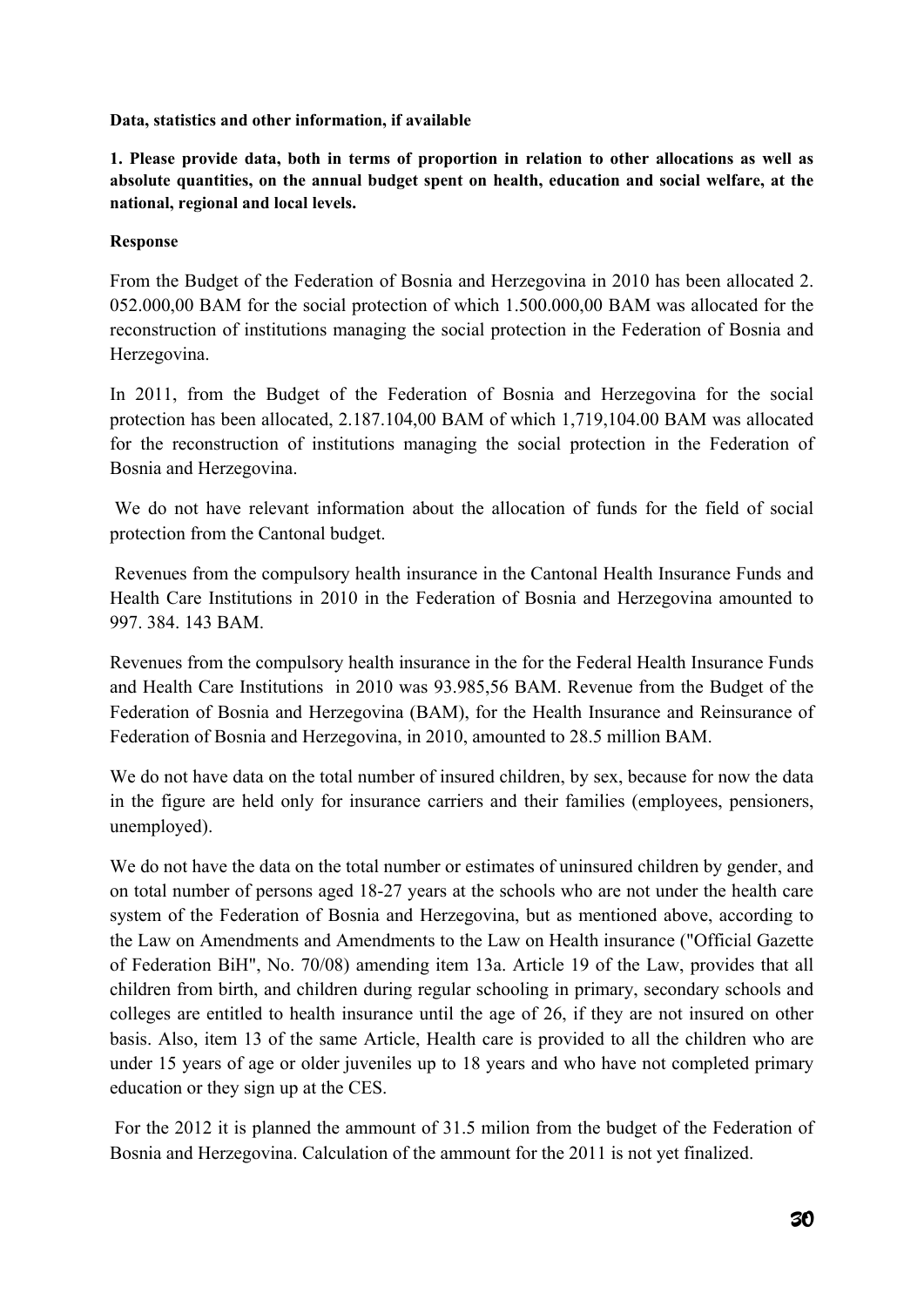During the 2010 and 2011 the Government of the Republika Srpska from its budget allocated significant funds to support programs and activities for children and their families in the area of social care, support for multi-member families, support to birthrate and support to gifted and talented children. The realization of these activities was conducted through the Ministry of Health and Social Welfare and the Ministry of Family, Youth and Sports.

 Public Fund for Child Protection annually provides about 50 million BAM for the rights of the child protection.

 The total budget of Subdivision for Social Protection of Brcko District for 2012 of twhich 9,770,360.00 BAM was allocated for child allowance. In March 2012 the child allowance was paid for 9274 children.

# **2. Please provide data on the prevalence of mono-ethnic schools and "two schools under one roof".**

# **Response**

Starting with its mandate, the Ministry of Civil Affairs of Bosnia and Herzegovina since 2008 to 2010, on five of the twelve sessions conference, the ministers of education in BiH placed on the agenda of "two schools under one roof." Thus, in 2008 was formed a working group tasked with preparing a report, a detailed analysis and preparing recommendations for overcoming the phenomenon of "two schools under one roof." Conference of Education Ministers of Bosnia and Herzegovina has not adopted the report of the Working Group and found it unsatisfactory, and the then it was formed another Working Group which is this time led by the OSCE. The new Working Group has received a specific task to define the term "two schools under one roof" and explain how it is connected with the concept of discrimination and segregation in the education system in Bosnia and Herzegovina, because there are many possibilities for the organization of "two schools under one roof", not in terms of segregation and discrimination. For example, there are frequent cases that a one primary and one secondary school in small towns across the country are located in the same building.

However, the Conference of Ministers of Education of Bosnia and Herzegovina has not accepted any report related to the "two schools under one roof," which produced new Working Group led by the OSCE, because the proposed definition did not mention the connection of this phenomenon with the emergence of segregation in schools, nor they proposed appropriate solutions for overcoming this kind of situation.

Also, ministers of education from the Cantons, where this phenomenon exists, strongly denied the existence of any form of segregation in the case of "two schools under one roof." However, they believe that this is the way that protects the fundamental right of children to be educated in their mother tongue. For them the "two schools under one roof" is not the problem, and they seek to end the treatment of this phenomenon as a political problem.

Therefore, the Conclusion from the 11th session of the Conference of Ministers of Education of Bosnia and Herzegovina, held on 30 March 2010, was as follows: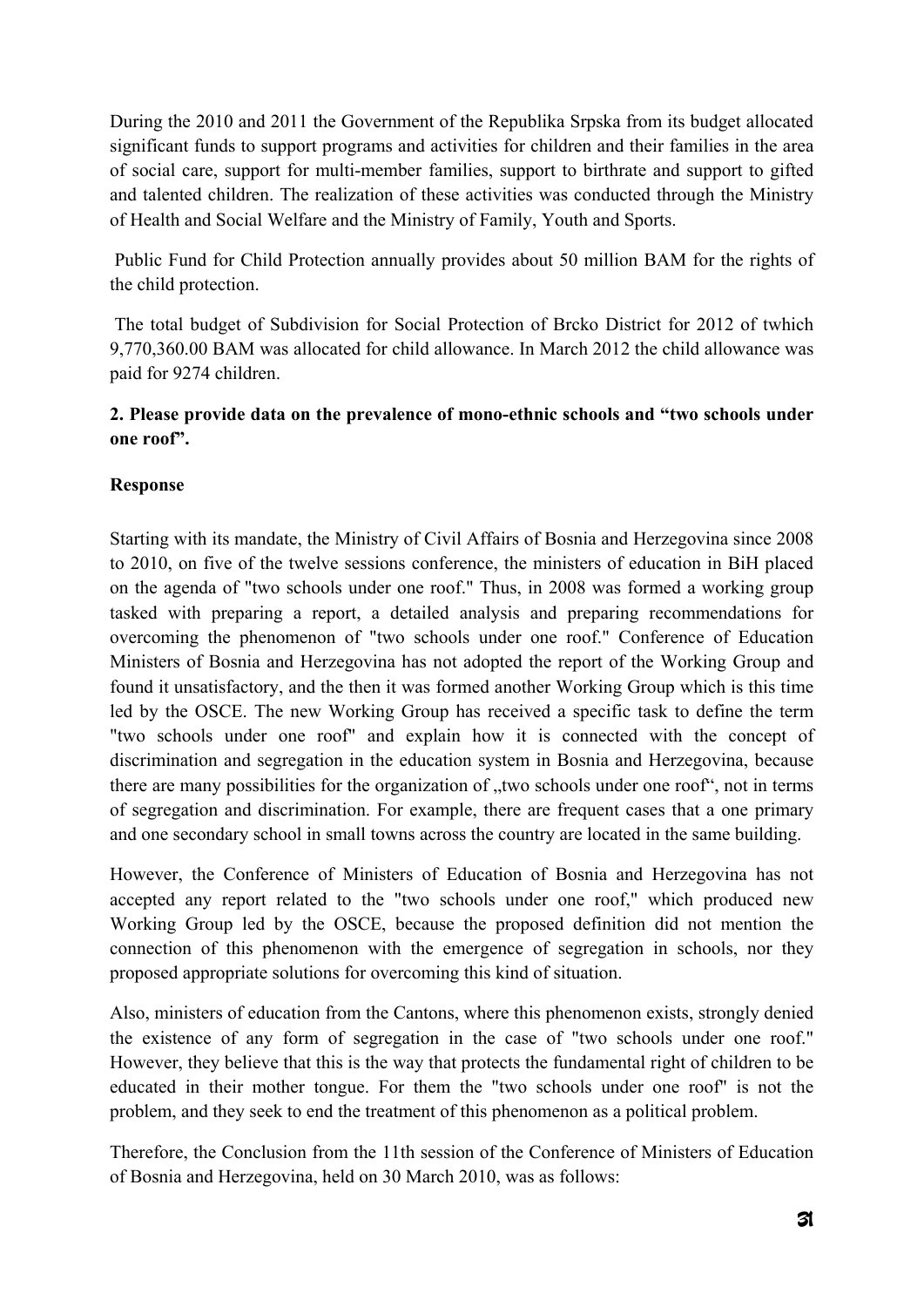"The Federal Ministry of Education and Science, with the relevant ministries of the Herzegovina-Neretva Canton, Central Bosnia Canton and Zenica-Doboj Canton, with the participation of the Ministry of Civil Affairs of Bosnia and Herzegovina, is continuing to work on this issue, starting with redefining of the concept of" two schools under one roof. " In addition, the competent education authorities are obliged to consider all possible forms of discrimination and segregation in education and to take energetic measures for their removal, in order to meet Council of Europe Post-Accession Requirements, and priorities defined in the document "European Partnership for Bosnia and Herzegovina." All relevant ministries of education in Bosnia and Herzegovina are obliged to periodically inform the Conference of Ministers Education of Bosnia and Herzegovina on the undertaken measures and activities related to these issues. "

In this respect, the Ministry of Civil Affairs gave the following answer: "As we did not agreed about the definition of the phenomenon of" two schools under one roof ", we cannot give any specific number of these schools."

 Furthermore, the Ministry of Civil Affairs said that they were informed about the initiative of the Federal Ministry of Education and Science, through the Coordinating Committee of Ministers of Education and Science Federation to launch the activities to raise awareness about the necessity of eliminating all forms of discrimination and segregation in education, particularly the phenomenon of "two schools under one roof. "It was agreed that ministers of education in cantons, in which these schools operate, perform an analysis of the operation thereof, and to give the proposal of uniting them.

 Federal Ministry of Education received the responses on this phenomenon from four cantonal ministries of education (out of ten), and these responses are consistently transmitted below:

- There are no mono-ethnic schools or "two schools under one roof" in the territory of the Sarajevo Canton.

- There are no "two schools under one roof" in West-Herzegovina Canton.

- On this issue, the Ministry of Education, Science, Culture and Sports of the Zenica-Doboj Canton gave the following answer: "From the school year 2004/05, in the Zenica-Doboj Canton, there are no so called" two schools under one roof. "Namely, in every school there is one body of governance and management as well as joint technical bodies of the school. In some schools, classes are held according to the Curriculum of Zenica-Doboj Canton in the Bosnian and Croatian language.

 - Ministry of Education, Science Culture and Sport of the Herzegovina-Neretva Canton, stated that, in order to get an answer to the question the Federal Ministry of Education and Science of the Federation of Bosnia and Herzegovina previously have to define the notions of "mono-ethnic schools" and "two schools under one roof".

 Ministry of Education and Culture of the Republika Srpska and Department of Education of Brcko District responded that the phenomenon of "two schools under one roof" does not exist in the Republia Srpska nor in the Brcko District.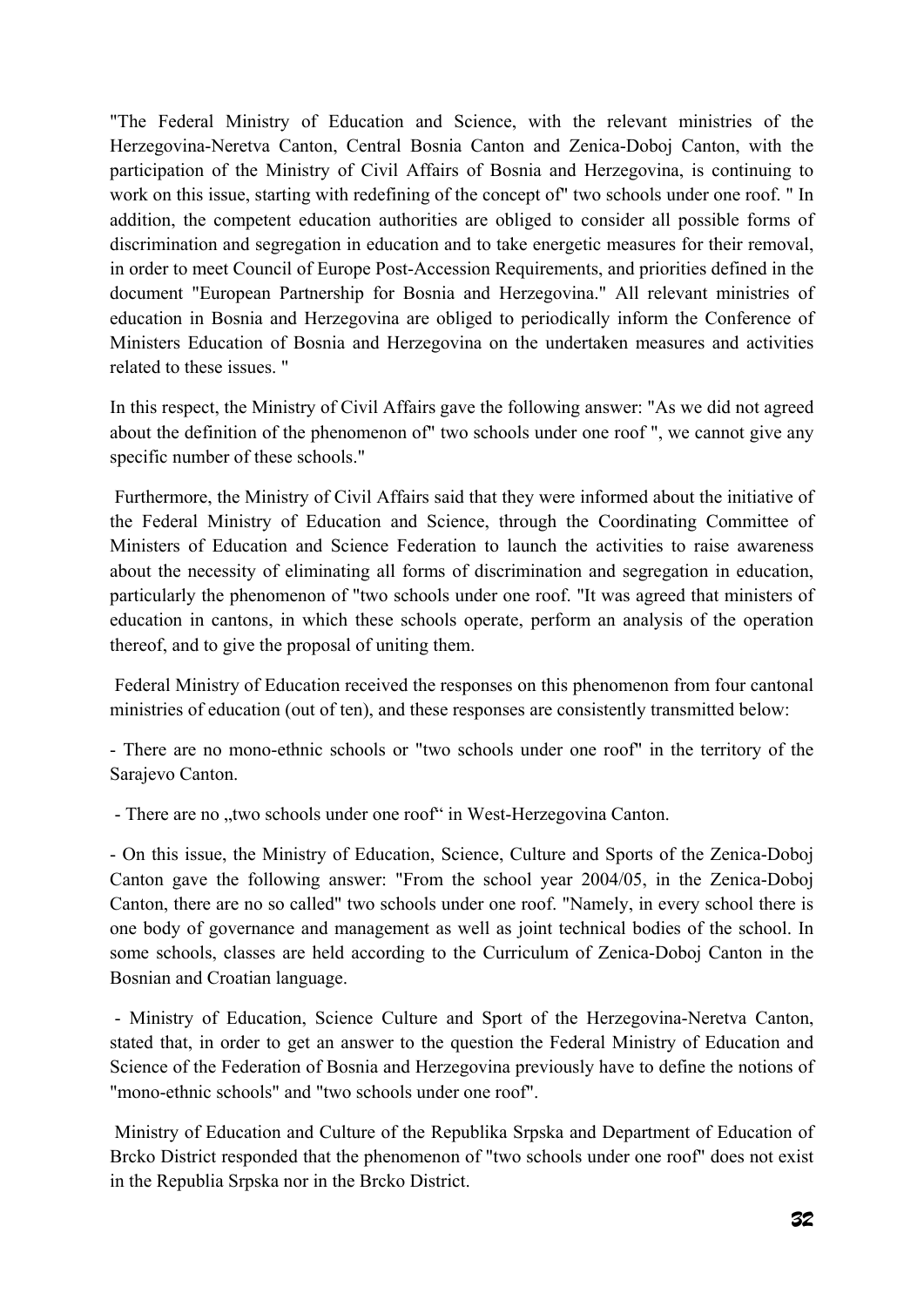**3. Please provide data on the number and geographical dispersion of schools with curricula that include mandatory religious classes.** 

### **Response**

From the Federation of Bosnia and Herzegovina, data provided four (out of 10) cantonal ministries of education.

 - In the Zenica-Doboj Canton (63 primary and 34 secondary schools) realizes the CRE. Teaching is carried out through the Islamic, Catholic and Orthodox religion, based on the position of parents, whether they want the child to attend it or not.

 - In Sarajevo, all primary and secondary schools implement the teaching of CRE, which becomes mandatory for students whose parents are in the beginning of school year express the desire for the study of this subject, which then become binding until the end of the current school year.

 - In all primary and secondary schools of the Herzegovina-Neretva Canton, CRE is an elective subject. Students are able to attend religious classes in accordance with their religious beliefs and religious of their parents or guardians. Students who do not want to attend religious classes may be exempt from it, in accordance with the Article 4 of the Law on Freedom of Religion and Legal Position of Churches and Religious Communities in Bosnia and Herzegovina.

 - In West Canton elementary schools CRE is a compulsory subject, its a matter of choice, parents may declare whether their child will attend CRE in secondary schools.

- In Republika Srpska in accordance with the Law, exists the religious shchools. CRE in elementary schools are scheduled for one hour per week- 36 hours per year, and 34 hours for ninth grade classes.

**4. Please provide data, disaggregated by age, sex, ethnic origin and socio-economic status, on the following:** 

**(a) Cases of violence in the family and the issuance of protective measures in the context of domestic violence;** 

**(b) The number of children receiving different types of alternative care in residential settings, and specify the type of care being provided;** 

**(c) Cases of malnutrition and stunting;** 

**(d) The percentage of children with disabilities attending integrated or inclusive education** 

### **Response**

Federation of Bosnia and Herzegovina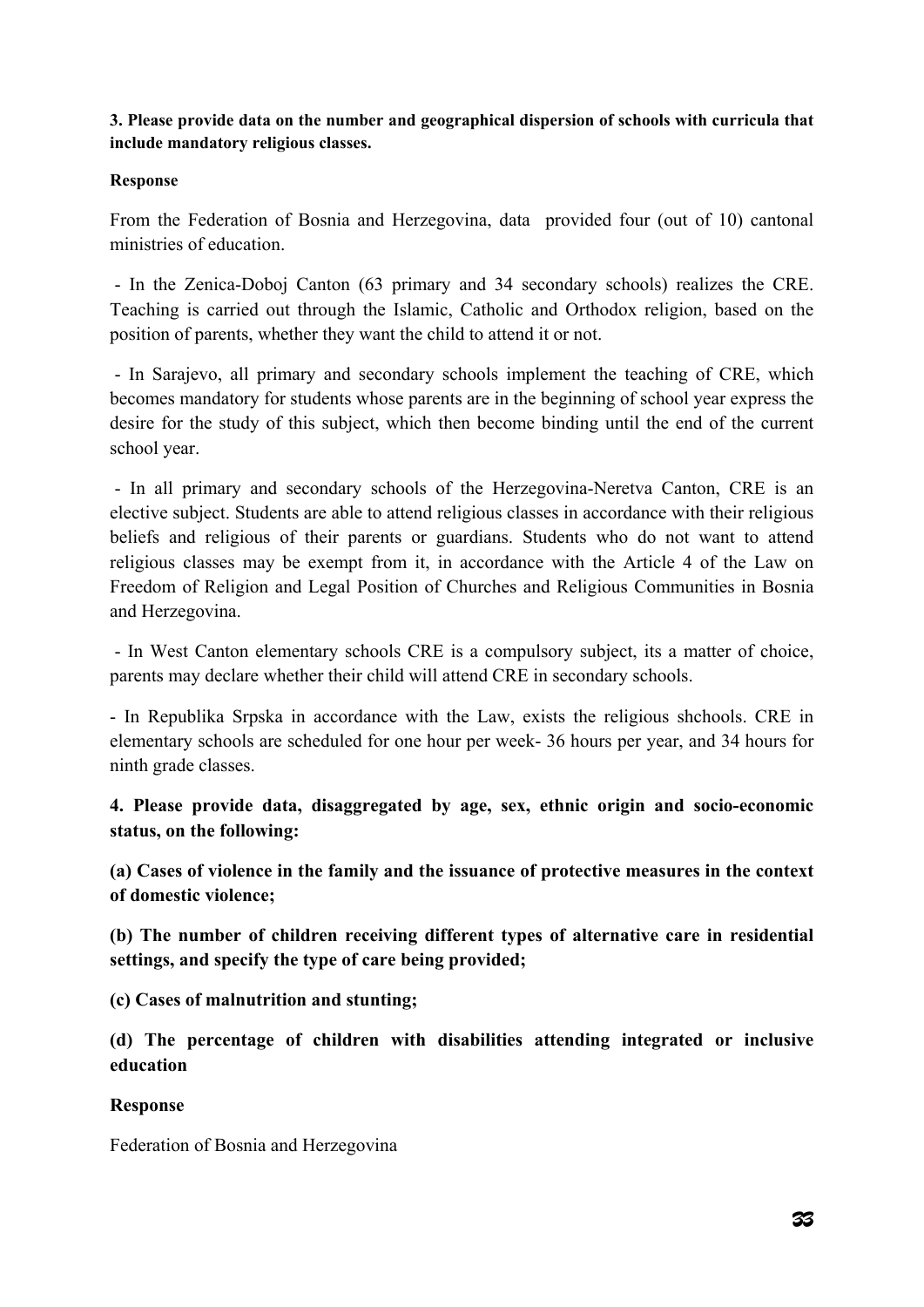A - According to the records of the Federal Ministry of Labour and Social Policy, based on data supplied by the competent cantonal ministries of social welfare from year to year there has been a steady increase in domestic violence. The most prominent is the physical violence perpetrated against women.

 The age group of 28-45 years is most exposed to violence, while the number of violence in the age group over 46 years approximately the same total number of violence committed against dobonom group of 19-27 years. Disturbing data were carried out violence against children ages 4-6 and 7-14 years, which is a significant indicator that the problem of domestic violence, and protecting families from violence, especially children, should be timely access.

|          | Domestic violence on chlidren, youth and elderly persons in 2010 |                      |                           |                       |     |                    |                |                           |                           |              |                           |       |
|----------|------------------------------------------------------------------|----------------------|---------------------------|-----------------------|-----|--------------------|----------------|---------------------------|---------------------------|--------------|---------------------------|-------|
|          | Age                                                              | Physical<br>violence |                           | Emotional<br>violence |     | Sexual<br>violence |                | Other form of<br>violence |                           | <b>Total</b> |                           |       |
|          |                                                                  | M                    | $\boldsymbol{\mathrm{F}}$ | M                     | F   | M                  | F              | M                         | $\boldsymbol{\mathrm{F}}$ | M            | $\boldsymbol{\mathrm{F}}$ | $M+F$ |
|          | $0$ to $3$                                                       | $\overline{2}$       | $\overline{3}$            | $\overline{13}$       | 18  | $\mathbf{0}$       | $\overline{0}$ | 28                        | 35                        | 43           | 56                        | 99    |
|          | $4$ to $6$                                                       | 15                   | 27                        | 38                    | 45  | $\mathbf{0}$       | $\overline{0}$ | 20                        | 46                        | 73           | 118                       | 191   |
|          | 7 to 14                                                          | 55                   | 93                        | 67                    | 106 | 1                  | 10             | 108                       | 113                       | 231          | 322                       | 553   |
| In F BiH | 15 do 18                                                         | 44                   | 84                        | $\overline{55}$       | 105 | 1                  | $\overline{7}$ | 66                        | 107                       | 166          | 303                       | 469   |
|          | 19 to 27                                                         | 26                   | 224                       | 41                    | 173 | 5                  | 6              | 31                        | 128                       | 103          | 531                       | 634   |
|          | 28to45                                                           | 30                   | 407                       | 30                    | 317 | 5                  | $\overline{4}$ | 27                        | 206                       | 92           | 934                       | 1026  |
|          | Over 46                                                          | 34                   | 221                       | 53                    | 161 | 3                  | 1              | 43                        | 126                       | 133          | 509                       | 642   |
|          | <b>Total</b>                                                     | 206                  | 1059                      | 297                   | 925 | 15                 | 28             | 323                       | 761                       | 841          | 2773                      | 3614  |

 **Domestic violence in Federation of Bosnia and Herzegovina in 2010, in age.**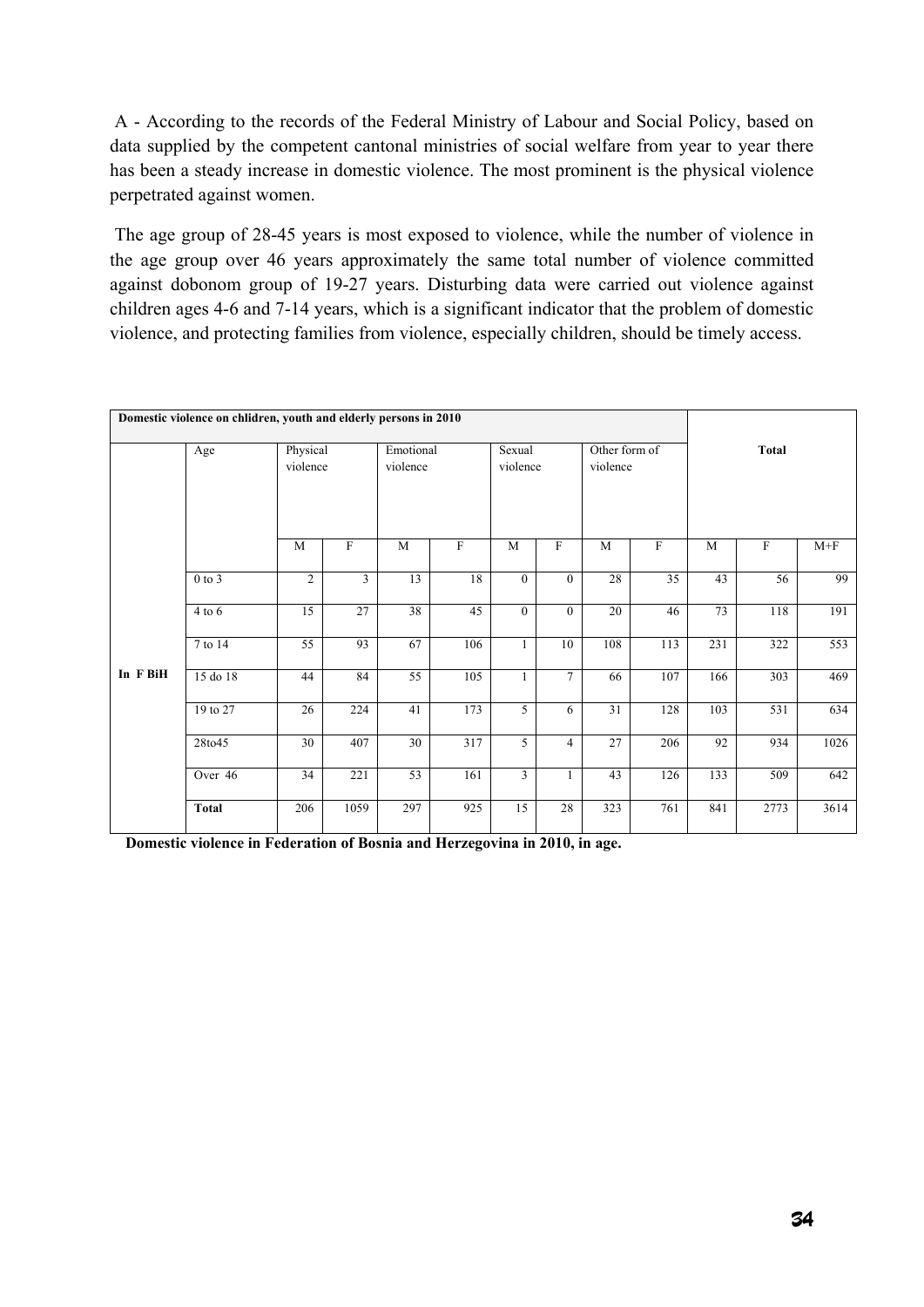

# **Data of the Gender Agency of FBiH**

### **STATISTICAL DATA ON DOMESTIC VIOLENCE**

The Gender Center of Federation of Bosnia and Herzegovina in accordance with the scope of its work prepares the annual reports on gender equality in the Federation of Bosnia and Herzegovina. These reports contain information from cantonal and ministries of internal affairs in relation to Article 222 of the Criminal Code of the Federation of Bosnia and Herzegovina in relation to domestic violence, data on implementation of the Law on Protection against Domestic Violence from the municipal courts, the data on the number of placed victims of domestic violence in six shelters which are operating in the territory of Federation of Bosnia and Herzegovina, and since the establishment of single emergency telephone number 1265 to help victims of domestic violence, we collect data on the numbers of calls to this specified service.

 The following is an overview of statistical contemporary data on domestic violence for the period since 2006 to 2010 which was taken from the annual reports on the status of gender equality for the Federation of Bosnia and Herzegovina:

| Data from the cantonal and ministries of internal affairs in relation to Article 222 of the Criminal Code of the Federation<br>of Bosnia and Herzegovina |       |       |       |       |       |              |  |  |  |  |  |
|----------------------------------------------------------------------------------------------------------------------------------------------------------|-------|-------|-------|-------|-------|--------------|--|--|--|--|--|
|                                                                                                                                                          | 2006  | 2007  | 2008  | 2009  | 2010  | <b>TOTAL</b> |  |  |  |  |  |
| Number of reported cases of<br>domestic violence                                                                                                         | 1.384 | 1.093 | 2.272 | 1.631 | 1.559 | 7.939        |  |  |  |  |  |
| Number of reports on commited<br>criminal offences                                                                                                       | 639   | 647   | 889   | 689   | 755   | 3.619        |  |  |  |  |  |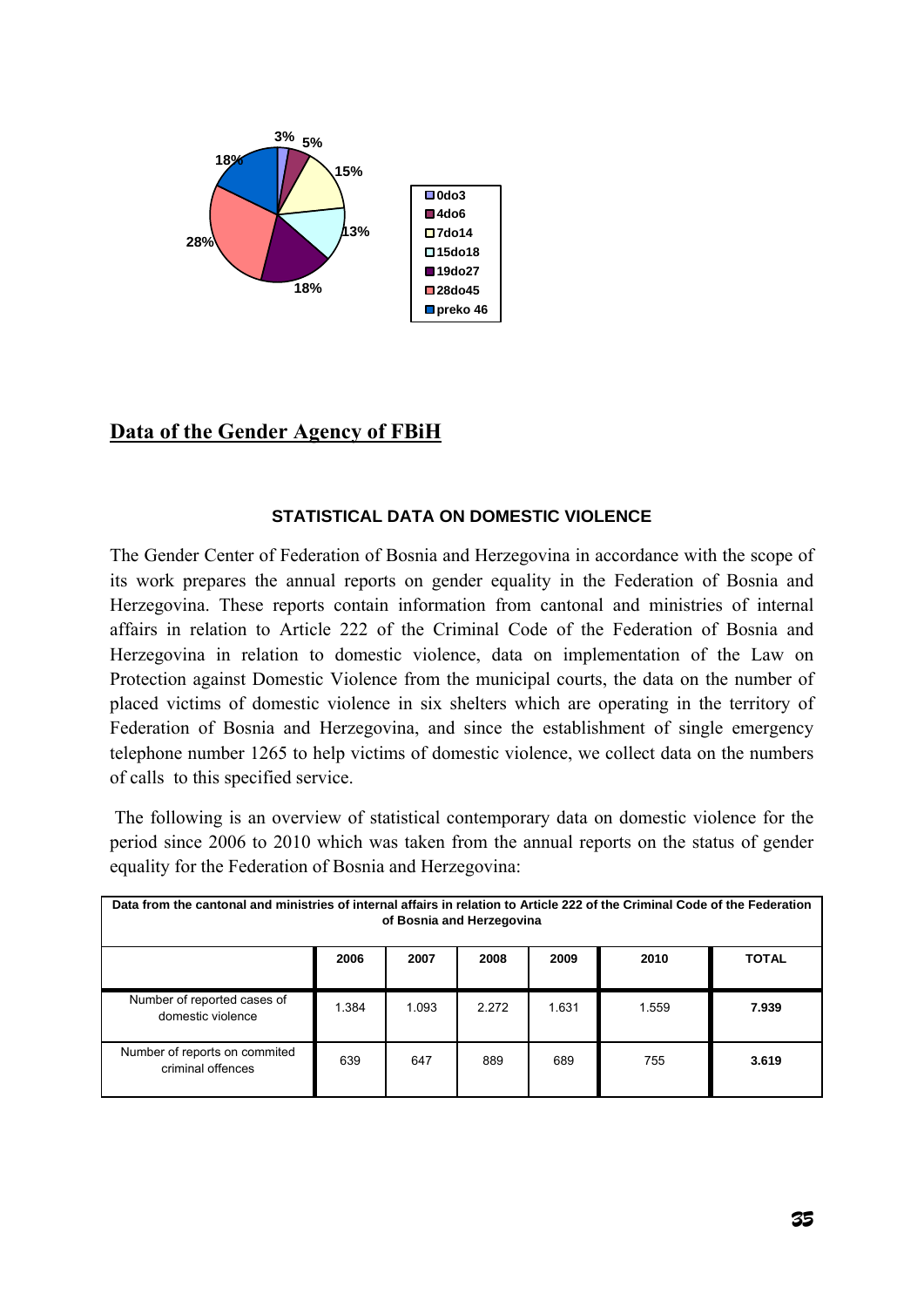| Data from the municipal courts related to the implementation of the Law on protection of domestic violence |      |      |      |      |      |              |  |  |  |  |  |
|------------------------------------------------------------------------------------------------------------|------|------|------|------|------|--------------|--|--|--|--|--|
|                                                                                                            | 2006 | 2007 | 2008 | 2009 | 2010 | <b>TOTAL</b> |  |  |  |  |  |
| Number of requests for protective<br>measures                                                              | 16   | 78   | 120  | 177  | 351  | 742          |  |  |  |  |  |
| Number of imposed protective<br>measures                                                                   |      | 17   | 53   | 32   | 63   | 166          |  |  |  |  |  |
| Persons protected by the protective<br>measures                                                            | 8    | 31   | 68   | 54   |      | 161          |  |  |  |  |  |

|      | Data on the number of victims of domestic violence put in care in the six Safe Houses which are operating in the<br>territory of the Federation of Bosnia and Herzegovina |                       |     |       |  |  |  |  |  |  |  |
|------|---------------------------------------------------------------------------------------------------------------------------------------------------------------------------|-----------------------|-----|-------|--|--|--|--|--|--|--|
| 2007 | 2008                                                                                                                                                                      | Total<br>2009<br>2010 |     |       |  |  |  |  |  |  |  |
| 265  | 244                                                                                                                                                                       | 317                   | 316 | 1.142 |  |  |  |  |  |  |  |

\* Fondation of local democracy - Sarajevo Medica-Zenica, Vive Žene-Tuzla, Žene sa Une-Bihać, Žena BiH-Mostar i Caritas-Mostar)

| NUMBER OF VICTIMS OF VIOLENCE AND LENGTH OF STAY IN THE SAFE HOUSE - in 2010 |                                              |              |                 |                 |                      |                  |
|------------------------------------------------------------------------------|----------------------------------------------|--------------|-----------------|-----------------|----------------------|------------------|
| <b>NAME OF THE SAFE HOUSE</b>                                                | <b>Total number</b><br>of victims in<br>2009 | <b>Women</b> | <b>Children</b> | to $1$<br>month | $1$ to $3$<br>months | over 3<br>months |
| "MIRJAM" Caritas - Mostar                                                    | 14                                           | 7            | 7               | 6               | 4                    | 4                |
| "MARGUERITE" Žena BiH - Mostar                                               | 41                                           | 17           | 24              | 25              | 15                   |                  |
| Viva Žene - Tuzla                                                            | 79                                           | 42           | 37              | 50              | 24                   | 5                |
| "KUĆA SPASA" Žene sa Une - Bihać                                             | 22                                           | 9            | 13              | 17              | 3                    | $\overline{2}$   |
| Medica - Zenica                                                              | 68                                           | 33           | 35              | 43              | 20                   | 5                |
| Fondation of local democracy - Sarajevo                                      | 92                                           | 33           | 59              | 44              | 29                   | 19               |
| <b>TOTAL</b>                                                                 | 316                                          | 141          | 175             | 185             | 95                   | 36               |

#### **NUMBER OF VICTIMS OF VIOLENCE AND LENGTH OF STAY IN THE SAFE HOUSE - in 2009**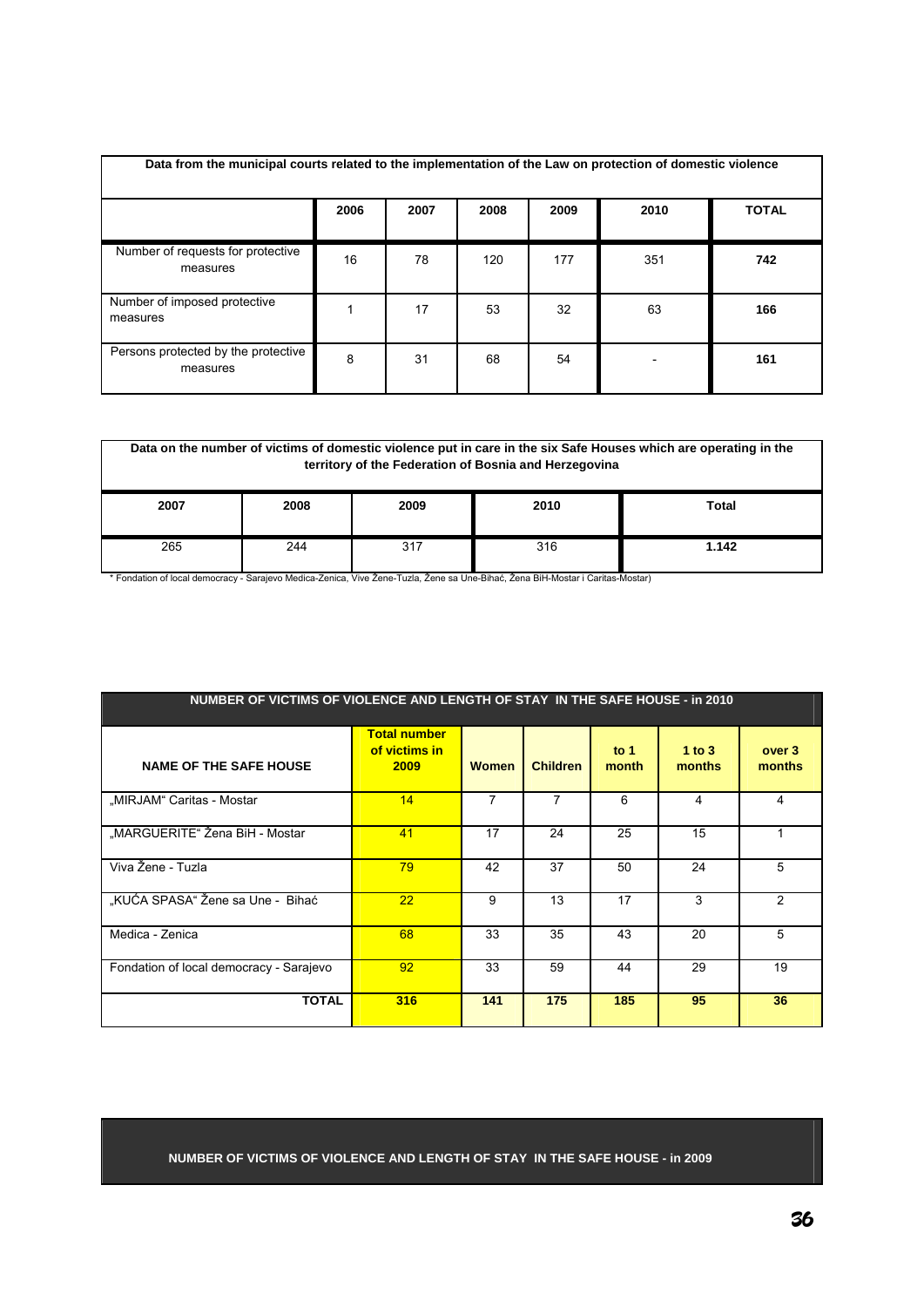| <b>NAME OF THE SAFE HOUSE</b>                                                                   | <b>Total number of</b><br>victims in 2009 | Women | <b>Children</b> | to 1 month | 1 to 3<br>months | over 3<br>months |
|-------------------------------------------------------------------------------------------------|-------------------------------------------|-------|-----------------|------------|------------------|------------------|
| "MIRJAM" Caritas - Mostar                                                                       | 8                                         | 4     | 4               |            | 3                | 5                |
| "MARGUERITE" Žena BiH - Mostar                                                                  | 29                                        | 13    | 16              | 18         | 5                | 6                |
| Viva Žene - Tuzla                                                                               | 67                                        | 32    | 35              | 41         | 17               | 9                |
| "KUĆA SPASA" Žene sa Une - Bihać                                                                | 31                                        | 11    | 20              | 5          | 12               | 14               |
| Medica - Zenica                                                                                 | 61                                        | 24    | 36              | 32         | 19               | 10               |
| Fondation of local democracy - Sarajevo                                                         | 121                                       | 36    | 85              | 68         | 34               | 19               |
| <b>TOTAL</b>                                                                                    | 317                                       | 120   | 196             | 164        | 90               | 63               |
| *In the Safe House Medice Zenica one man was put in care in the "Crisis Centre «Medica» Zenica. |                                           |       |                 |            |                  |                  |

| NUMBER OF VICTIMS OF VIOLENCE AND LENGTH OF STAY IN THE SAFE HOUSE - in 2008 |                                                               |              |                 |            |                  |                  |
|------------------------------------------------------------------------------|---------------------------------------------------------------|--------------|-----------------|------------|------------------|------------------|
| <b>NAME OF THE SAFE HOUSE</b>                                                | <b>TOTAL</b><br><b>NUMEBR OF</b><br><b>VICTIMS IN</b><br>2008 | <b>WOMEN</b> | <b>CHILDREN</b> | to 1 month | 1 to 3<br>months | over 3<br>months |
| "MIRJAM" Caritas - Mostar                                                    | $\overline{7}$                                                | 3            | 4               | 4          |                  | 3                |
| "MARGUERITE" Žena BiH - Mostar                                               | 8                                                             | 6            | 2               | 2          | 5                |                  |
| Viva Žene - Tuzla                                                            | 61                                                            | 30           | 31              | 33         | 25               | 3                |
| "KUĆA SPASA" Žene sa Une - Bihać                                             | 25                                                            | 13           | 12 <sup>2</sup> | 12         | 9                | 4                |
| Medica - Zenica                                                              | 40                                                            | 19           | 21              | 17         | 8                | 15               |
| Fondation of local democracy - Sarajevo                                      | 103                                                           | 42           | 61              | 60         | 19               | 24               |
| <b>TOTAL</b>                                                                 | 244                                                           | 113          | 131             | 128        | 66               | 50               |

| NUMBER OF CALLS TO SOS PHONE 1265 FOR HELP TO THE VICTIMS OF DOMESTIC VIOLENCE IN 2010 |                |           |          |          |  |  |  |  |  |  |
|----------------------------------------------------------------------------------------|----------------|-----------|----------|----------|--|--|--|--|--|--|
|                                                                                        |                |           |          |          |  |  |  |  |  |  |
|                                                                                        |                | <b>Fe</b> | M        | It was   |  |  |  |  |  |  |
|                                                                                        | To             | mal       | al       | also     |  |  |  |  |  |  |
| <b>NAME OF THE SAFE HOUSE</b>                                                          | tal            | e         | e        |          |  |  |  |  |  |  |
|                                                                                        |                |           |          | register |  |  |  |  |  |  |
|                                                                                        |                |           |          | ed a     |  |  |  |  |  |  |
|                                                                                        | 23             |           |          | large    |  |  |  |  |  |  |
| Association "ŽENA BIH" Mostar                                                          | $\overline{0}$ | 230       | $\Omega$ | number   |  |  |  |  |  |  |
|                                                                                        |                |           |          | of       |  |  |  |  |  |  |
|                                                                                        | 46             |           |          | provocat |  |  |  |  |  |  |
| VIVE ŽENE, Tuzla ***                                                                   | $\overline{4}$ | 416       | 48       | ions,    |  |  |  |  |  |  |
|                                                                                        |                |           |          |          |  |  |  |  |  |  |
|                                                                                        |                |           |          | and      |  |  |  |  |  |  |
| Safe House BIHAC                                                                       | 52             | 48        | 4        | other    |  |  |  |  |  |  |
|                                                                                        |                |           |          | errors   |  |  |  |  |  |  |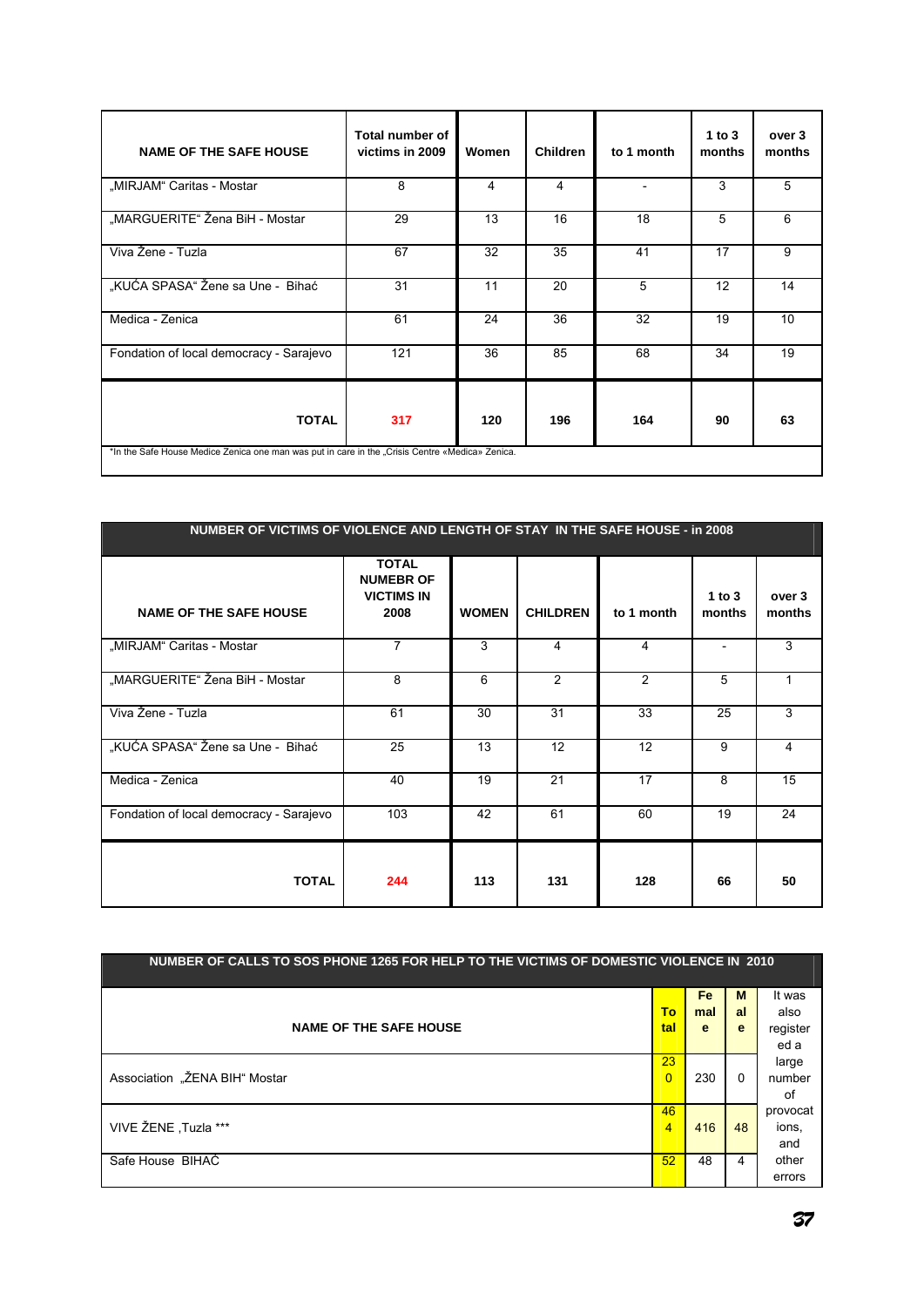| Medica Zenica                    | 13<br>$\overline{2}$ | 105      | 27      | and<br>identifie<br>d calls. |
|----------------------------------|----------------------|----------|---------|------------------------------|
| JU Center for Social Work- Jajce | 43                   | 34       | 9       |                              |
| Fondation of local democracy     | 98<br>∢              | 836      | 14<br>5 |                              |
| <b>TOTAL</b>                     | 19<br>02             | 166<br>9 | 23<br>3 |                              |

\*\*\* According to the data of Association "Vive Zene," when it comes to a calls from men, 22 men were victims of violence, and 26 men called to help in the name of someone else.

| NUMBER OF CALLS TO SOS PHONE 1265 FOR HELP TO THE VICTIMS OF DOMESTIC VIOLENCE IN 2009 |              |               |             |                                     |
|----------------------------------------------------------------------------------------|--------------|---------------|-------------|-------------------------------------|
| <b>NAME OF THE SAFE HOUSE</b>                                                          | <b>TOTAL</b> | <b>FEMALE</b> | <b>MALE</b> | <b>UNIDENTIFIED</b><br><b>CALLS</b> |
| Association "Žena BiH" - Mostar                                                        | 340          | 327           | 13          | 73                                  |
| Viva Žene - Tuzla                                                                      | 404          | 376           | 28          | $\blacksquare$                      |
| Žene sa Une - Bihać                                                                    | 22           | 17            | 5           | 30                                  |
| Medica - Zenica                                                                        | 119          | 77            | 42          | 343                                 |
| JU Center for Social Work- Jajce                                                       | 34           | 30            | 4           |                                     |
| Fondation of local democracy -Sarajevo                                                 | 2059         | 1944          | 115         |                                     |
| <b>TOTAL</b>                                                                           | 2978         | 2770          | 207         | 446                                 |

### **Republika Srpska - Gender Center data**

Normative-legal framework:

• Law on Protection against Domestic Violence ("Official Gazette of the Republika Srpska" No. 118/05 and 17/08)

• The Criminal Code of the Republika Srpska ("Official Gazette of the Republika Srpska" number 49/03, 108/04, 37/06, 70/06 and 73/10)

• Law on Criminal Procedure ("Official Gazette of the Republika Srpska" No. 100/09 consolidated text)

• Law on Misdemeanour Procedure ("Official Gazette of the Republika Srpska" number 34/06, 1/09, 29/10)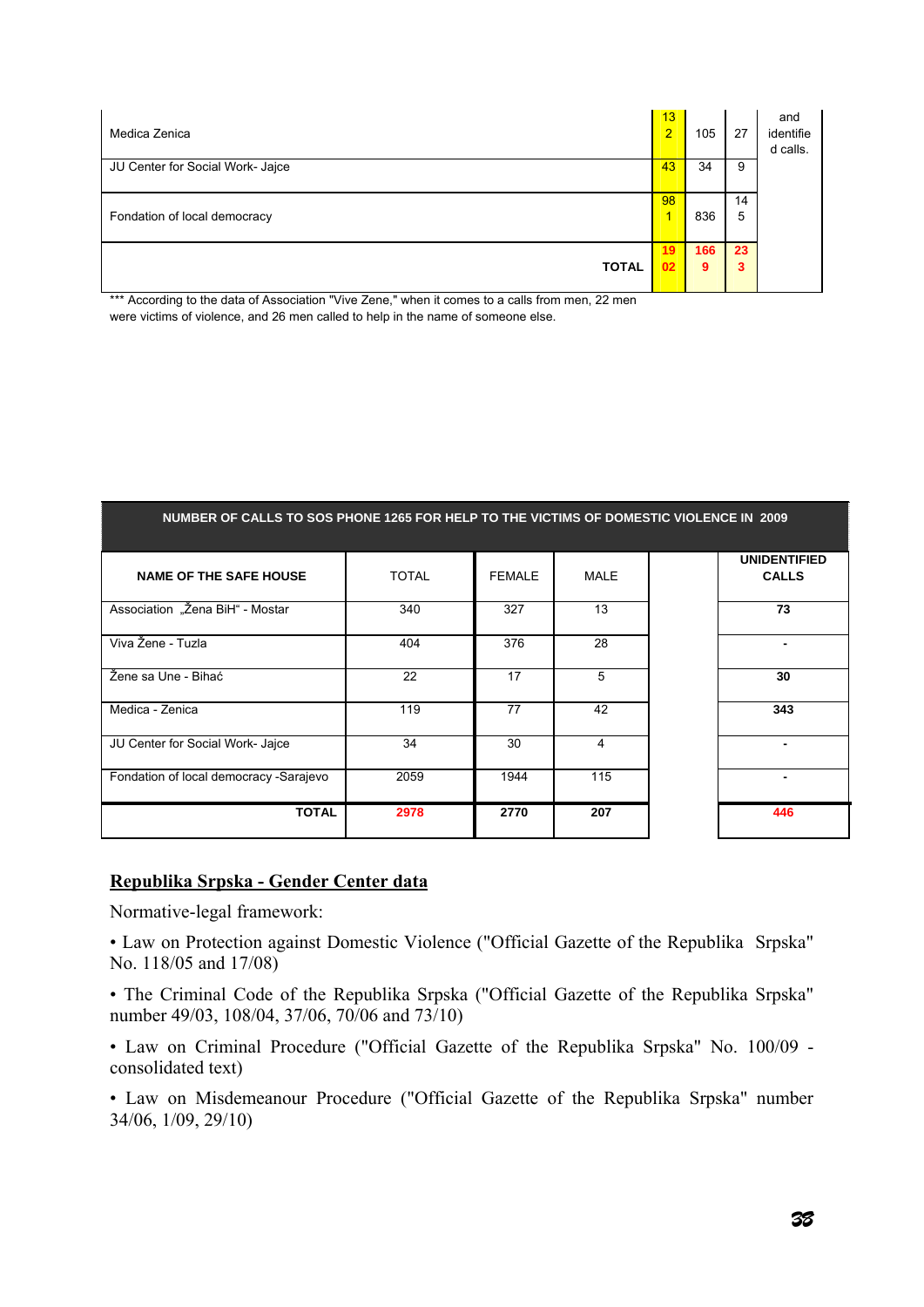# **Data from the basic courts of the Republika Srpska for 2010**

Gender Centre of the Republika Srpska received data from 19 basic courts for 2010 in connection with criminal offenses from Articles 193, 194, 195, 197, 198, 199, 205, 208, 210of the Criminal Code of the Republika Srpska and about the misdemeanor proceedings conducted under Article 6 Law on Protection against Domestic Violence. Processed data are in the table below:

#### **Proper Basic Court Rape (Art. 93.) Sexual interc ourse (Art.1 94.) Sexu al viole nce agai nst child ren (Art. 195.) Satisfa ction of sexual needs before childer n (Art 197.) Trafic king and prostit ution (Art. 198.) Exploat ation of childre n and minors in pornog raphy (Art.19 9.) Revoc ation of a minor Art 205.) Dome stic viole nce (Art. 208.) Avoidin g of alomen tation (Art.21 0.) Brea ches of the ZRP BiH Acts of domest ic violenc e (Art. 6.ZOO NUP) 1 Bijelji na**   $7 \quad 2 \quad 4 \quad 2 \quad 1 \quad 34 \quad 7 \quad 1 \quad 55$ **2 Višegr ad**  1 14 **3 Gradi ška**  1 1 2 21 9 84 **4 Doboj** 1 **1 6 3 24 5 Zvorn ik**  1 10 3 **6 Modri ča**  1 6 10 10 **7 Mrko njić Grad**  1 7 5 85 **8 Novi Grad**   $1$  and  $1$  and  $1$  and  $1$  and  $1$  and  $1$  and  $1$  and  $1$  and  $1$  and  $1$  and  $1$  and  $1$  and  $1$  and  $1$  and  $1$  and  $1$  and  $1$  and  $1$  and  $1$  and  $1$  and  $1$  and  $1$  and  $1$  and  $1$  and  $1$  and  $1$  and  $1$  and  $1$  a **9 Prijed or**   $1 \t 1$  10 2 58

### **DATA FROM THE BASIC COURTS:**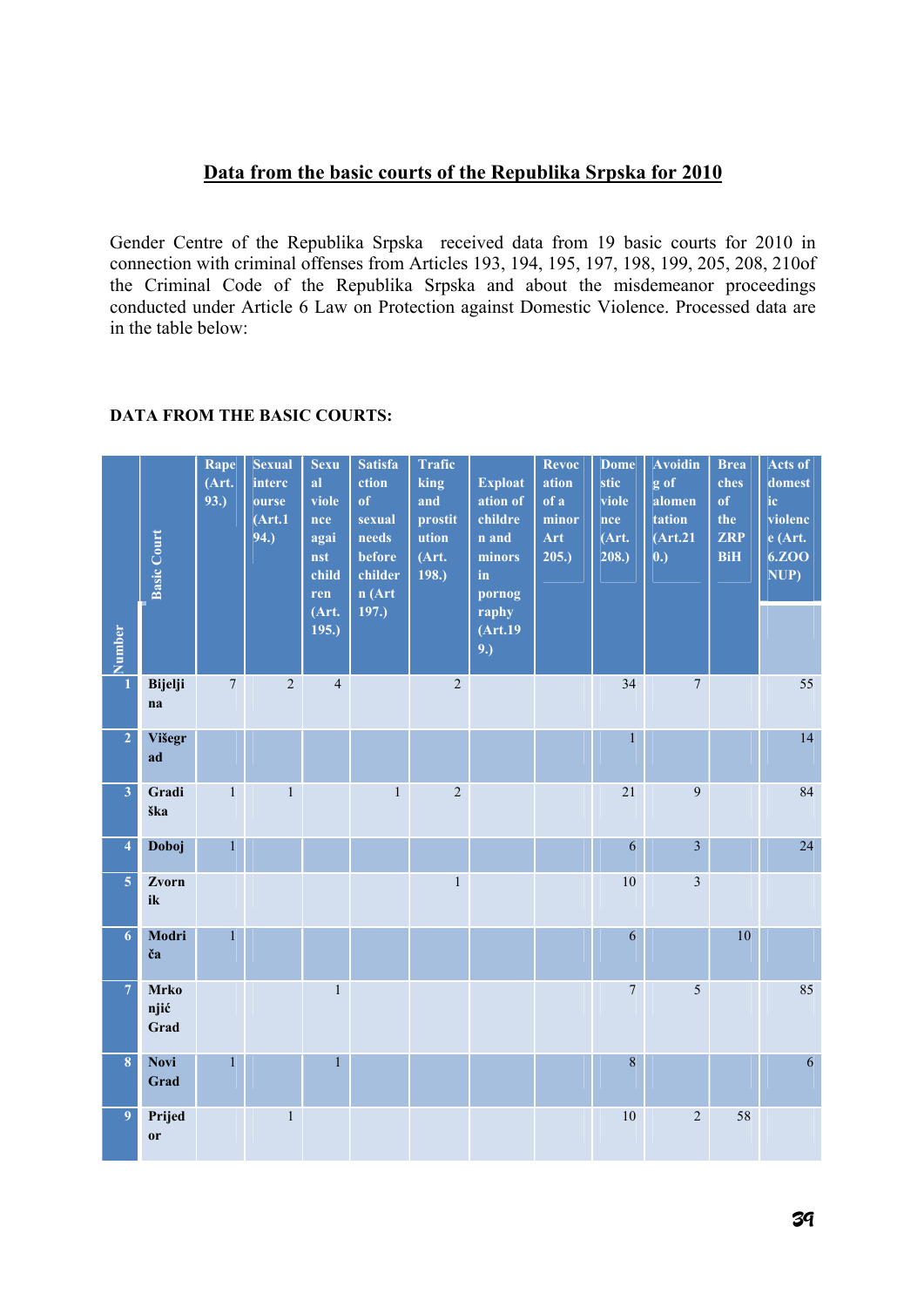

Data in connection with the offense from the Article 208 of the Criminal Code of RS (Domestic violence) was obtained by analyzing data from the verdicts in criminal proceedings:

- a total of 15 sentences (Gradiska 5, Bijeljina 6, Mrkonjic 1, Sokolac 3),
- 14 fines (Gradiska 7, Bijeljina 4, Sokolac 1, Prijedor 2),

 • 58 suspended sentences (Bijeljina 17, Novi grad 5, City 6 Mrkonjic, Modrica 3, Doboj 3, Sokolac 7, Visegrad 1, FC 14, Prijedor 2),

- a judicial admonition and
- 7 protective measures (FC).

 Information on offenders, victims are not accurate because all courts have not provided this data or have been quoted in part or it does not agree. Notwithstanding the violence is directed at children or other family members (father, mother, brother, sister in law, etc), but there are sporadic cases.

 Misdemeanour proceedings are usually suspended due to a lack of evidence or because of the refusal of victim to testify.

 We note that the data of the courts are not uniform, because of the unequal and incomplete delivery of the information, even though we delivered to all courts the table at which they supposed to submit the necessary information.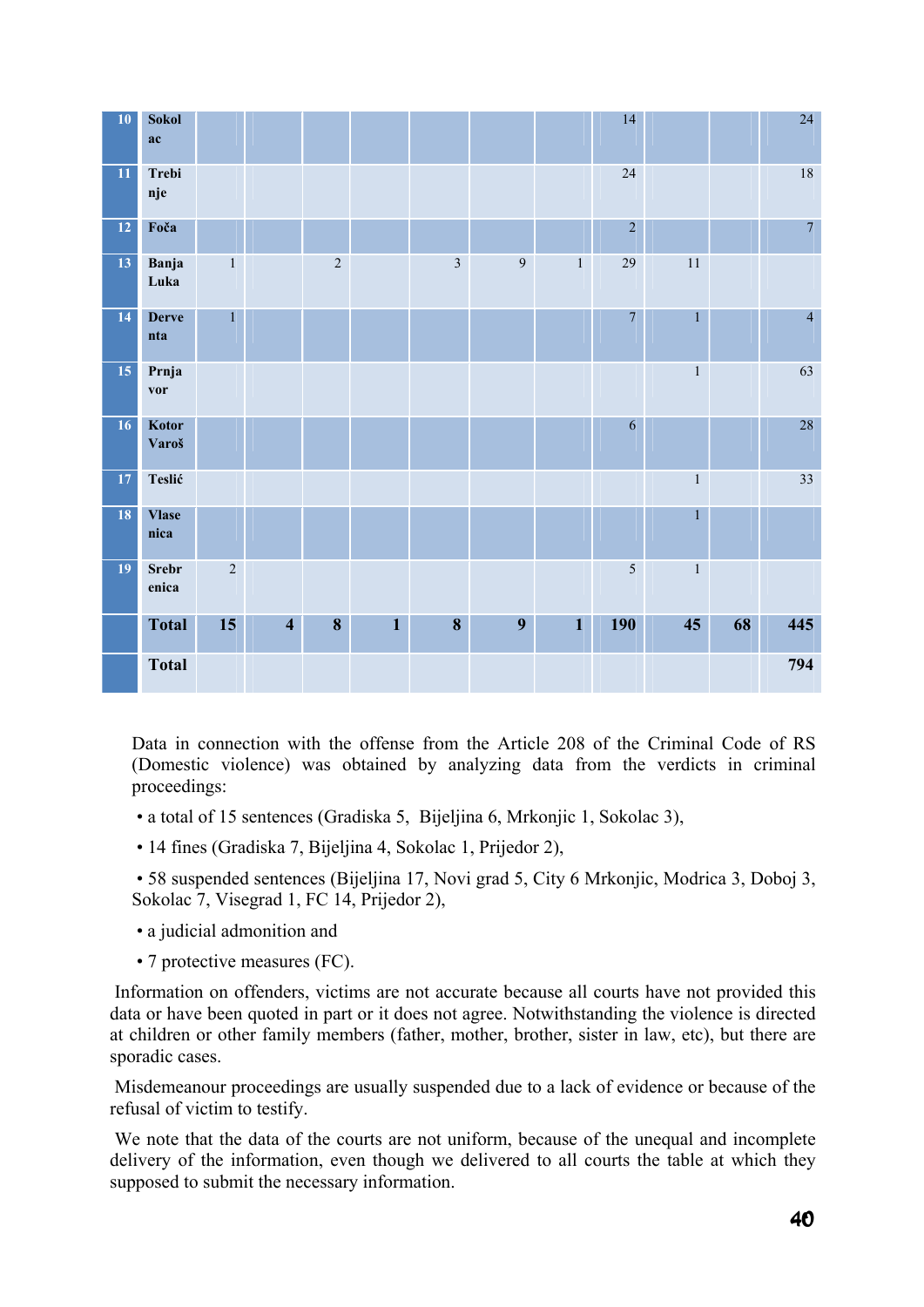| <b>Numb</b>             | <b>Basic Court</b> | <b>Total</b>            |                         |                           | <b>Perpetrators</b> |      |                |                         | <b>Victims</b> |                         | <b>Sanction</b>  |                         |                         |                       |                          |
|-------------------------|--------------------|-------------------------|-------------------------|---------------------------|---------------------|------|----------------|-------------------------|----------------|-------------------------|------------------|-------------------------|-------------------------|-----------------------|--------------------------|
| er                      |                    | numebr of               |                         |                           |                     |      |                |                         |                |                         |                  |                         |                         |                       |                          |
|                         |                    | cases                   | $\mathbf M$             | $\boldsymbol{\mathrm{F}}$ | <b>Boy</b>          | Girl | $\mathbf M$    | $\overline{\mathrm{F}}$ | <b>Boy</b>     | Girl                    | Prison           | Penalty                 | Uslovna<br>osuda        | Protection<br>measure | Correction<br>al measure |
| $\mathbf{1}$            | Kotor Varoš        | $\overline{5}$          | $\overline{5}$          |                           |                     |      |                | $\overline{4}$          | $\overline{3}$ | $\overline{3}$          |                  |                         | $\overline{4}$          |                       |                          |
| $\mathbf{2}$            | Mrkonjić<br>Grad   | $\overline{\mathbf{3}}$ | $\overline{\mathbf{3}}$ |                           |                     |      |                | $\overline{\mathbf{3}}$ |                |                         |                  |                         | $\,1$                   |                       |                          |
| $\mathbf{3}$            | Višegrad           | $\sqrt{2}$              | $\boldsymbol{2}$        |                           |                     |      | $\mathbf{1}$   | $\mathbf{1}$            |                |                         |                  |                         |                         |                       |                          |
| $\overline{\mathbf{4}}$ | Prijedor           | $\overline{21}$         | $\overline{22}$         | $\mathbf{1}$              |                     |      | $\sqrt{6}$     | $\overline{20}$         | 11             | $\overline{\mathbf{3}}$ |                  | $\sqrt{5}$              | $8\,$                   |                       |                          |
| ${\bf 5}$               | Modriča            | $\overline{\mathbf{4}}$ | $\overline{4}$          |                           |                     |      |                | $\overline{5}$          |                |                         |                  |                         |                         |                       |                          |
| $\boldsymbol{6}$        | Teslić             | $\overline{2}$          | $\overline{2}$          |                           |                     |      | $\overline{1}$ | $\,1\,$                 |                |                         | $\,1$            |                         |                         | $\,1\,$               |                          |
| $\boldsymbol{7}$        | Trebinje           | 12                      | 12                      |                           |                     |      | $\overline{5}$ | 10                      | $\,1$          |                         |                  | $\overline{5}$          | $\overline{7}$          |                       |                          |
| $\bf 8$                 | Novi Grad          | $\,8\,$                 | $\mathfrak{S}$          | $\overline{4}$            |                     |      | $\overline{4}$ | $\overline{2}$          | $\mathbf{1}$   | $\,1\,$                 |                  |                         |                         |                       |                          |
| $\boldsymbol{9}$        | Sokolac            | $\overline{7}$          | $\boldsymbol{7}$        |                           |                     |      |                | $\sqrt{5}$              | $\mathbf{1}$   | $\mathbf{1}$            | $\overline{2}$   | $\,1$                   |                         | $\,1$                 |                          |
| 10                      | Derventa           | $\overline{7}$          | $\mathbf{1}$            |                           |                     |      |                |                         |                |                         |                  | $\overline{\mathbf{3}}$ | $\overline{\mathbf{3}}$ |                       |                          |
| $\overline{11}$         | Foča               | $\,1$                   | $\mathbf{1}$            |                           |                     |      | $\mathbf{1}$   | $\mathbf{1}$            |                |                         |                  |                         | $\mathbf{1}$            |                       |                          |
| $\overline{12}$         | Srebrenica         | $\overline{2}$          | $\overline{2}$          |                           |                     |      |                | $\overline{2}$          |                |                         |                  |                         |                         |                       |                          |
| $\overline{13}$         | Vlasenica          | $\boldsymbol{0}$        |                         |                           |                     |      |                |                         |                |                         |                  |                         |                         |                       |                          |
| 14                      | Bijeljina          | $\overline{53}$         | $\overline{52}$         | $\mathbf{1}$              |                     |      | $\overline{5}$ | 49                      | $\overline{4}$ | $\boldsymbol{7}$        | $\mathfrak{S}$   | $\overline{4}$          | $\overline{15}$         |                       |                          |
| $\overline{15}$         | Prnjavor           |                         |                         |                           |                     |      |                |                         |                |                         |                  |                         |                         |                       |                          |
| 16                      | Banja Luka         | $\overline{25}$         | 15                      |                           |                     |      | 15             |                         |                |                         | $\boldsymbol{7}$ | $\mathfrak{Z}$          | $\sqrt{5}$              |                       |                          |
| $\overline{17}$         | Zvornik            | $\overline{8}$          | 9                       |                           |                     |      | $\overline{3}$ | 6                       |                |                         | $\mathbf{1}$     |                         | $\overline{3}$          |                       |                          |
| 18                      | Doboj              | 10                      | 10                      |                           |                     |      | $\mathbf{1}$   | $11\,$                  | $\mathbf{1}$   |                         |                  | $\mathbf{1}$            | $\overline{5}$          |                       |                          |
|                         | <b>Total</b>       | <b>170</b>              | 152                     |                           |                     |      | 42             | 120                     | 22             | 15                      | 16               | $\bf{22}$               | 22                      | $\mathbf{2}$          |                          |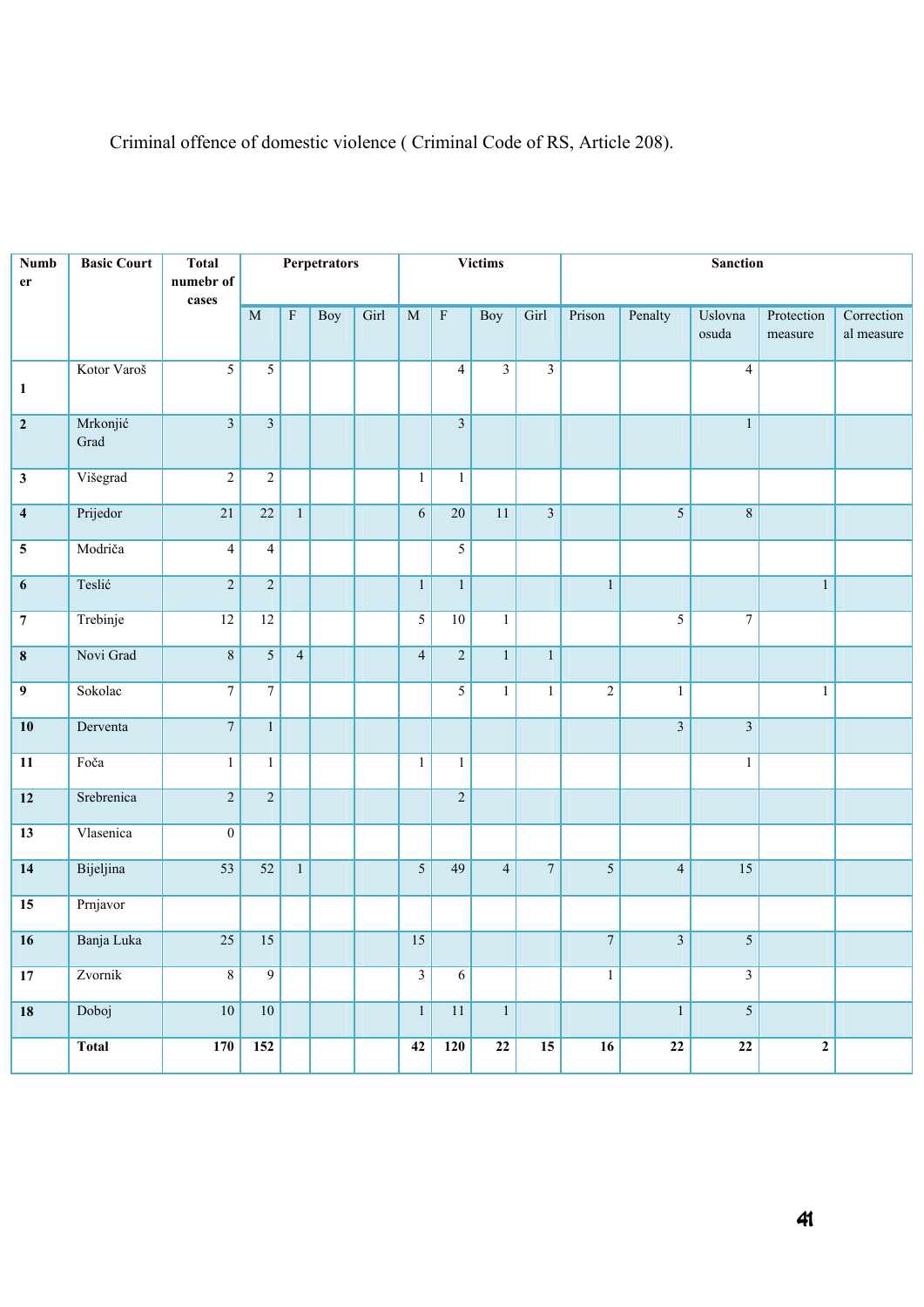| <b>Basic Court</b> | <b>Total</b><br>number | Perpetrators    |                           |                         |      | <b>Victims</b>  |                         |                 | <b>Sanction</b>         |        |                 |                         |                       |                         |                   |
|--------------------|------------------------|-----------------|---------------------------|-------------------------|------|-----------------|-------------------------|-----------------|-------------------------|--------|-----------------|-------------------------|-----------------------|-------------------------|-------------------|
|                    |                        | M               | $\boldsymbol{\mathrm{F}}$ | Boy                     | Girl | M               | ${\bf F}$               | Boy             | Girl                    | Prison | Penalty         | Uslovna<br>osuda        | Protection<br>measure | Correctional<br>measure | Sudska<br>opomena |
| Kotor Varoš        | 23                     | 21              | $\overline{2}$            |                         |      | $\,8\,$         | 14                      | $\mathbf{1}$    |                         |        | 13              |                         |                       |                         |                   |
| Mrkonjić<br>Grad   | $\overline{3}$         | $\overline{3}$  |                           |                         |      |                 | $\overline{\mathbf{3}}$ |                 |                         |        |                 | $\mathbf{1}$            |                       |                         |                   |
| Višegrad           | $\overline{24}$        | 24              |                           |                         |      | $\overline{4}$  | $20\,$                  |                 |                         |        | $\overline{15}$ |                         | $\overline{23}$       |                         |                   |
| Prijedor           | $\overline{21}$        | $\overline{22}$ | $\mathbf{1}$              |                         |      | 6               | $\overline{20}$         | $\overline{11}$ | $\overline{\mathbf{3}}$ |        | $\overline{5}$  | $\,8\,$                 |                       |                         |                   |
| Modriča            | $\overline{4}$         | $\overline{4}$  |                           |                         |      |                 | $\overline{5}$          |                 |                         |        |                 |                         |                       |                         |                   |
| Teslić             | $\overline{37}$        | $\overline{37}$ |                           |                         |      | $\overline{7}$  | $\overline{34}$         | $\overline{2}$  | $\overline{2}$          |        |                 |                         | $\overline{35}$       |                         | $\overline{1}$    |
| Trebinje           | 12                     | 12              |                           |                         |      | $\overline{5}$  | 10                      | $\mathbf{1}$    |                         |        | $\overline{5}$  | $\overline{7}$          |                       |                         |                   |
| Novi Grad          | 10                     | 10              | $\overline{6}$            | $\overline{3}$          |      | $\overline{6}$  | $\overline{\mathbf{3}}$ |                 |                         |        |                 | $\overline{8}$          |                       |                         |                   |
| Sokolac            | $\overline{30}$        | 24              |                           |                         |      | $\mathbf{1}$    | $\overline{23}$         |                 |                         |        | $\overline{4}$  | $\overline{7}$          | 13                    | $\overline{2}$          |                   |
| Derventa           | $\overline{1}$         |                 |                           |                         |      |                 |                         |                 |                         |        |                 |                         |                       |                         |                   |
| Foča               | $\overline{5}$         | 5               |                           |                         |      | $\overline{2}$  | $\overline{\mathbf{3}}$ |                 |                         |        |                 | $\overline{\mathbf{3}}$ | $\sqrt{2}$            |                         |                   |
| Srebrenica         | $\overline{c}$         | $\overline{2}$  |                           |                         |      |                 | $\overline{2}$          |                 |                         |        |                 |                         |                       |                         |                   |
| Vlasenica          | 42                     | 41              | $\overline{6}$            |                         |      | $\mathbf{1}$    | $\overline{21}$         | $\overline{6}$  |                         |        | $\overline{2}$  | 10                      | $\overline{15}$       |                         |                   |
| Bijeljina          | $\overline{58}$        | 61              | $\overline{5}$            |                         |      | 16              | $\overline{50}$         | $1\,$           |                         |        | $\overline{9}$  | $\sqrt{2}$              | $\overline{33}$       |                         |                   |
| Prnjavor           | 67                     | 62              | 12                        |                         |      | $\overline{22}$ | 40                      | $\overline{5}$  | $\overline{7}$          |        | $\overline{54}$ | $\overline{\mathbf{3}}$ | $\overline{31}$       |                         |                   |
| Banja Luka         | 143                    | $\overline{4}$  |                           |                         |      | $\mathbf{1}$    | $\overline{3}$          | $\overline{3}$  |                         |        | $\overline{2}$  | $\mathbf{1}$            |                       | $\mathbf{1}$            |                   |
| Zvornik            | $\overline{10}$        | 10              |                           |                         |      | $\overline{4}$  | $\overline{10}$         |                 |                         |        |                 |                         |                       |                         |                   |
| <b>Total</b>       | 492                    | 342             | 32                        | $\overline{\mathbf{3}}$ |      | 83              | 261                     | 30              | 12                      |        | 109             | 50                      | 152                   | $\mathbf{3}$            | $\mathbf 1$       |

# **Domestic Violence (Article 6 of the Law on Protection Against Domestic Violence)**

In Brčko District is not yet adopted the Law Against Domestic Violence but it is in the procedure. In the last two years two children are separated from their families because of the domestic violence.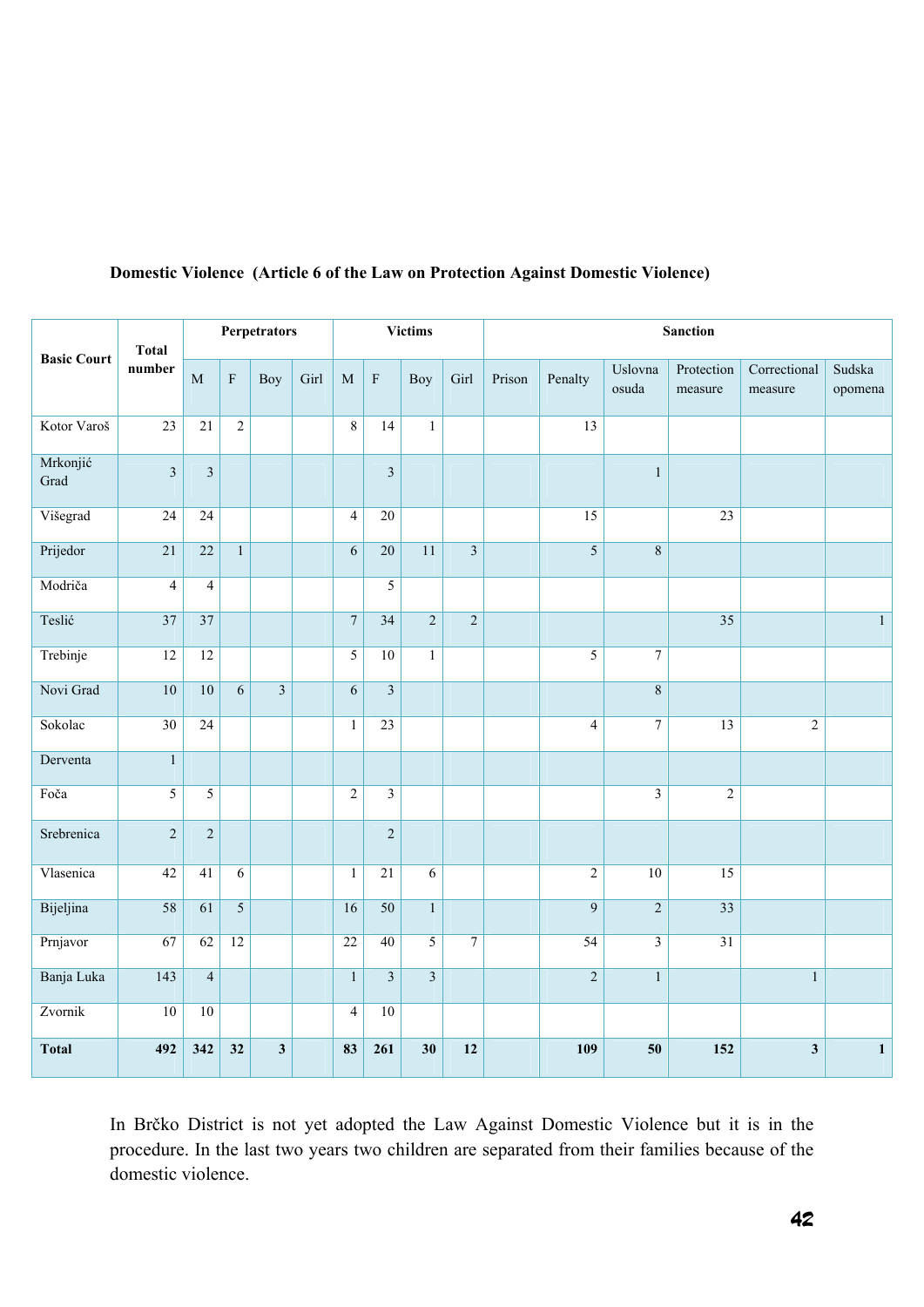The answer to question 4.b - In addition to institutional care for beneficiaries of social protection, children are also non-institutionaly placed in another family. Besides the noninstitutional forms of accommodation it should be particularly noted the following forms: adoption (complete and incomplete), foster family and placement with the extended family.

The stronghold of this intention is the family as the basic unit of society and also the best environment for proper growth and development of children.

The lack of adequate facilities for the reception / accommodation for children in the Federation of Bosnia and Herzegovina is evident, and it is disabled accommodation of children and abused women, children, beggars, and accommodation of juvenile delinquents to whom were imposed an educational measures.

The collected data are incomplete, and they show that there is still a large number of children without parental care placed in institutions for children without parental care.

In order to develop systems of social protection, which will have the capacity to optimally respond to the needs of children to live in their biological family, as well as the needs of children separated from their parents to get such protection, which will be in accordance with the best interests of the child, it was made the "Document of policies to protect children without parental care and families at risk of separation in Bosnia and Herzegovina 2006-2016 ", which the Federal Government adopted in January 2008. After the adoption of this document also began the implementation of a common policy on children without parental care and families at risk of separation in the Federation of Bosnia and Herzegovina and in all aspects of protection of children's human rights, as set forth in the Convention on the Rights of the Child.

 Within the mentioned Document there is also the "Action Plan for the period 2013-2016 for the implementation of "Document of policies to protect children without parental care and families at risk of separation from the Federation of Bosnia and Herzegovina 2006-2016 " which is in the phase of adoption before the Federal Government.

Within the local community in the Federation of Bosnia and Herzegovina are also preferred the other forms of protection, for example, counseling for marriage, family, children and youth, shelters for victims of domestic violence (safe houses), shelters for pregnant women and single mothers, disciplinary centers, centers for the providing the home care and home help, observational diagnostic centers, day care centers, reception centers, rehabilitation centers.

# **4 (c) Cases of malnutrition and stunting and development**;

Data related to nutritional status and dietary habits are not collected through regular statistical reporting systemic, but through the population surveys.

Data related to nutritional status and growth are shown in the results of MIC3, as follows: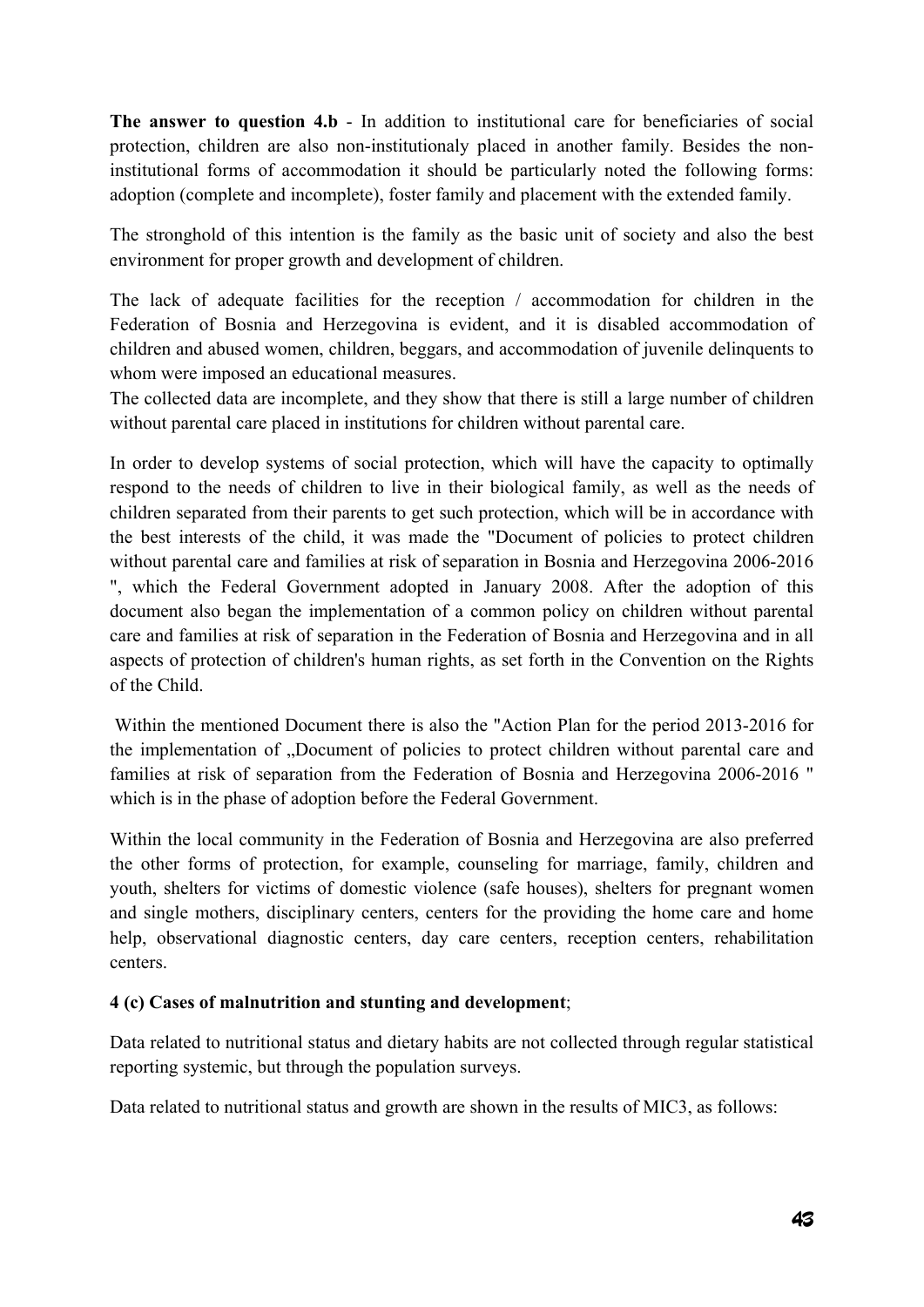At the state level,

- 1.5% of children are moderately malnourished, of which more boys than girls, and more in urban than in rural areas. The percentage of severely malnourished children is 0.4%, of which more boys than girls. The percentage of severely malnourished children is higher in urban than in rural areas.

- 7.4% of children in the country is moderately undeveloped, and 2.5% were severely undeveloped, that percentage more than in the countryside than in town.

- 3.2% of children were moderately overweight, and 0.8% were severely overweight, while 20.2% of children are overweight / obese.

It is significant that the thinness and obesity is more prevalent among girls, and it is more common in urban than in rural areas.

In the Republika Srpska, 0.3% of children are moderately malnourished, while there are not registered the cases of children severely malnourished. Each 13th child (7.9%) is moderately low growth, while the each 37th child is seriously low growth (2.7%).

The percentage of children who are moderately thin is 2.6%, and severely overweight is 0.3%. In the Federation of Bosnia and Herzegovina , one of the thity children (3%) under five years of age is malnourished, of which 2% is moderate, while 0.7% are classified as severely malnourished. About 9% of children are stunted or too short for their age. About 5% of children are smaller body weight in relation to their age, they are thin. In the Federation of Bosnia and Herzegovina are registered 17.4% of children under 5 years who are obese.

Generally speaking, there is a positive correlation between education of mothers and nutritional status of children, a small number of cases of malnutrition among children whose mothers have secondary, or tertiary education in relation to the children whose mothers are not educated or have only primary education.

According to data from the Department of Public Health of the Federation of Bosnia and Herzegovina, and based on reports ambulatory-polyclinic health care (PHC), in 2010 was diagnosed:

-Anemia caused by iron deficiency in 518/10.000 children aged 0-6 years and 7-19 years of age 120/10.000;

- Malnutrition-4/10000 children aged 0-6 years and 2.6 / 10,000 aged 7-19 years.

In addition to research of MICS4, in the Federation of Bosnia and Herzegovina began the research named "Anaemia among children and pregnant women." Data and reports will be available later this year. In Republika Srpska was conducted a study . Testing the incidence of anemia and the factors that lead to anemia in the general population in Republika Srpska" and the results and report will be available in August 2012.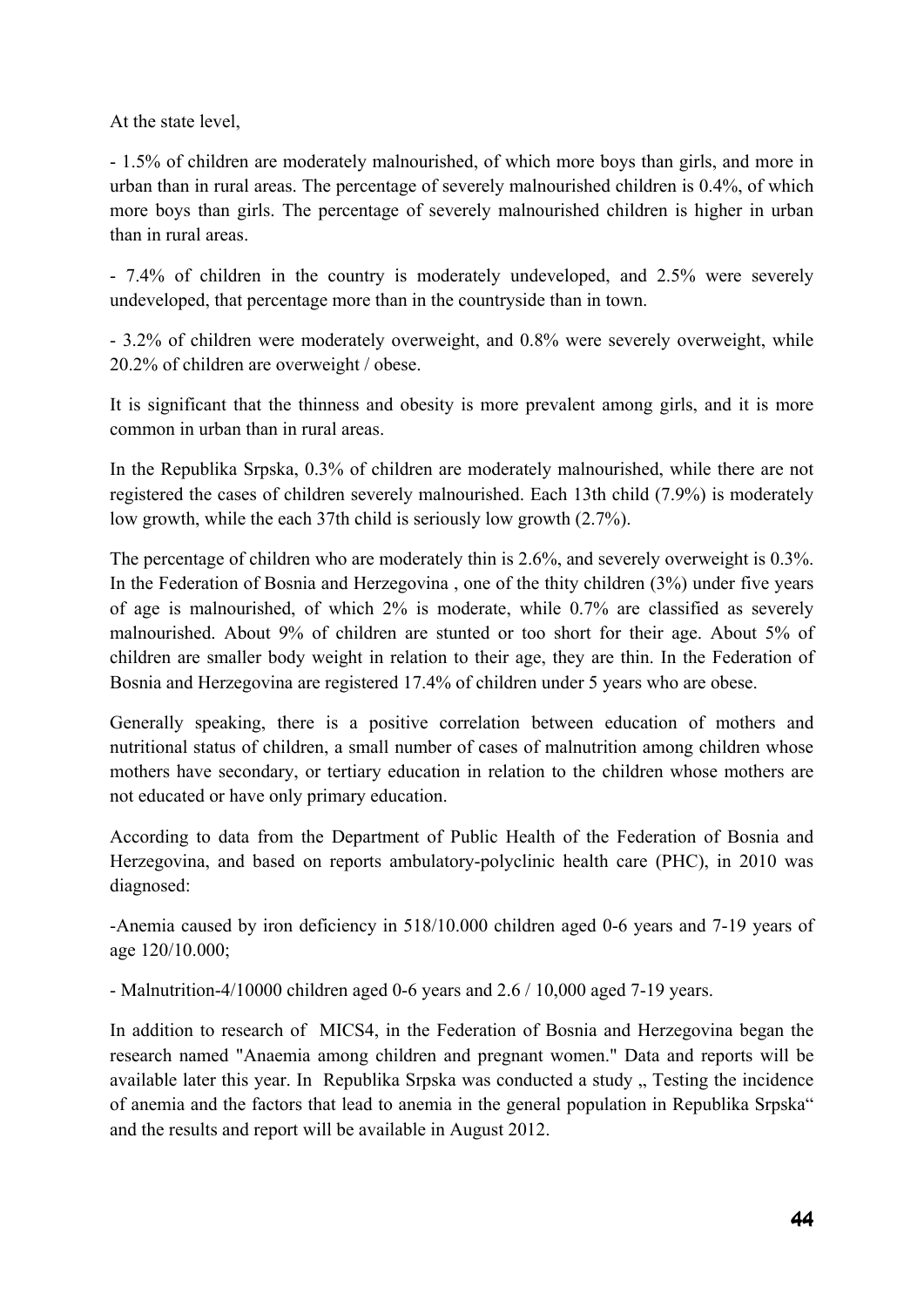4 (d) the percentage of children with disabilities who attend integrated or inclusive classes.

The Federation of Bosnia and Herzegovina

- The Law on Primary Education of Zenica-Doboj Canton in 2004, defined that children with special needs attend regular schools and this provision shall apply from the school year 2004/2005. Many schools have taken measures to remove barriers so that children with learning disabilities have the opportunity to attend regular classes. The same law specifies that children and youth with severe disabilities and difficulties are educated in special educational institutions. Each elementary school has been formed the team for support consisting of teachers, parents, schools and professional associates. Teachers are trained to create custom applications. There are 186 children with special needs in Zenica –Doboj Canton, with medical documentation, attending the primary school.

- Sarajevo Canton –

The Law on Primary Education and Secondary Education in the Canton of Sarajevo, which was adopted in 2004 clearly defined the rights of children with special educational needs in inclusive education. This means that children with disabilities, in accordance with their capabilities, are enabled to attend the regular elementary and secondary schools, by individually adapted curriculum. The integration of children with special educational needs in mainstream of school, in this way, has become evident that in the school year 2004-2005 in the area of Sarajevo Canton, has increased the enrollment of children who will by the principle of inclusive education, finish the regular elementary or secondary school.

Also, existing laws and legal acts regulated the employment of assistants in teaching of children which need to be educated about the principle of inclusion, but to date, due to lack of funding it has not yet systematically resolved this question, and assistants in educational institutions are employed in a certain period and through various project activities. The intention of the ministry is to ensure adequate funding in the future, in order to resolve this issue in a systemic way, or employ assistants required to work in classrooms in inclusive education. In the academic year 2011/2012, in Sarajevo Canton in 66 primary schools, under the inclusive education are comprised 1.8% of children with special needs.

- Ministry of Education of the Herzegovina-Neretva Canton, seeks to harmonize activities and cooperation with the Ministry of Health by developing a strategy for dealing with children with special needs, children with disabilities to access to education at all levels. Current activities are focused on training of teachers for inclusive education and cooperation with NGOs in accordance with the Rules of Procedure of the mobile team.

- in West-Herzegovina Canton do not have data on this children.

# **Republika Srpska**

 Directions for the development of high quality and affordable education of students with disabilities are defined in the Constitution of Republika Srpska and other documents which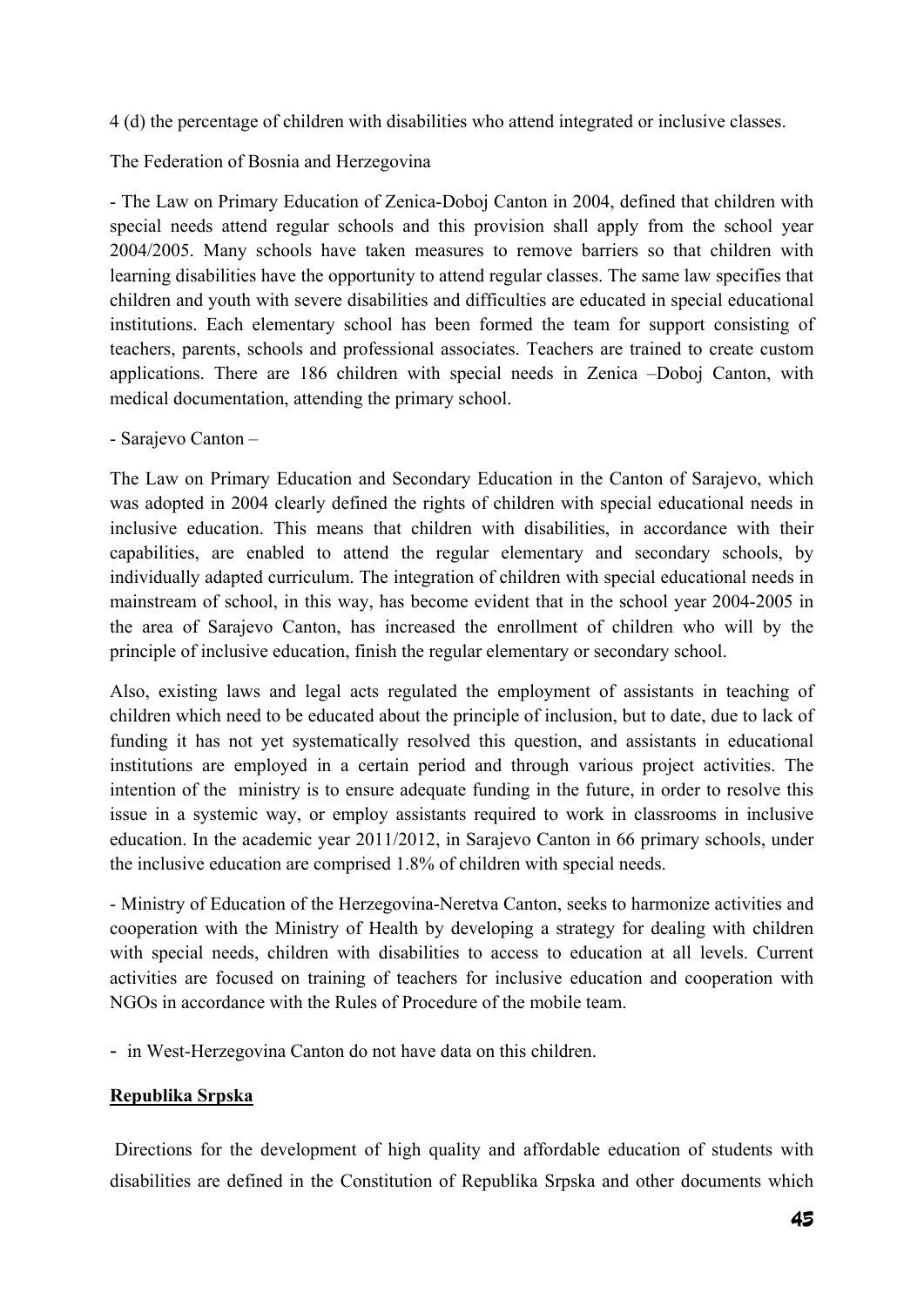the Government of Republika Srpska adopted in accordance with the commitments and signed documents. Education, training and rehabilitation of students with disabilities in Republika Srpska is organized in three ways, as follows:

 a) special schools (institutions) for children with mental, physical and sensory disabilities (blind, visually impaired, hearing impaired, with disruptions in voice, speech and language)

 b) special-special classes in regular schools on the basis of the decision of establishment of the type and degree of disability in developing

 c) mainstream schools , according to their individual needs with a partial or full support and adaptation to their specific needs.

Of great importance for the education of children with special educational needs are the health and social institutions. In 2008, in six special schooling institutions in Republika Srpska were educated 383 students with various disabilities. 125 of experts of various profiles have been working with these students. Of this number, 61 or 48.80% are special education teachers, and 64 or 51.20% were other. Children with disabilities are educated in special classes in regular primary schools in Republika Srpska. In the course of 2007/08 , in 187 primary schools there were 37 special classes in which worked 28 special education teachers and nine others.

 In the academic 2007/08 in the Republika Srpska, 836 or 0.72% were classified with proper documentation. According to internal school records, without a proper documentation (officially not categorized, non-classified) were enrolled 1731, or 1.50% .

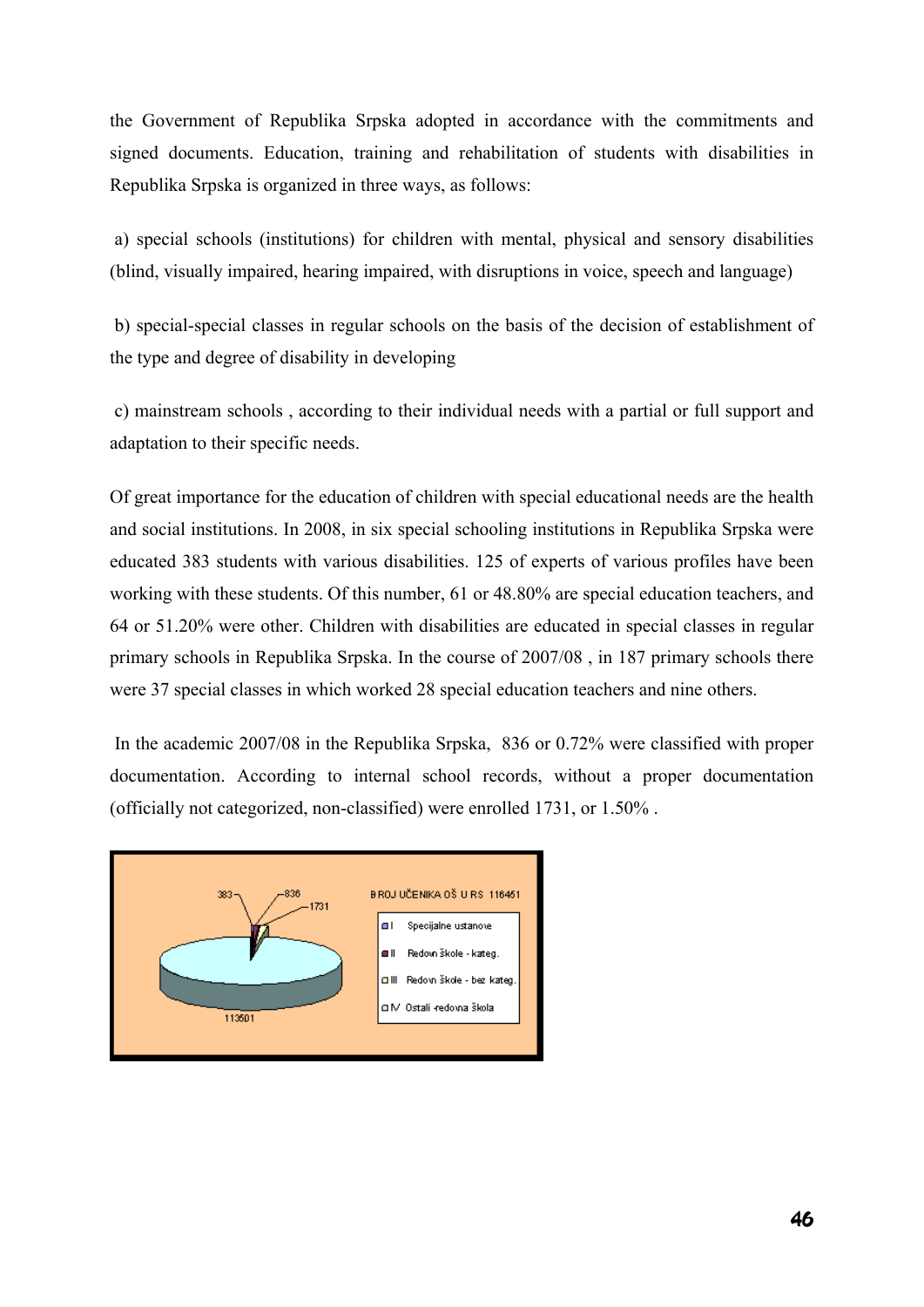

 Total number of schools where was engaged the staff to work with children with special needs, such as personal assistants, volunteers, parents , 32 or 18, 39%, and in 142 primary schools or 81% there was no help of this kind of staff.



with special needs. 32 or 18.39% yes, 142, 81.61% No.

With the support of the Ministry of Education and Culture of the Republika Srpska,, the Republic Educational Institute, NGOs and a number of other school-teacher, the relevant training and seminars were conducted on the theme of inclusion in education.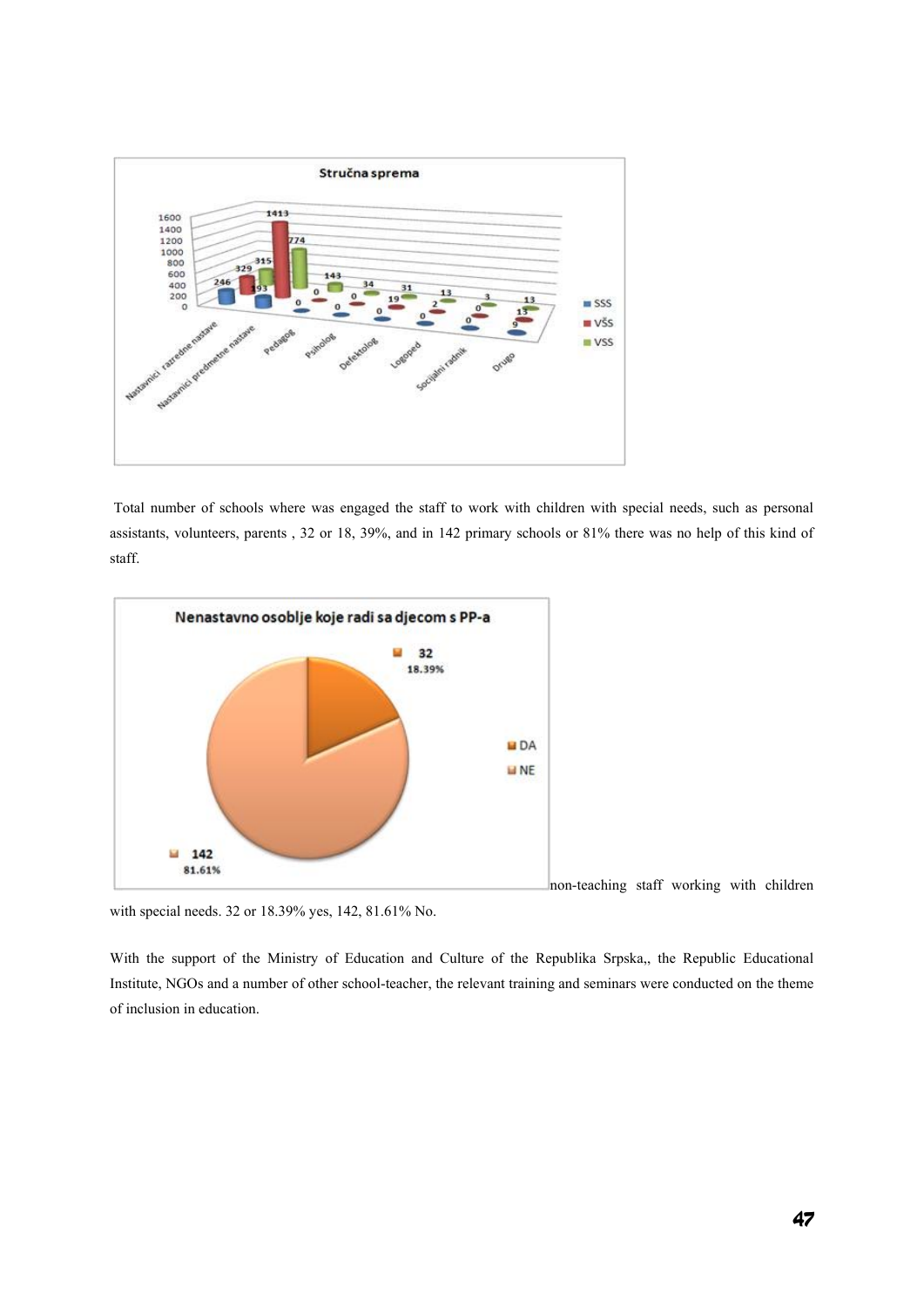

#### **As for accessibility, 51.15% schools have no problem with architectural barriers.**

|                        | Unappropriate       |        |  |  |
|------------------------|---------------------|--------|--|--|
| <b>II.1</b> Removed    | entrance to school, |        |  |  |
| architectural barriers | stairs, toilet, no  |        |  |  |
|                        | elevator            |        |  |  |
| YES                    | 85                  | 48,85% |  |  |
|                        |                     | 51,15% |  |  |

 **As for equipment for support 97.70% do not have any support the equipment.** 

| <b>TOTAL</b>             |                          | 174    | 100,00% |  |
|--------------------------|--------------------------|--------|---------|--|
| II.3                     | SUVAG, Verboton, braille |        |         |  |
| Equipment<br>for support | printers, software       |        |         |  |
| <b>YES</b>               |                          | 2,30 % |         |  |
|                          | 170                      | 97.70% |         |  |